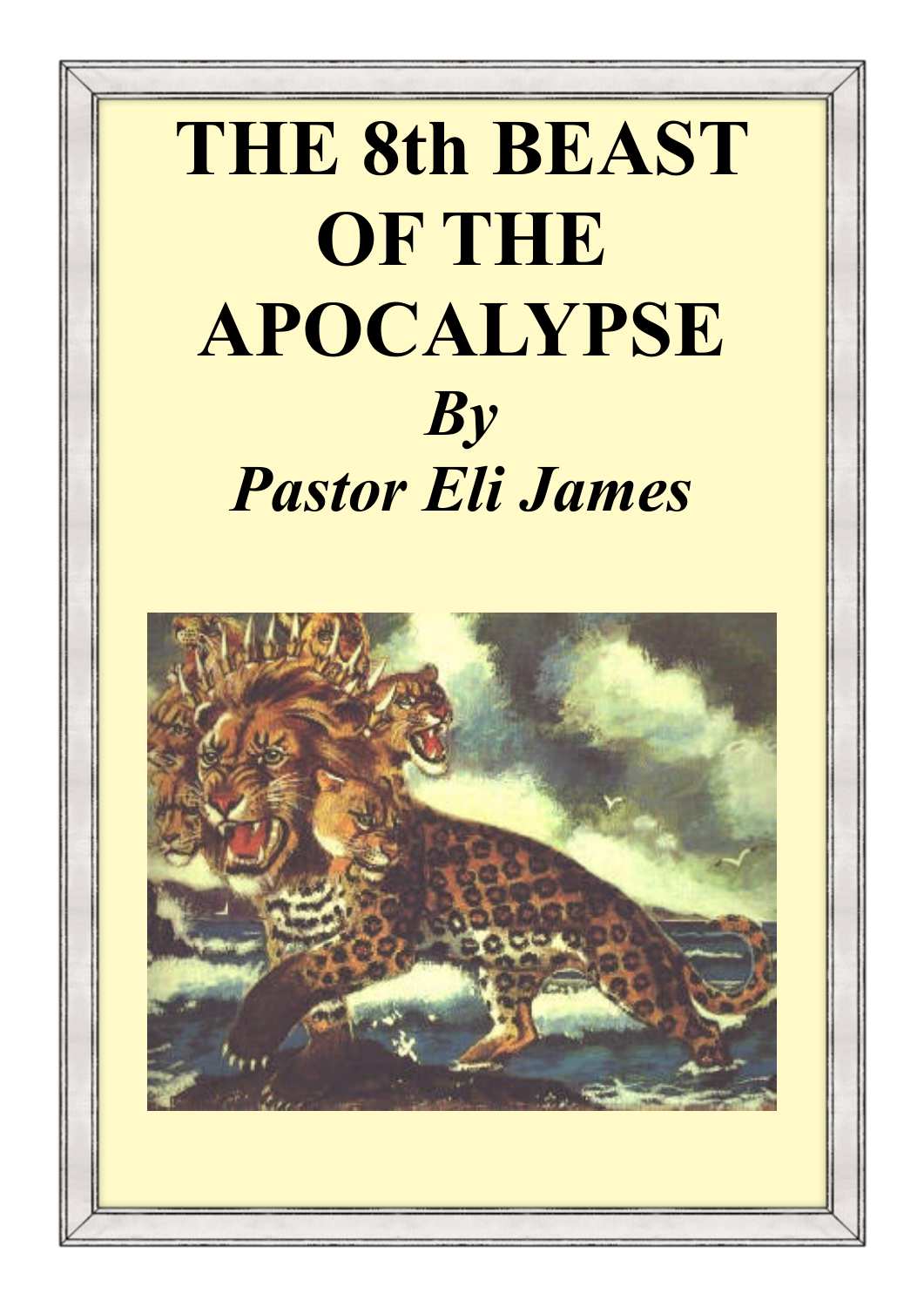

# **The above PowerPoint presentation is available at Pastor Eli's website:**

# **www.anglo-saxonisrael.com**

**Parts 1 - 6 plus a short introduction can now be viewed or downloaded the latest addition part 6 covers the German people in relation to the migrations of the Tribes of Israel.**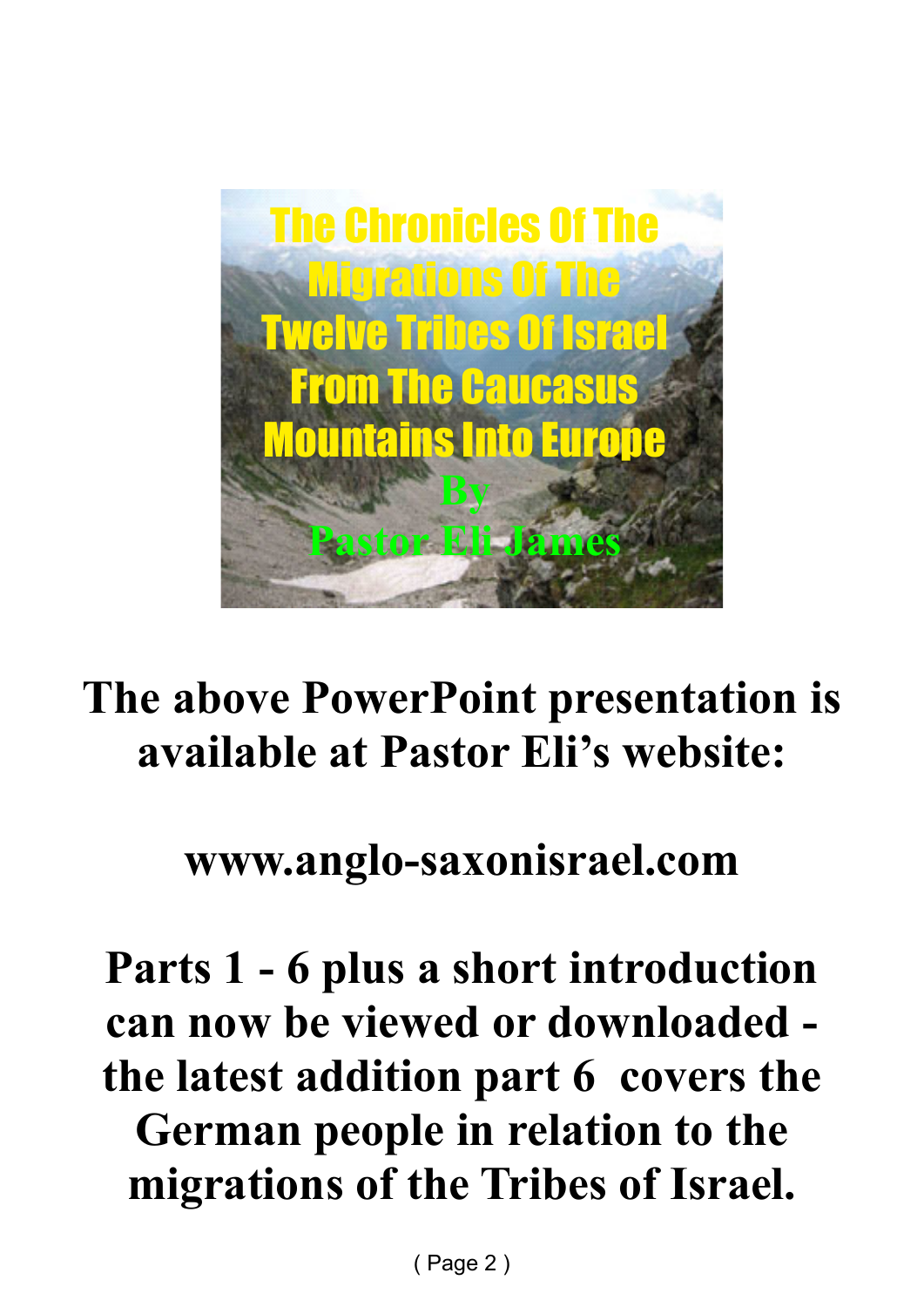#### **THE 8TH BEAST OF THE APOCALYPSE** *By Eli James*

The Bible is full of prophecies, among which many have come to pass and many which have yet to come. It is up to us to follow Biblical guidelines as well as the plain language contained in the Bible so that we might accurately interpret these prophecies.

An example of a fulfilled prophecy is Matt. 24:14, which states, "And this gospel of the kingdom shall be preached in all the world for a witness unto all nations..."

This prophecy has taken close to 2,000 years to be fulfilled. Christian missionaries and preachers have indeed reached the entire world either through their personal travels, or through, more recently, radio and television, and now, the Internet. Indeed, the Gospel has been preached "in all the world," just as Jesus had prophesied; and the Bible has been printed in over four hundred languages, showing how thoroughly this prophecy has been fulfilled. But the very same verse concludes with, "and then the end shall come"! If part one of that statement has been so reliable, what about part two?

The end of what? As the popular song says: "It's the end of the world as we know it." Matt. 24:24: "For there shall arise false Christs and false prophets and shall show great signs and wonders; insomuch that, if it were possible, they shall deceive the very elect." The modern world is filled with almost magical technological wonders things unimaginable in Christ's time: television, radio, automobiles, space travel, the atomic bomb... Along with these technological developments, there has emerged a new faith. It is called Secular Humanism. It preaches evolution, agnosticism, and deliverance by science and technology. Its high priests are university presidents, academics, rebellious priests, and sundry political activists.

The highest ideal of Secular Humanism is "global peace" through a One World Government. On the face of it, this is a laudable goal; but upon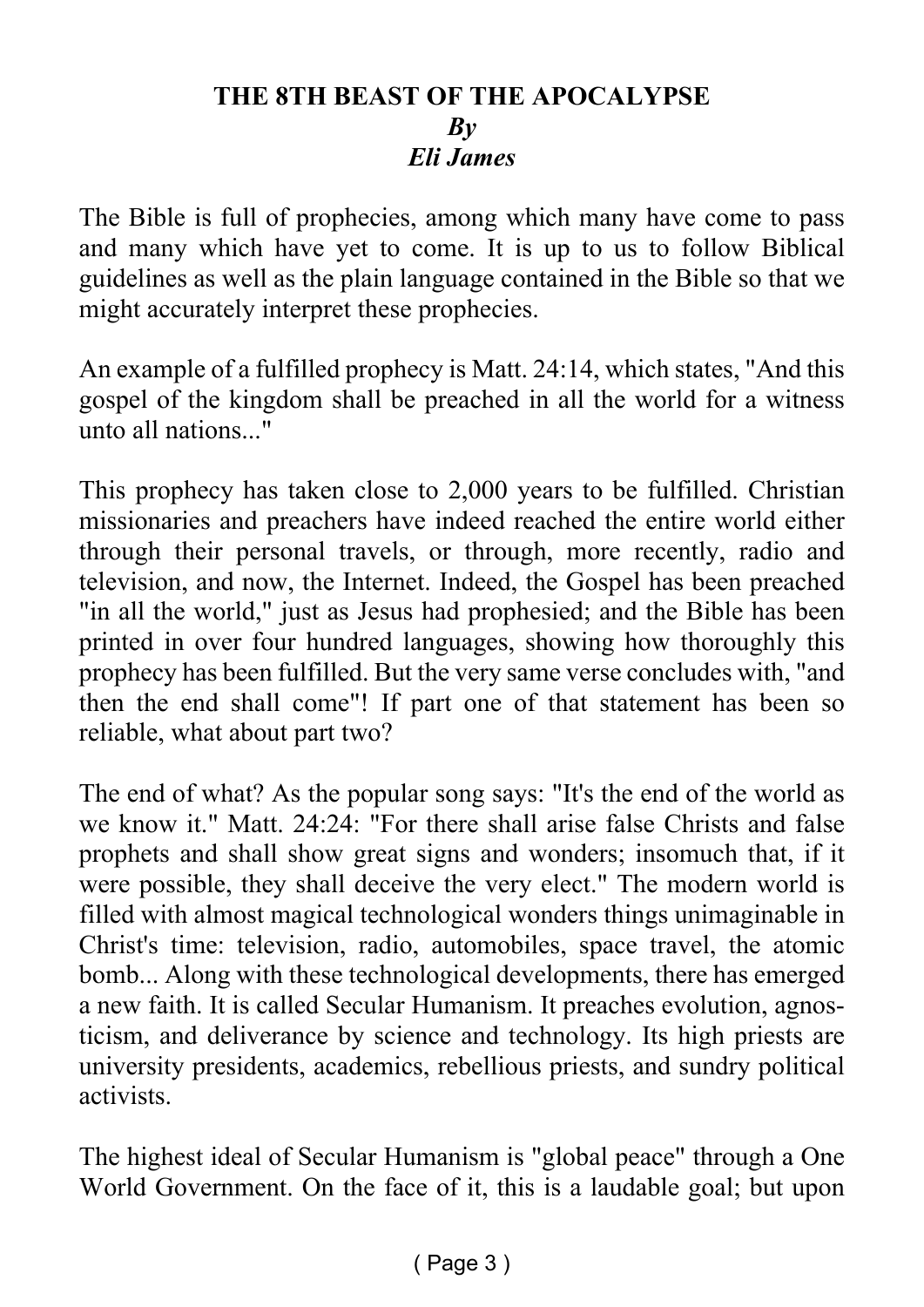further inspection, we see that what is invisible is not as admirable as what is visible. In reality, this One World Government is a creature of the international corporations and its purpose is to promote profits and the politics of trade. The sovereignty of nations, and the body of law which protects citizens from obtrusive government, will be a thing of the past if this OWG, also called the New World Order, becomes a reality.

Concerning the deliverance of True Israel in the latter days, Paul, at Romans 11:25, has this to say:

"I would not, brethren, that you should be ignorant of this mystery, lest you should be wise in your own conceits [secular humanism]; that blindness in part has happened to [Anglo-Saxon] Israel, until the fullness of the Gentiles be come in."

Paul is talking about a future time when nations shall have outlived their time. That time is now, for the international corporations would have us all be "citizens" of a global corporate state. This marriage between global corporations and global government is called "governance," and the elite bureaucrats, politicians and businessmen of the world see this as the "answer" to the "chaos of nationalism." Hold on to your seatbelts, because the ride is going to get rough.

Jesus also gives us a very specific prophecy about the last days. We know we are in the last days because, as prophesied, the Gospel has been preached throughout the world, even to countries we have never heard of. The Bible has been translated into over four hundred languages.

We are in the days of tribulation. Two World Wars, Korea, Vietnam, the Gulf War, the Yugoslavian Wars, including the Kosovo conflict, and numerous other conflicts, large and small, especially the ongoing chaos in Africa, Latin America and the Middle East, demonstrate that the 20th Century was the Century of Tribulation; and the Twenty-First Century is picking up where the last one left off: Afghanistan and Gulf War II, and now, the Orwellian "perpetual war for perpetual peace" called the "war on terrorism," which has no end in sight. We Christian Israelites are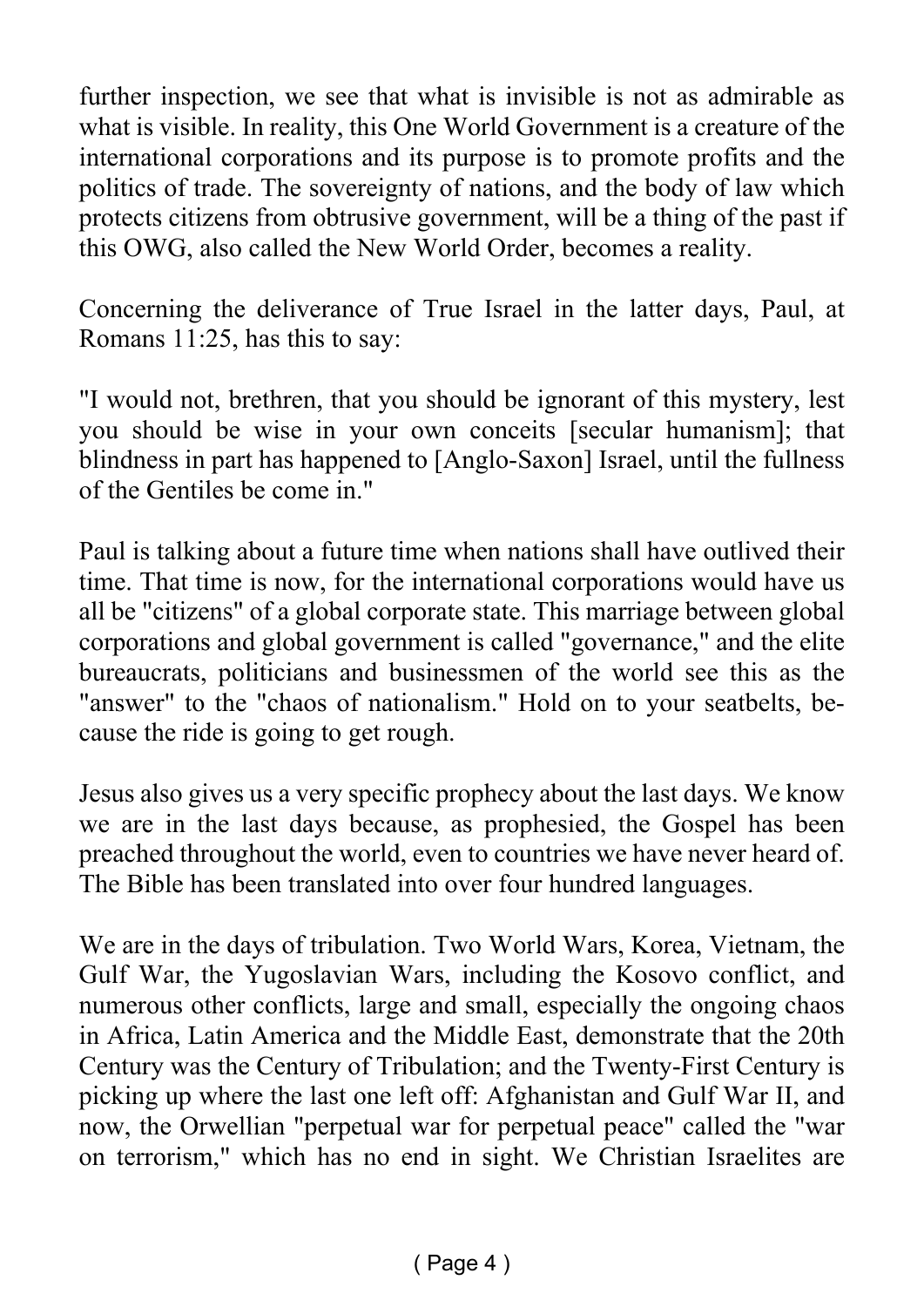certain that this tribulation will end only by the judgment of God in the form of both man-made and natural disasters.

Matt. 24:29,30: "Immediately after the tribulation of those days shall the sun be darkened, and the moon shall not give her light, and the stars shall fall from heaven, and the powers of heaven shall be shaken: And then shall appear the sign of the Son of man in heaven: and then shall all the tribes of the earth mourn, and they shall see the Son of man coming in the clouds of heaven with power and great glory."

On September 11, 2001, the citizens of America had their illusions of invincibility shattered. A small band of terrorists armed only with knives shook heaven and earth. Yet they still do not understand why this event took place and why the earth must be shaken.

It is paramount that we understand what is happening because we want to be on the side of righteousness when "the stars shall fall from heaven" (Matt. 24:29). We must make sure that we will stand with Christ and not against Him when the Judgment Day comes. In order to assure that Christ's Kingdom survives into the post-Tribulation Millennium, we must preserve, above all, the Bible and its teachings. The Second Coming will help us to accomplish that goal. In the meantime, we must understand who the Anti-Christ is and what organizations serve the Beast. The answer lies in the Books of Daniel and Revelation.

#### **NEBUCHADNEZZAR'S DREAM AND THE IMAGE OF THE BEAST**

When Nebuchadnezzar had his first terrifying dream, he asked Daniel to interpret the dream for him. In the dream, he saw the image of a statue of a multiple beast which had a head of gold, breast and arms of silver, belly and thighs of brass, legs of iron, and feet of iron and clay. This composite image was, in the dream, completely destroyed by God. Daniel interpreted the dream in this way: He said that he, Nebuchadnezzar and his kingdom, was the head of gold. After him, there would come other kingdoms symbolized by the other elements of the image. The final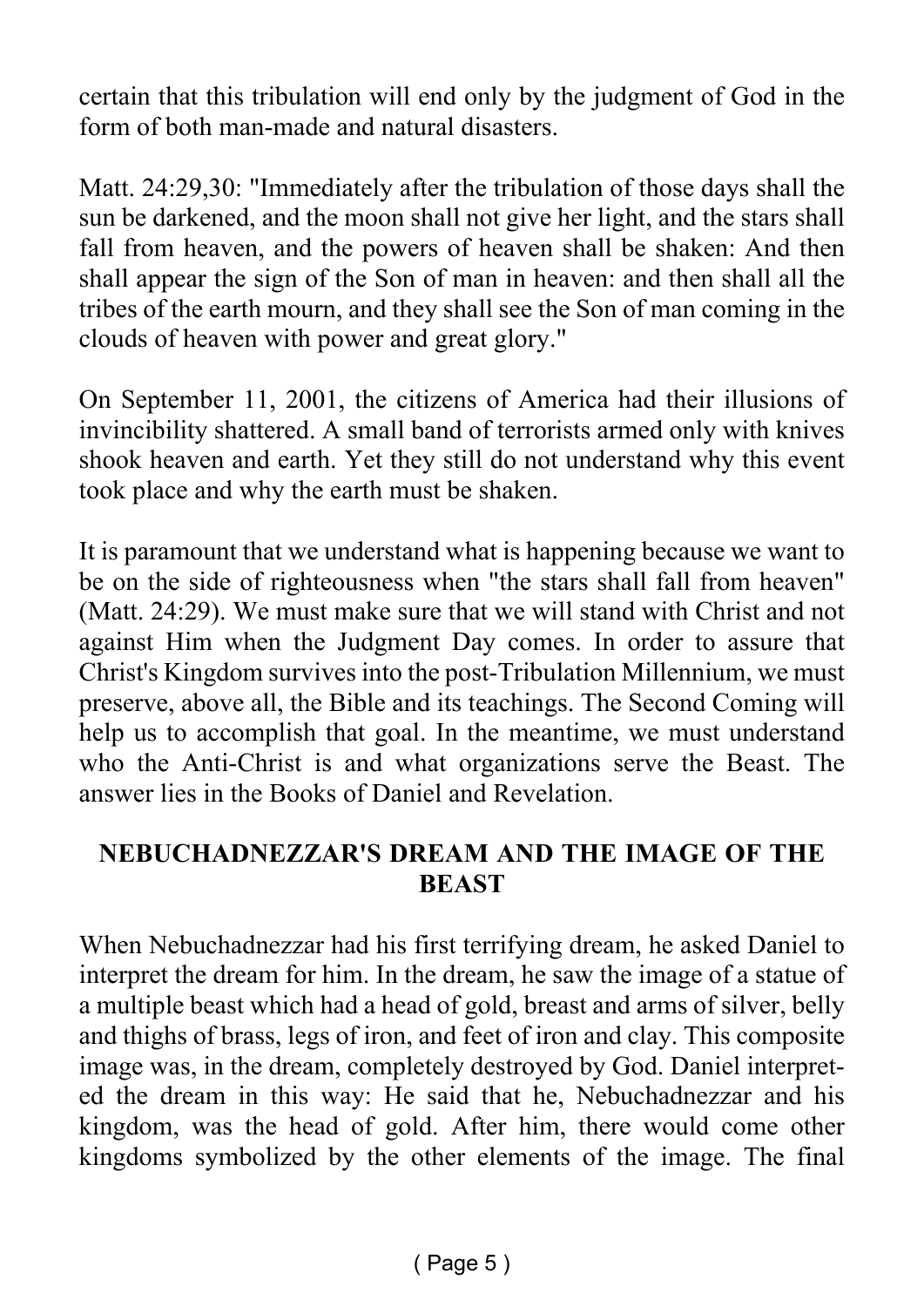kingdom would be divided into two parts, which is symbolized by the legs and feet.

It was during Daniel's presence in Babylon that the first shift in power, from gold to silver in the image, took place. Darius, King of the Medes and Persians, invaded Babylon and conquered it, slaying Belshazzar, son of Nebuchadnezzar. "In that night was Belshazzar the king of the Chaldeans slain. And Darius the Median took the kingdom, being about threescore and two years old." -- Dan. 5:30,31. The historical date of this event is 539 B.C. We can see that the meaning of the dream image is that of successive kingdoms or empires, starting with Babylon, the head of gold, succeeded by Medo-Persia, the breast and arms of silver, and who else? Since Daniel did not live long enough to record the next kingdom, we must turn to the history books to find out who is represented by the lower aspects of the image.

The Kingdom of Brass (belly and thighs) was realized by none other than Alexander the Great of Greece, who conquered the Medo-Persian Empire in 330 B.C. Of this Brass Kingdom, Daniel further prophesied that this kingdom would be divided into four parts. (Dan. Chap. 11.) The extreme accuracy of this prophecy defies tremendous odds, as Alexander's empire, after his death, was indeed divided into four sub-kingdoms, namely: Greece, under Cassander, Thrace, under Lysimachus, Syria, under Antigonus, and Egypt, under Ptolemy.

The legs of iron, therefore, must represent the Roman Empire which defeated Greece in a series of wars between 197 and 146 B.C. And the division of the Roman Empire into two separate empires occurred in 395 A.D., when Byzantium, the Eastern Empire split off from the original Roman Empire.

The legs of iron are the symbol for the Roman soldiers marching all over Europe, Asia Minor, and North Africa; and the feet of iron and clay symbolize the end of the Roman expansion after the split between the Eastern and Western Empires. Once these two feet were planted, they were stuck in the mud or clay.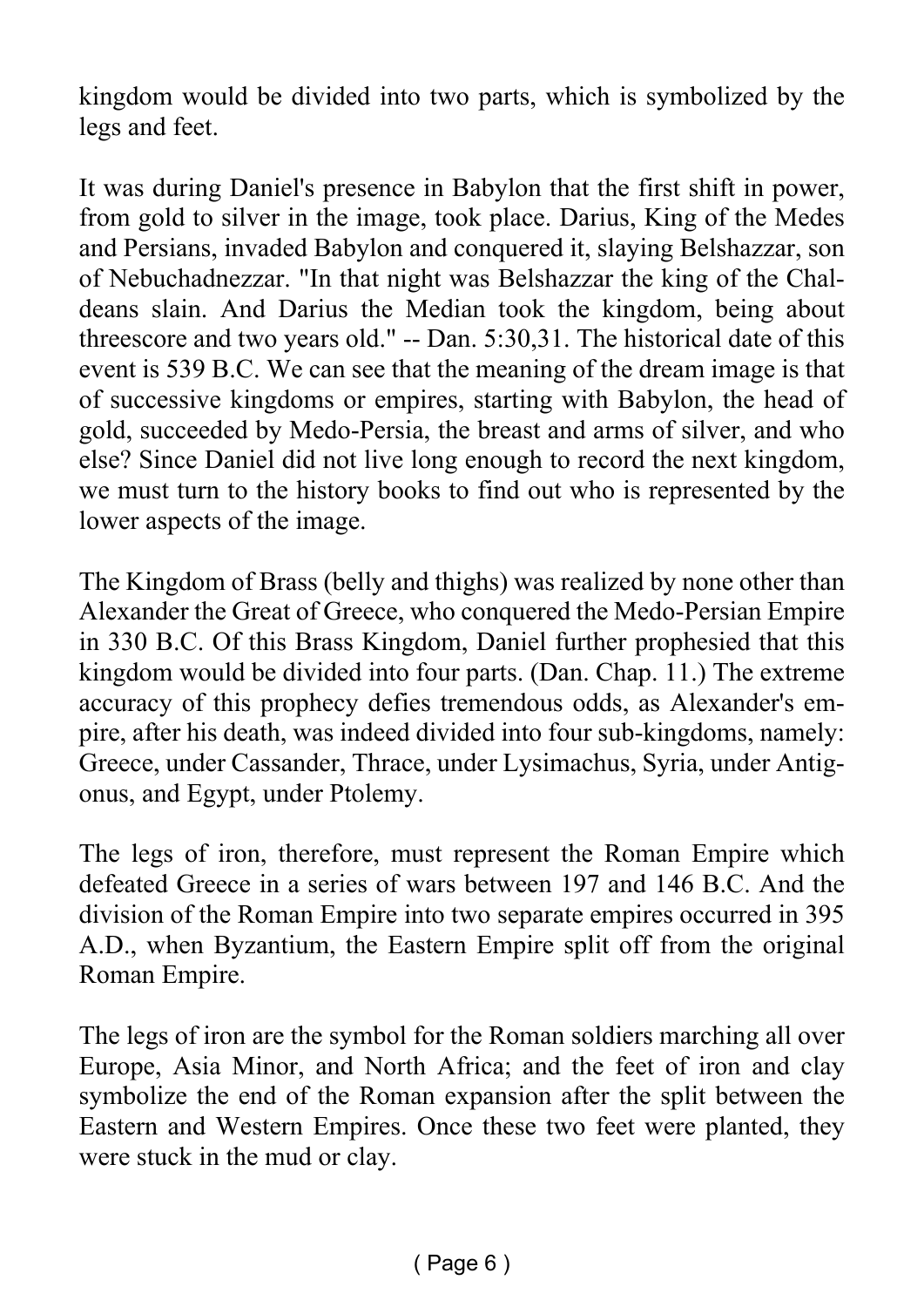So far, Daniel's image of the beast has been both chronologically and descriptively accurate. But there are yet more beasts to come.

#### **THE BEAST WITH SEVEN HEADS AND TEN HORNS**

"And there came one of the seven angels which had the seven vials, and talked with me, saying unto me, Come hither; I will show unto thee the judgment of the great whore that sitteth upon the many waters:...So he carried me away in the spirit into the wilderness: and I saw a woman sit upon a scarlet coloured beast, full of names of blasphemy, having seven heads and ten horns... And upon her head was a name written, Mystery Babylon..." -- Rev. 17:15.

In Bible interpretation, the waters and seas represent the peoples of nations, and heads represent rulers or governments. In this case we are talking about the corrupt and brutal governments of the "great whore," the Scarlet Woman of Mystery Babylon. There is a reason why this spirit is of the female gender. Although she is directly related to Lucifer and Satan, her spirit is one of submissiveness to her spiritual master. Just as true Israel is represented as a woman, as the "bride of Christ," Mystery Babylon is represented as woman, for she is Lucifer's concubine. She also represents a group of people, a group of people who were present and operating behind the scenes for every one of the seven beasts of Revelation. This ethnic group will be identified later.

The angel further explains to John the meaning of the image of the Scarlet Woman: "And here is the mind which hath wisdom. The seven heads are seven mountains, on which the woman sitteth. And there are seven kings: five are fallen, and one is, and the other is not yet come; and when he cometh, he must continue a short space." -- Rev. 17:9,10.

The image of the Scarlet Woman refers to Seven Kings upon whom she sits, that is, over whom she has power and control. Five are fallen and one is. The one that is obviously the Roman Empire because John, the author of the Book of Revelation (Apocalypse to Catholics) lived in Roman times. Tracing backward in time, we know that previous to Rome were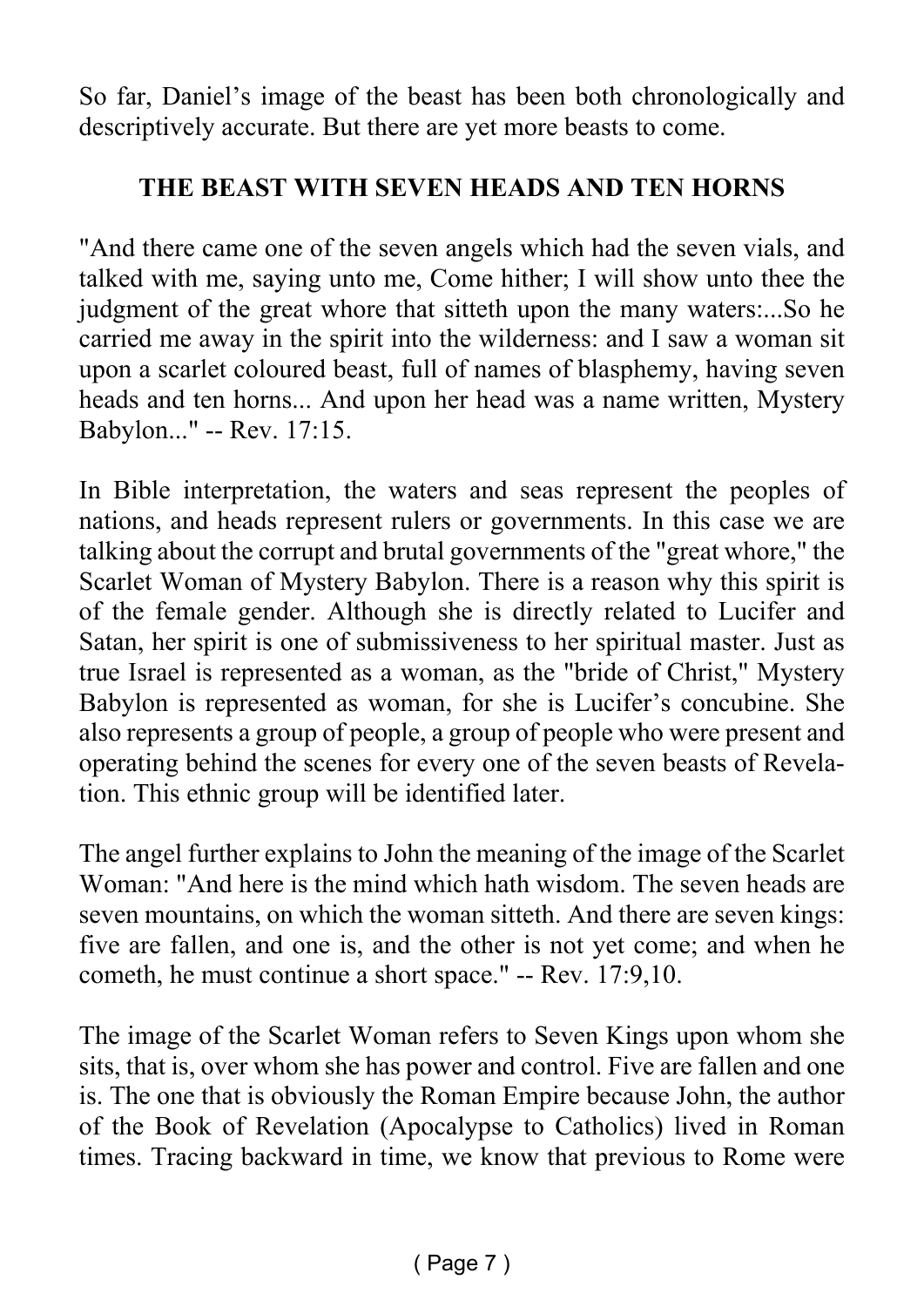Greece, Medo-Persia, and Babylon, three empires which were also mentioned in Daniel as part of Nebuchadnezzar's image.

But there were two empires before Babylon which were also great. These were Egypt and Assyria. So, in chronological order, we have six great empires who are directly under the control of the Scarlet Woman of Revelation. These are:

**1: Egypt, dating from approximately 3100 BC, which was conquered by 2: the Assyrian Empire, which was replaced by the**

- **3: Babylonian Empire in 538 BC. Then,**
- **4: the Medo-Persian Empire, followed by**
- **5: Greece.**

These five had already fallen by the time of John the Revelator who lived in the first century AD.

According to the angel in John's vision, one "is." That is, one kingdom is contemporary with John. That empire is, obviously,

#### **6. Rome.**

Revelation 17:10 says that "the other is not yet come; and when he cometh, he must continue a short space."

Remember, Rome was divided into two empires: Byzantium and the Western Empire (the two legs of Daniel's vision), both of which survived well into the future, even until today. Byzantium survives as the Greek Orthodox Church and related churches, such as the Russian Orthodox and the Serbian Orthodox Churches; and Rome reorganized itself as the so-called Holy Roman Empire, with a succession of Popes replacing the succession of emperors. Having been raised in the Catholic faith, I can attest to the fact that the Catholic Church does not teach its faithful about the Inquisitions, the wholesale slaughter of innocent Christians who disagreed with Papal doctrine (such as the Waldenses, Albigenses, and Huguenots), nor about the corruption of the priesthood which led to the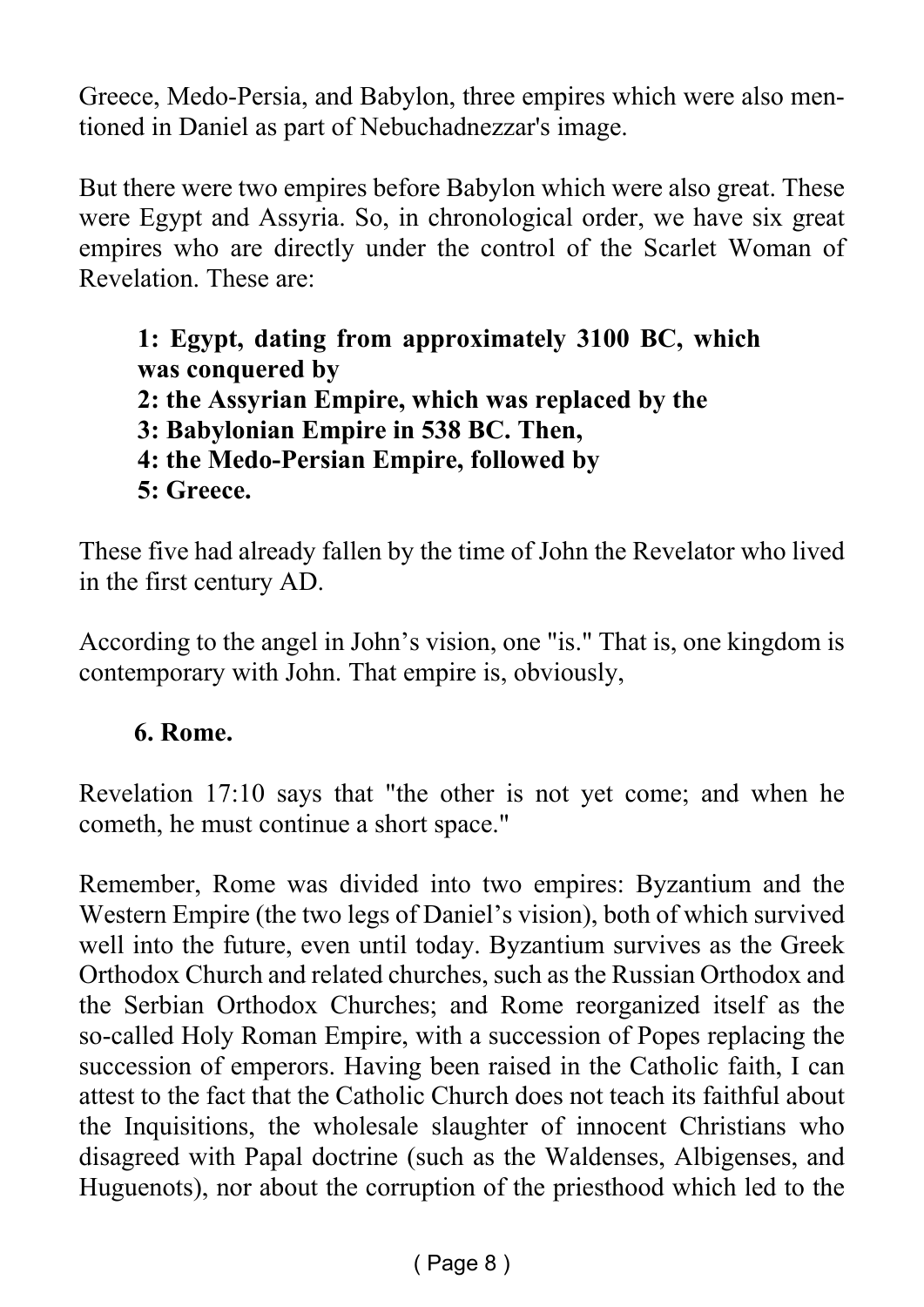Protestant Reformation. Catholics must learn about these things on their own. (For a detailed account of the Roman Church's persecution of non-Catholics in Europe, you should obtain a copy of **Fox's Book of Martyrs**.)

Papal Rome was as brutal a dictatorship as the world had ever seen, but, in addition to brute military force, the Papacy had developed a system of mind control and social control which all of the previous beasts would have envied. Not unlike the Hindu caste system, the Holy Roman Empire kept people in their places by a very rigid social and economic structure from which there was no escape. In the name of Jesus Christ, the Papacy dictated what religion should be. The Holy Roman Empire even went to the absurd length of forbidding individuals from owning personal copies of the Bible. The Papacy was afraid that people would read it and understand that much of Catholic doctrine cannot be found in the Bible. Such practices as selling indulgences, confession, priestly intercession, and the deification of Mary were sore points for Protestants who could find no such teaching in the Bible. But the invention of the printing press put an end to the Papacy's monopoly on Bible ownership.

If Martin Luther were not an honest priest who tried to make the Bible accessible to the people, Rome might still be a military power today, but the Reformation made the Bible a #1 bestseller in spite of the efforts of the Popes to stop it. Recently, the Papacy has admitted to these and other "errors", but this does not mean that the Papacy is any less power-hungry today than it was during the Dark Ages of feudalism. The Roman Church is in an advanced state of damage control, especially with its current scandal of homosexuality and paedophilia.

Some people might here object and say that Secular Rome and Papal Rome are two different entities which are not to be considered as a continuous empire, so that the Rome of the Caesars should be considered as one empire and the Rome of the Popes another. The fact is, however, that Papal Rome was still a secular power. It adopted Christianity merely as a matter of convenience to both placate and deceive the early Christians into thinking that it was becoming "holy". Although Constantine put an end to the martyrdom of Christians during his reign when he issued his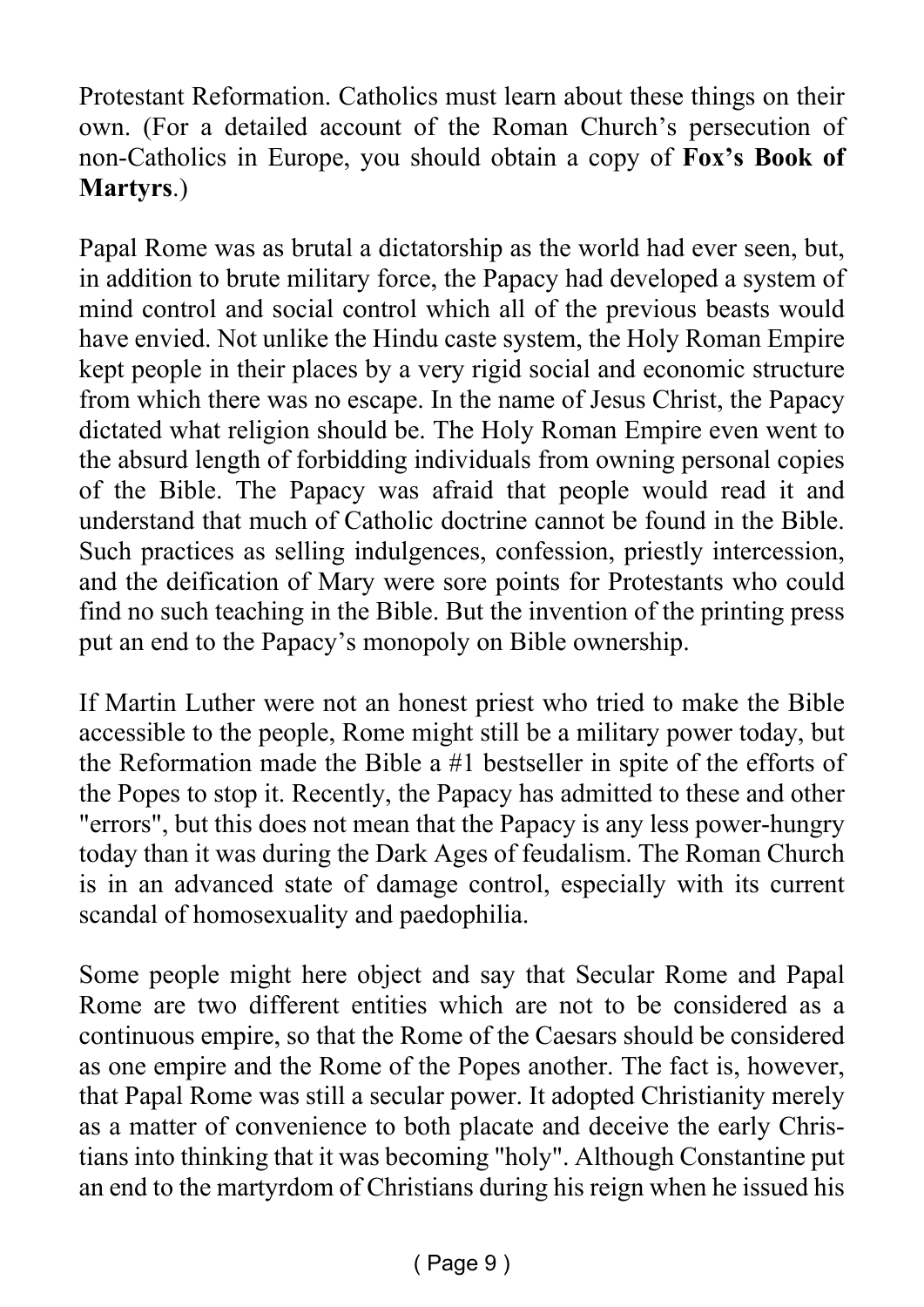Edict of Toleration, it is a recorded fact that he did not personally convert to Christianity until he was on his deathbed. Perhaps the then-current Bishop of Rome talked him into an attempt to save his soul. In addition, he retained the pagan title of *Pontifex Maximus* even while he presided over the Council of Nicea, where the books of the Bible were decided upon. The title of *Pontifex Maximus* was used by all of the previous Roman Emperors and it signified the High Priest of Jupiter, the ruling god of the Roman pantheon.

"And I stood upon the sand of the sea, and saw a beast rise up out of the sea, having seven heads and ten horns, and upon his horns ten crowns, and upon his heads the name of blasphemy." – Rev. 13:1.

Many Bible prophecy scholars have interpreted the seven heads to be the seven hills upon which the city of Rome is built. But, these seven heads are the same as the seven beasts of Rev. 17. In this particular vision, the beast with seven heads is seen as one entity having seven heads and ten horns. Then, what are the ten horns? Most likely, the ten horns are the ten European nation-states which eventually formed a league with Rome after the city of Rome was sacked by the Germanic tribes. These ten nations or tribes were the 1. Franks, 2. Huns, 3. Vandals, 4. Visigoths, 5. Ostrogoths, 6. Alans (and Sueves), 7. Burgundians, 8. Odoacer's Italian kingdom of several tribes, 9. Saxons, 10. Lombards.

#### **THE HEALING OF THE DEADLY WOUND**

"And I saw one of its heads, as it were, wounded to death; and his deadly wound was healed: and all the world wondered after the beast." – Rev. 13:3. The "deadly wound" was the sacking of Rome by the Germanic tribes, which led to the demise of the emperors, who had all taken the title "Pontifex Maximus." After a period of utter turmoil in which leadership was up for grabs, Rome miraculously reappeared as the Holy Roman Empire. While the secular emperors were disappearing, the groundwork was being laid for the emergence of the popes, who claimed to be the "vicars of Christ".

The foundation of this re-emergence was laid by Emperor Justinian I, who drove the invading tribes out of Italy. In addition, Justinian I com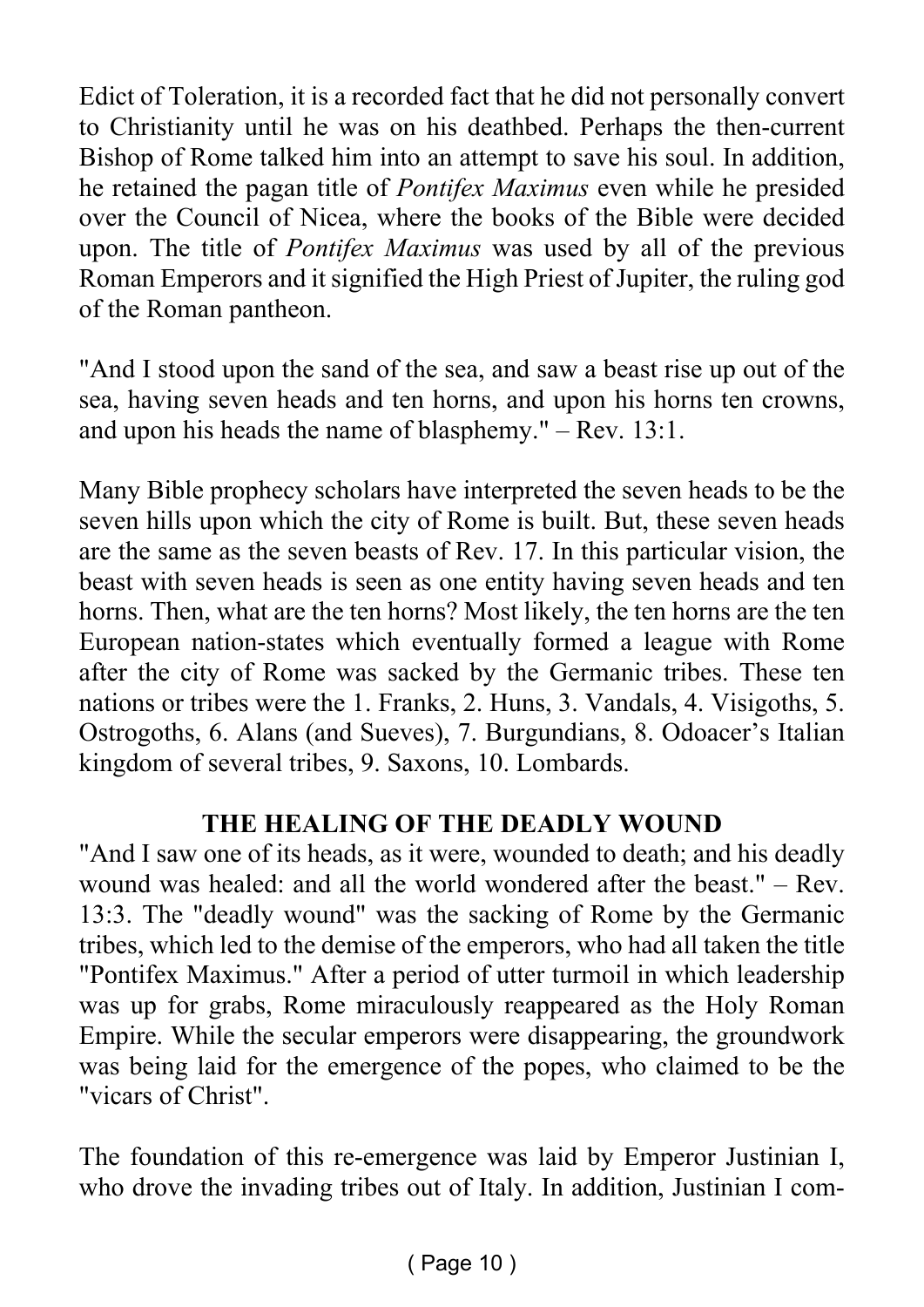manded 10 jurists to compile Roman Law into the Corpus Juris Civilis, or Body of Civil Law. Although historians say that Justinian was a Christian, it is a bit much to presume considering the long-standing policy of placating and co-opting of Christian principles. Easter Sunday and Christmas are both examples of this "Christianization". Easter is named after "Astarte," the Roman goddess of "love". And Christmas is the continuation of the pagan new year celebration of the winter solstice. This is how Rome combined pagan celebrations with Christian events, thus retaining both, while never repudiating the former.

#### **THE NUMBER OF THE BEAST: 666**

There is an even more powerful reason to consider both Imperial and Papal Rome as one empire, and that reason concerns the number, 666. "Here is wisdom. Let him that hath understanding count the number of the beast: for it is the number of a man; and his number is six hundred threescore and six." – Rev. 13:18. If we take the name, Nero Caesar, who was "a man," and use the Hebrew letters for the title, we have, according to the Hebrew letter-number system, the following:

Nero Caesar = NRWN KSR. (Vowels had no numeric value in the Hebrew system.) Observe:  $N = 50$ ,  $R = 200$ ,  $W = 6$ ,  $N = 50$ ,  $K = 100$ ,  $S =$ 60,  $R = 200$ .

50+200+6+50+100+60+200=666! There is no doubt that Nero was an anti-Christ.

At the same time, the title for the Pope, in Latin, is "Vicarius Filii Dei." This title is engraved on the Papal mitre. It means "Vicar of the Son of God." According to the Roman Numeral System, V=5, I=1, C=100, A=0, R=0, I=1, U=5 (U and V have the same value), F=0, I=1, L=50, I=1, I=1, D=500,  $E=0$ ,  $I=1$ .

Adding these numbers, we get:  $5+1+100+1+5+1+50+1+1+500+1=666!$ The two hidden codes reveal the connection via the number 666.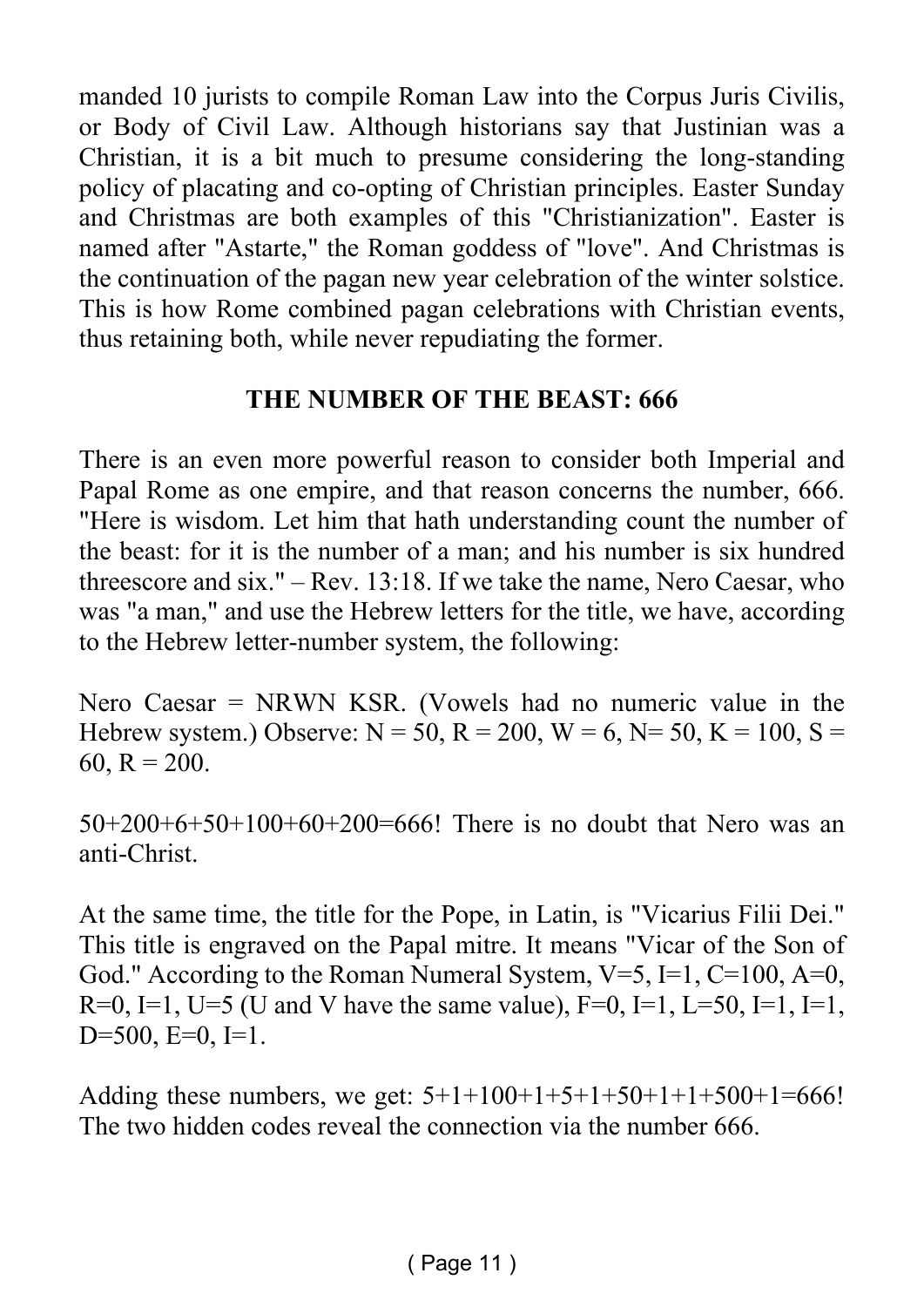When the Emperor Constantine made Christianity the state religion during the 300's, the office of the Bishop of Rome became firmly established. In 451, Pope Leo the Great convened the Council of Chalcedon at which 630 bishops attended. This Council was an attempt to salvage the split between the Eastern and Western Churches. Although the Council failed to reunite the two, it succeeded in strengthening the papacy in Rome. Leo the Great then added to the prestige of the office when he, in 452, convinced Attila the Hun to save the city of Rome from plunder. He saved Rome again, three years later, when he similarly dealt with Genseric, leader of the Vandals.

At some point, the title, Pontifex Maximus, was assumed by the popes, who are still known as "Pontiffs" today. Thus, the deadly wound which was administered to the pagan emperors of Rome was healed and the popes took their place. Imperial Rome and Papal Rome are one continuous entity symbolized by the number 666. **This combined beast is, therefore, the sixth beast of the Apocalypse.**

#### **THE SEVENTH BEAST**

The fact is that the sixth beast was dethroned by a seventh beast, just as the Bible prophesied. Papal Rome was ultimately relieved of power by none other than Napoleon Bonaparte in 1798 as commander of the French army. In May of 1804, Napoleon was declared Emperor of France by the French senate. In December of the same year, the still acting Pope was to crown him Emperor in an official rite. As a symbol of Rome's power over all of Europe, the reigning Popes had crowned the kings and queens of the European monarchies for centuries. This was an established rite which was begun by Pope Leo III when he crowned Charlemagne in the year 800; and Napoleon, a thousand years later, was expected to adhere to this tradition. The site was the Cathedral of Notre Dame. As Pope Pius VII was preparing to crown him, Napoleon grabbed the crown from the Pope's hands and crowned himself, thus signifying that he, and not the Papacy, was the true power.

When Napoleon came to power in France, he relieved the Papacy of its real estate holdings in that country, namely the monasteries. This was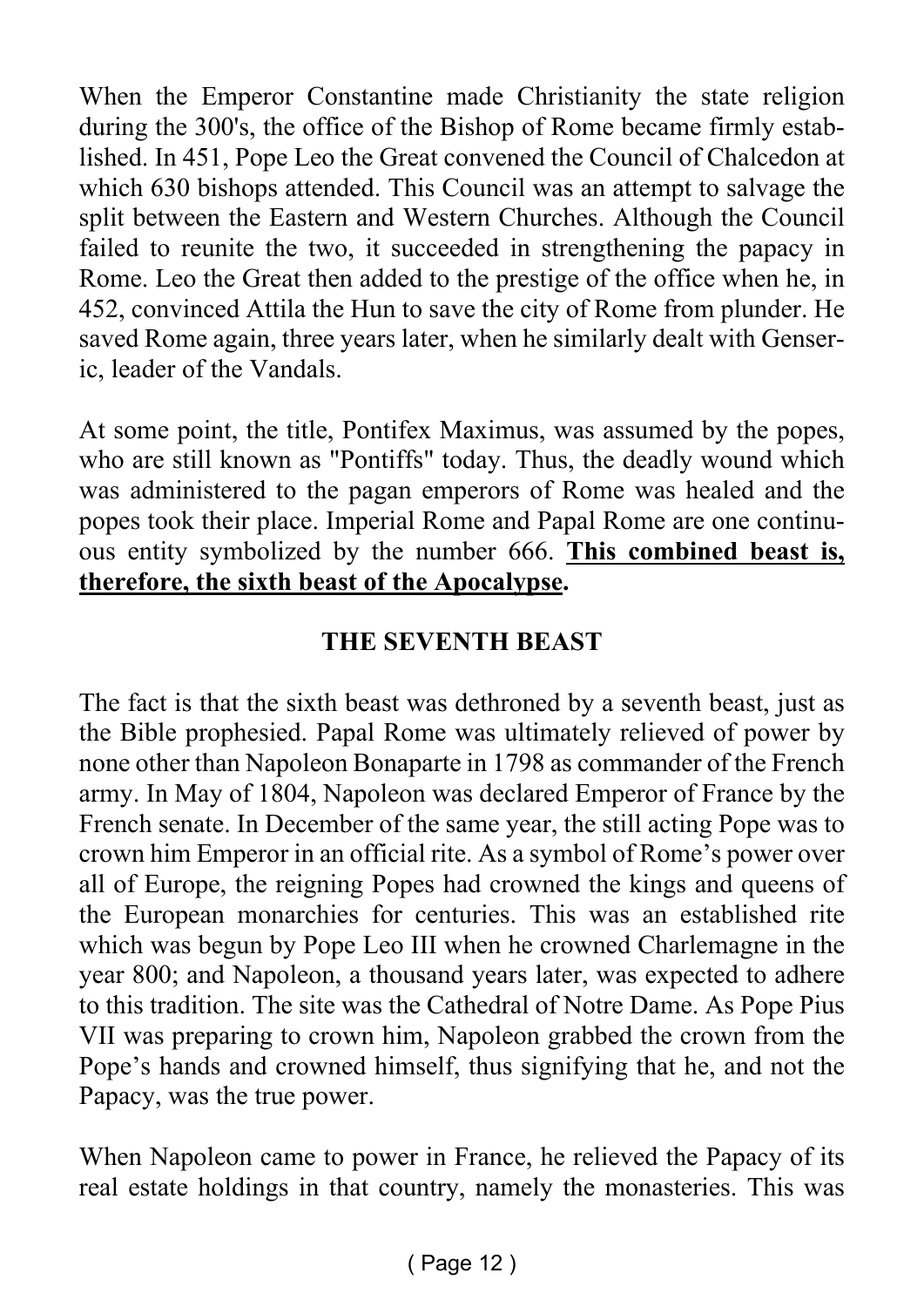about 25% of the land in France. In 1809, Napoleon completed the takeover by annexing the Papal States. The Papacy was stripped of both its military and political might, but never its spiritual might.

At this point, Napoleon's power was at its height. But in 1815, only six years later, his empire was defeated by Wellington at Waterloo. Regarding the seventh beast, the Bible says: "...and when he cometh, he must continue a short space." Indeed, Napoleon's reign of 17 years was the shortest of any of the 7 beasts. The last beast of the prophecy, then, is

#### **7: Napoleon.**

This brings us up to the year 1815. History records no clear successor to Napoleon, yet the Bible tells us that there is to be another beast, the 8th Beast!

Rev.17:11: "And the beast that was, is not, even he is the eighth, and is of the seven, and goeth into perdition." The beast that "was, is not," and yet "is the eighth" is to be one of the five previous to Rome. Why is this true?

1. It cannot be Rome that is to be resurrected. The angel clearly tells John that it, the 8th beast, "is not," meaning it is not in power at the time of John the Revelator. Logically, therefore, it cannot be Rome because Rome "is."

2. Although the verse says that the 8th beast is "of the seven," it cannot be number seven because the verse says to John that the 8th beast already "was." That is, the 8th Beast is one which existed previously to Rome but is to be reincarnated later. So, we have ruled out beasts six and seven as possible candidates for the resurrected eighth beast. Although many Bible prophecy interpreters teach that Rome is to be revived, they are clearly wrong. The language of the Bible is so clear on this fact that it can be categorically stated that the Papacy is not a candidate for the 8th Beast. The Papacy will, however, fulfil another prophetic role entirely.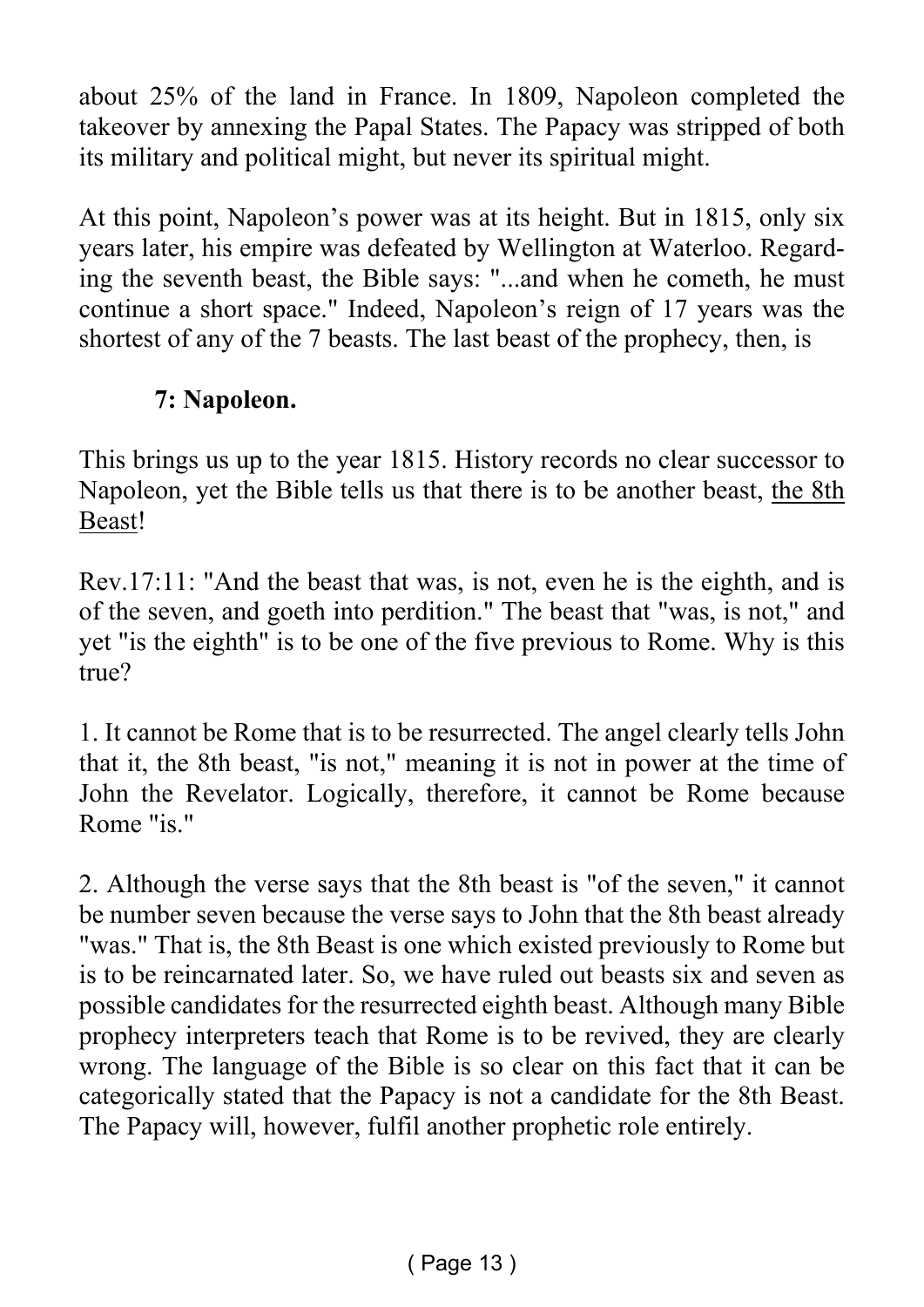Actually, the decline of the Roman Catholic Church's military and political might led to a period of internal reform during which a few good Popes actually held office, notably, Pope Pius XII; but the pretensions of the office were never repudiated by any Pope, so the Papacy's role as an anti-Christ still remains today in spite of what faithful Catholics believe about their "Papa". The Papacy continues today as a still very powerful, but second-rate political force. Catholics of the industrialized world routinely ignore Papal edicts about abortion and birth control, thus demonstrating its lack of power even over its own flock. To put it bluntly, the Pope today dances to a Zionist tune. This will be demonstrated later. Obviously, the 8th beast is one of the previous five. But which one? Let us go back to the Book of Daniel.

#### **NEBUCHADNEZZAR'S SECOND DREAM**

Daniel 4:4,5: "I, Nebuchadnezzar was at rest in mine house, and flourishing in my palace: I saw a dream which made me afraid, and the thoughts upon and the visions of my head troubled me."

As with the previous vision, the Babylonian priests had failed to reveal the meaning of the dream, so Nebuchadnezzar was forced to turn to Daniel again. But before Daniel began his interpretation, the king revealed a few more details of the dream.

Daniel 4:10-15: "Thus were the visions of my head upon my bed; I saw, and behold, a tree in the midst of the earth... The tree grew, and the height thereof was great... And, behold, a watcher and an holy one came down from heaven; He cried aloud and said thus, Hew down the tree, and cut off his branches... Nevertheless leave the stump of his roots in the earth, even with a band of iron and brass."

Daniel then told him that the tree is Nebuchadnezzar's empire, Babylon. The cutting of the tree is the vanquishing of Babylon at the hands of the Medes and Persians, and the banding of the tree stump refers to a future rebirth of Babylon. "And whereas they commanded to leave the stump of the tree roots, thy kingdom shall be sure unto thee, after that thou shalt have known that the heavens do rule." - Dan.  $4.26$ .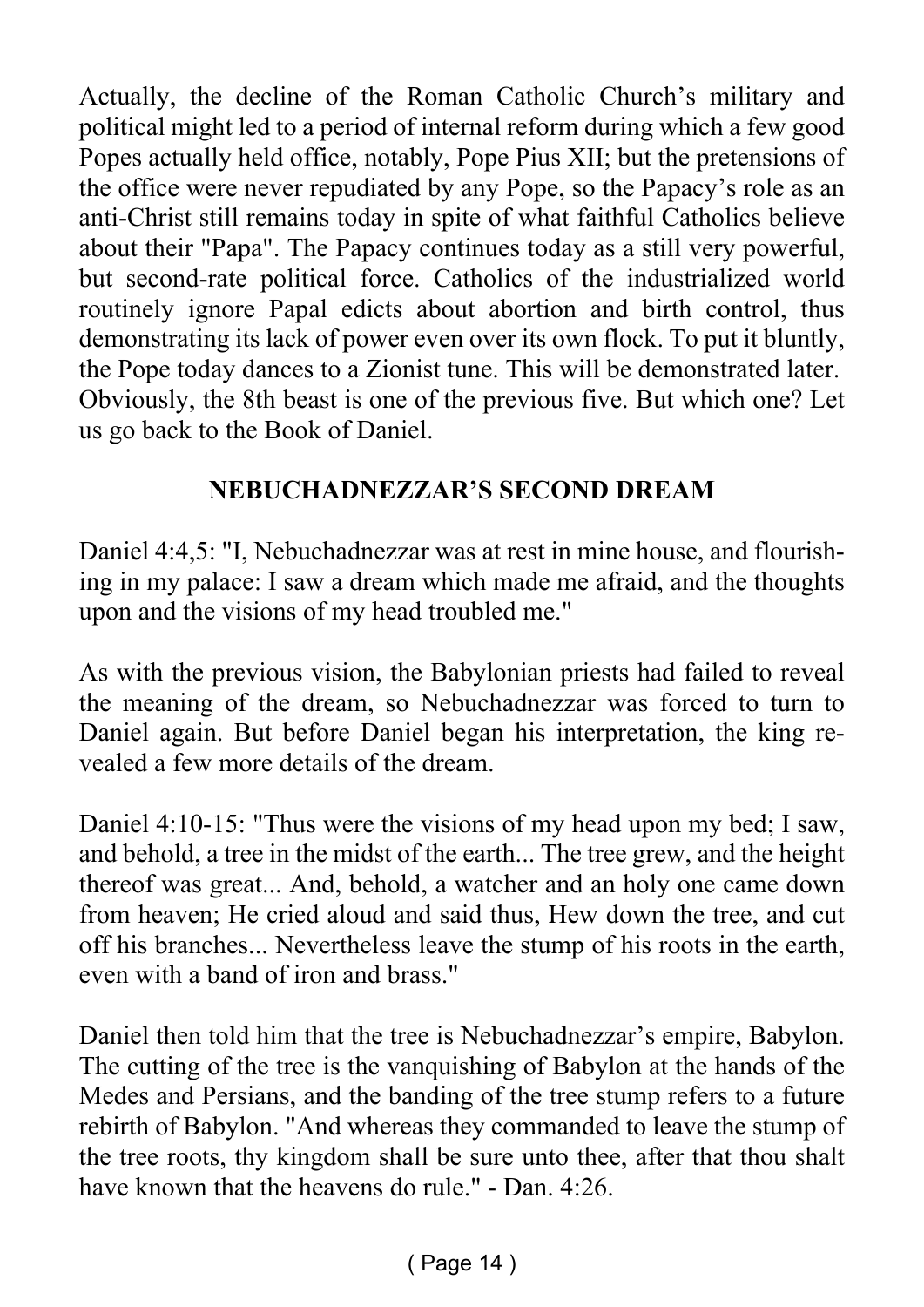Now this dream had a personal meaning for Nebuchadnezzar in that he was driven insane for seven years, after which he regained his sense and declared the God of Israel to be the One, True God. . But in those days, the king and his empire were considered one; so, there is a secondary meaning which involves the empire, Babylon. As his empire was cut down as a tree, so was the stump of that tree banded. (This banding of a tree stump to prevent the dying of the roots is still practiced today.) And since the stump represents the empire as well as the king, Babylon is to be reborn.

So, in fitting symbolism, Nebuchadnezzar "died" and was reborn after seven years just as the 8th beast, Mystery Babylon, formerly the 3rd beast, is to be reborn after seven kingdoms.

#### **MYSTERY BABYLON: ZIONISM, THE UNITED NATIONS AND THE 8TH BEAST**

Returning to Revelation, we find that Babylon, indeed, has been reborn: "And there were voices, and thunders, and lightnings; and there was a great earthquake, such as not since men were on the earth, so mighty an earthquake, and so great. And the great city was divided into three parts, and the cities of the nations fell; and great Babylon came in remembrance before God, to give unto her the cup of the wine of the fierceness of his wrath." – Chap. 16, vs. 18, 19.

This can be a literal earthquake or it can be the final World War, neither of which has happened yet, but it is clear from the prophecy that the world will be divided into three parts just before the Day of Judgment. This could be a reference to the Trilateral Commission, which was instituted by the Rockefellers to divide the world into three main economic units: the Americas; Europe; and the Far East, headed by Japan. It could also be a reference to the "three worlds" of industrialized society: the first world being the industrialized West; the second world being the so-called "emerging industrial nations," mostly in the east; and the third world of countries with little or no industry. Whatever tripartite division is implied by the Bible, we have these two and probably more to choose from.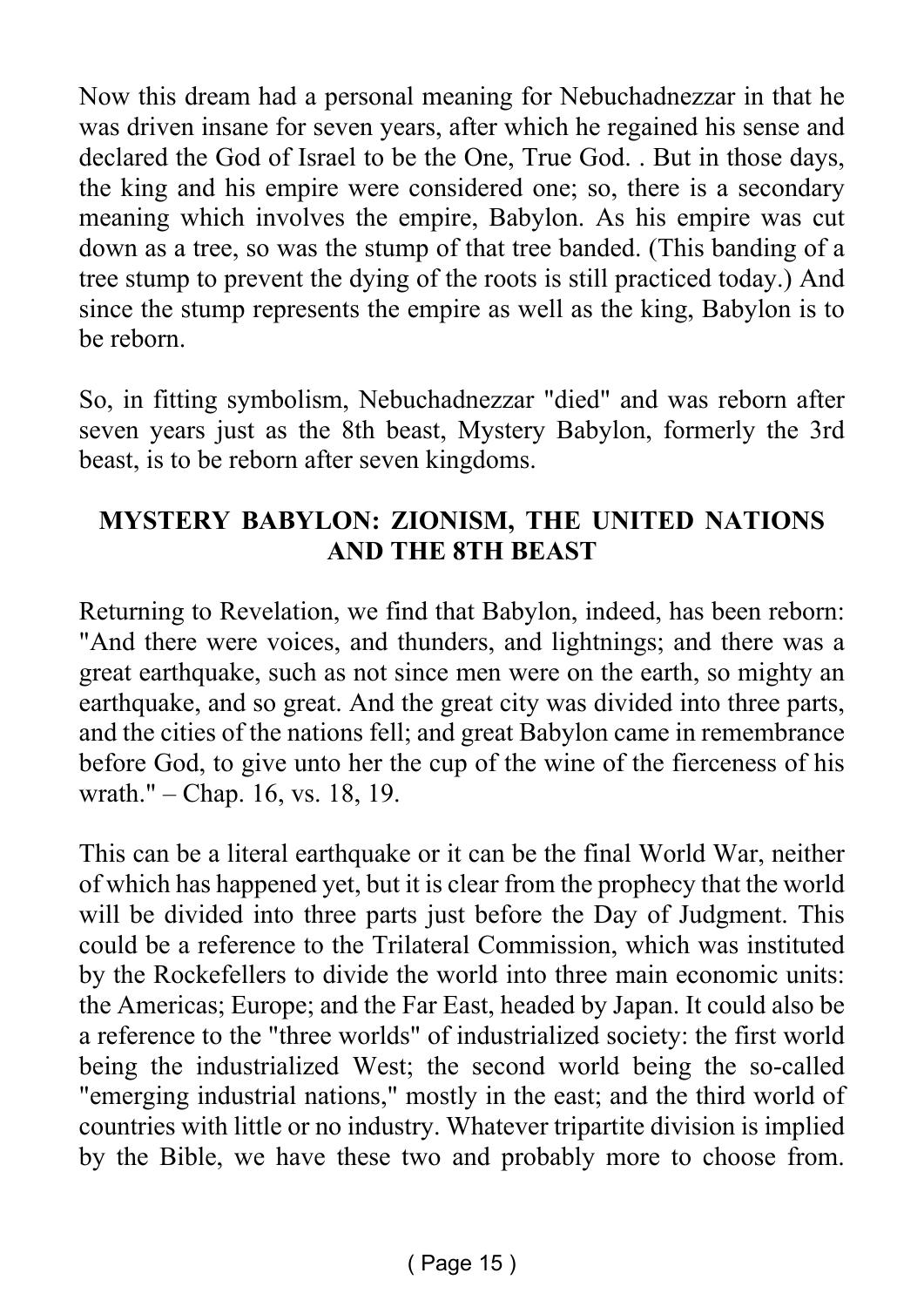Observe, however, that Revelation clearly foretells a time during which corporate "global governance" is an established fact.

The essence of the prophecy is that the world has entered into a period of global economy in which the nations are ruled by merchants: "For all nations have drunk of the wine of the wrath of her fornication, and the kings of the earth have committed fornication with her, and the merchants of the earth are waxed rich through the abundance of her delicacies." – Rev. 18:3. "...for thy merchants were the great men of the earth; for by thy sorceries were all nations deceived." – Rev. 18:23.

It is an absolute fact that all nations are currently being deceived into an unholy alliance with the United Nations Organization. The 8th Beast is diverse from the previous seven in that it is dominated not by a king, but by merchants who control the commerce of the world. This kingdom of merchants, as we will see, was originally headed by the Rothschilds and now by the Rockefellers. The sales pitch by which these mega-banking families have deceived the world is their propaganda of world peace for all nations via the outlawing of sovereign nationhood, but the real business of the United Nations is money, power, and influence, hence we have GATT, NAFTA, the WTO and a host of other international "treaties" which do nothing but remove legal obstacles to profits for the international corporations and the international bankers.

The United Nations is an organization conceived by and operated by merchants, who, through the World Bank, the Bank of International Settlements, the International Monetary Fund, and other UN organizations control world commerce and, thereby, all nations. No other entity has such power as the United Nations, which, at the dawn of the new millennium, is poised to yet reach its full and enormous, Orwellian potential.

The ancient Babylonian religion included such practices as abortion, infanticide (sacrificing children to the fires of the god, Molech, then; partial birth abortion today), prostitution, homosexuality, drunkenness, witchcraft, occultism, and magic. We see all of these practices coming back today as the merchants of international commerce promote all of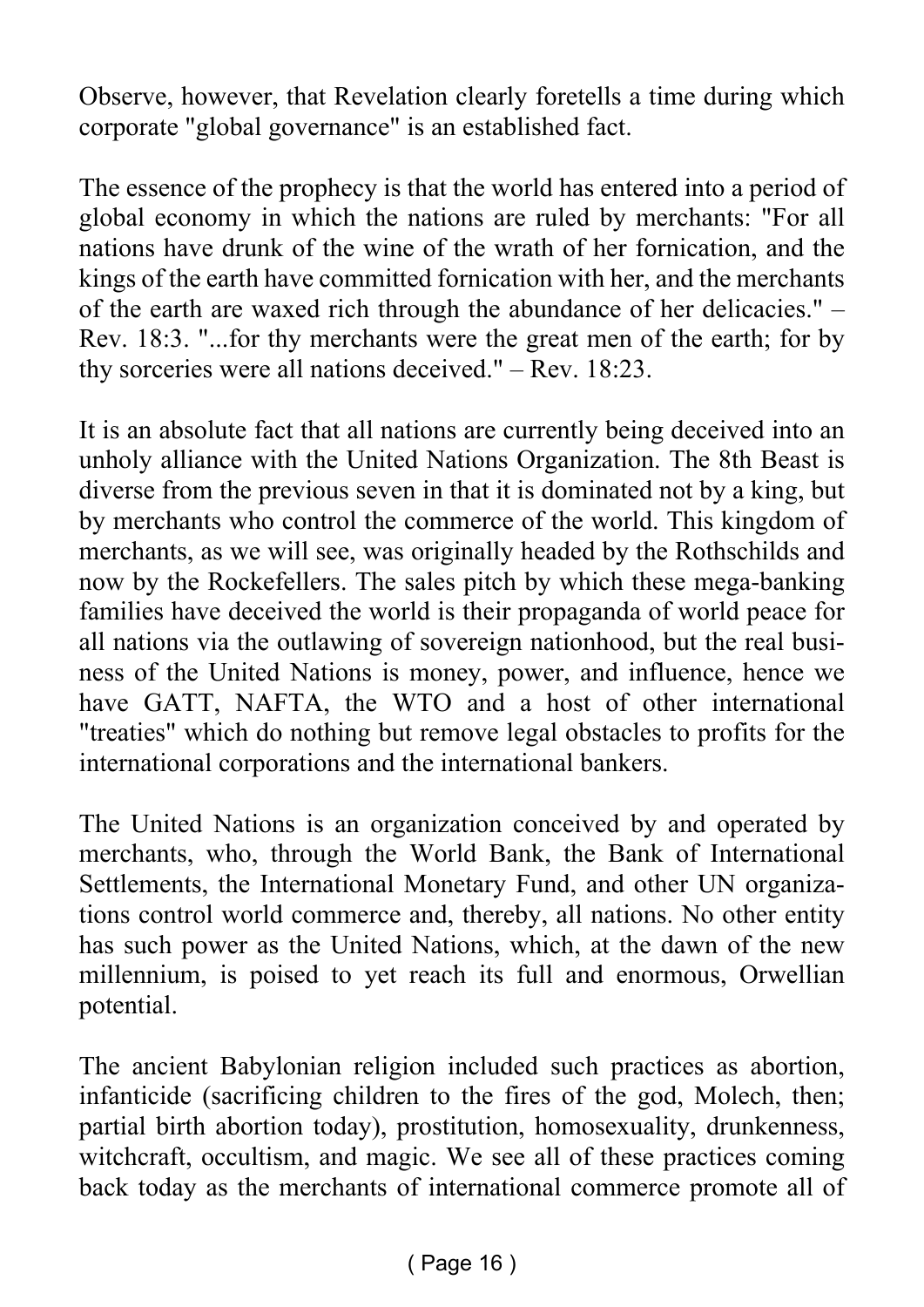these activities through business, entertainment, the media and the public schools. All of these blatantly anti-Christian activities are being promoted by various agencies of the United Nations. This includes the so-called "New Age movement," which is being partly financed by the United Nations, through the Lucis Trust. The Lucis Trust was formerly known as the, you guessed it, Luciferian Trust. Public relations, no doubt, prompted the name change.

These are the "fornications" of Mystery Babylon (Rev. 17:5); and it is these practices which are either openly promoted or secretly practiced by the high priests of the World Council of Churches, another UN entity. It is through the World Council of Churches that the 8th Beast has been propagandising denominational Christianity and other world religions to the point where they are all "worshiping the beast" of one-world-government. The name of this new world religion is Secular Humanism, which proclaims that man has no need for God. Secular Humanists worship human reason above all things and believe that human beings can resolve all problems without resorting to appeals to a Supreme Being. Its essence is faith in Man; and this is why we have a world-wide, ongoing attack against biblical morality, especially the Ten Commandments. But in the spirit of ecumenism, all of the world's leading religious bodies, including Judaism, the Catholic Church, Protestantism, Hinduism, Buddhism, etc., have turned a blind eye to this atheistic philosophy and have compromised with the Beast because they have allowed themselves to be convinced of the UN's promises for world peace. The name of this religion is Secular Humanism, but, as we can see from the behaviours that it promotes, its roots lay in ancient Babylon.

"And the beast was taken, and with him the false prophet that wrought miracles before him, with which he deceived them that received the mark of the beast, and them that worshipped his image. These both were cast alive into a lake of fire burning with brimstone." – Rev. 19:20.

Having lost its role as the sixth Beast, the Catholic Church now plays second fiddle to International Zionism. This is clearly demonstrated by all of the concessions which modern Rome has been making to the Zionists, such as absolving the Jews of the guilt of Christ's trial and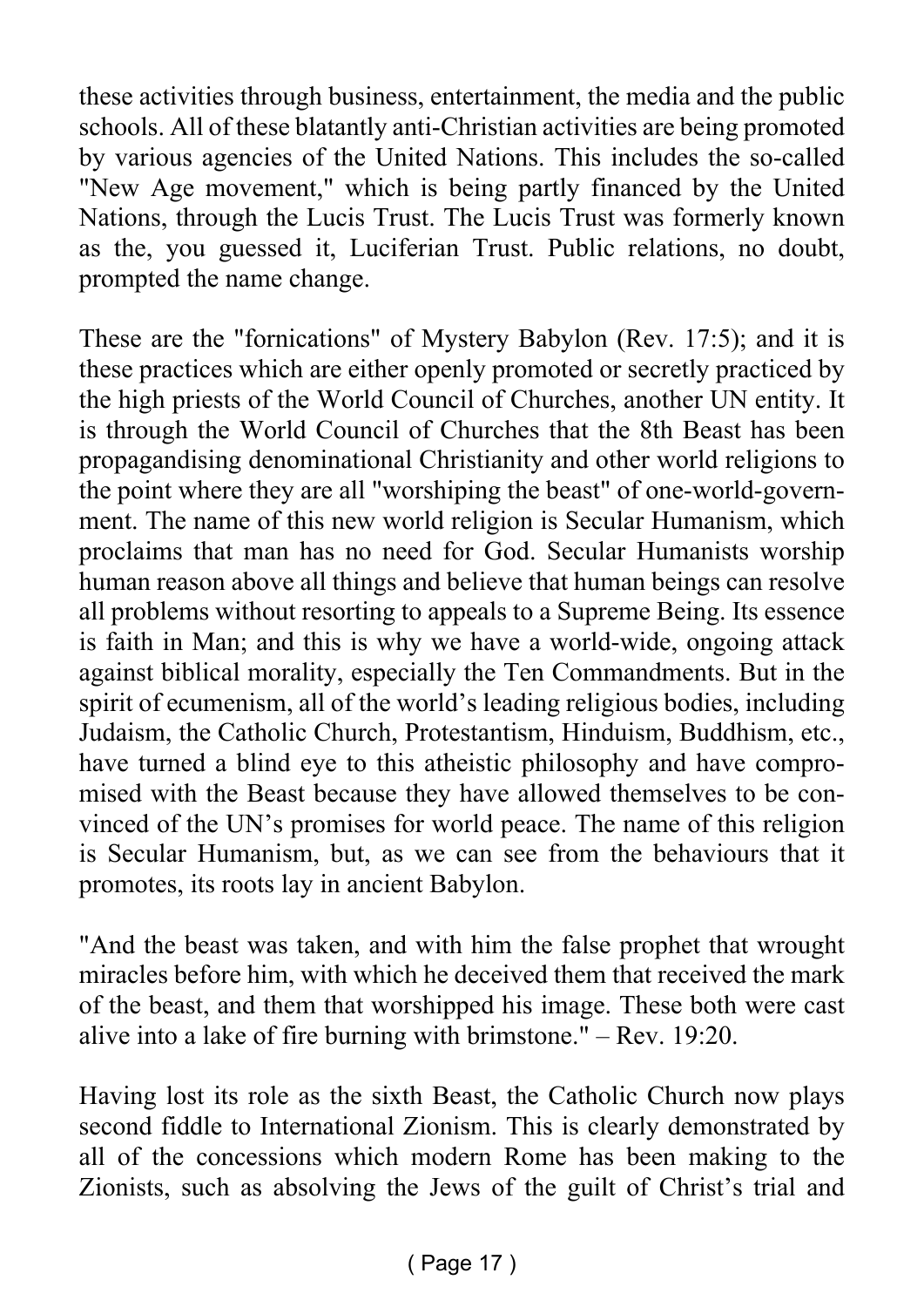murder. Actually, Rome's agent, Pontius Pilate, washed his hands of the entire dispute and turned Jesus over to the rabbis, who, indeed, tried and executed Jesus Christ. Pilate had declared Jesus innocent of any crime and suggested to the Sanhedrin that they crucify Barabbas instead of Jesus. Here is what the Bible records:

"But the chief priests and elders persuaded the multitude that they should ask Barabbas, and destroy Jesus. The governor answered and said unto them, Whether of the twain will ye that I release unto you? They said Barabbas. Pilate saith unto them, What shall I do then with Jesus which is called Christ? They all say unto him, Let him be crucified. And the governor said, Why, what evil hath he done? But they cried out the more, saying, Let him be crucified. When Pilate saw he could prevail nothing, but that rather a tumult was made, he took water, and washed his hands before the multitude saying, I am innocent of the blood of this just person: see ye to it. Then answered all the people, and said, His blood be on us, and on our children." (Matthew 27:25.)

What part of "I am innocent of the blood of this just person" is so hard to understand? And the Jews said: "His blood be upon us." That's how determined they were to get rid of Him. Is there any lack of clarity here as to who has declined responsibility and who has accepted responsibility? (It is this clear admission of rabbinical guilt that Mel Gibson was forced to delete from the script of his Movie, "The Passion of the Christ," due to Zionist pressure.)

Since the Sanhedrin, the early high council of the rabbis of Judaism, would not accept Jesus Christ as their King, they insisted that He be crucified. The Jews insist that it was Rome that crucified Christ, but the Bible says otherwise. Rome had a long-standing policy of allowing local ethnic groups the right of practicing their own religion as long as they paid tribute and were relatively submissive. Pilate did not have the power to overrule this policy so he gave in to the chief priests and elders.

More recently, the Jewish leadership has constantly pestered Rome to issue decrees absolving them of the guilt of the Crucifixion; but who is the Pope to disagree with what the Bible says? Is he not also anti-Christ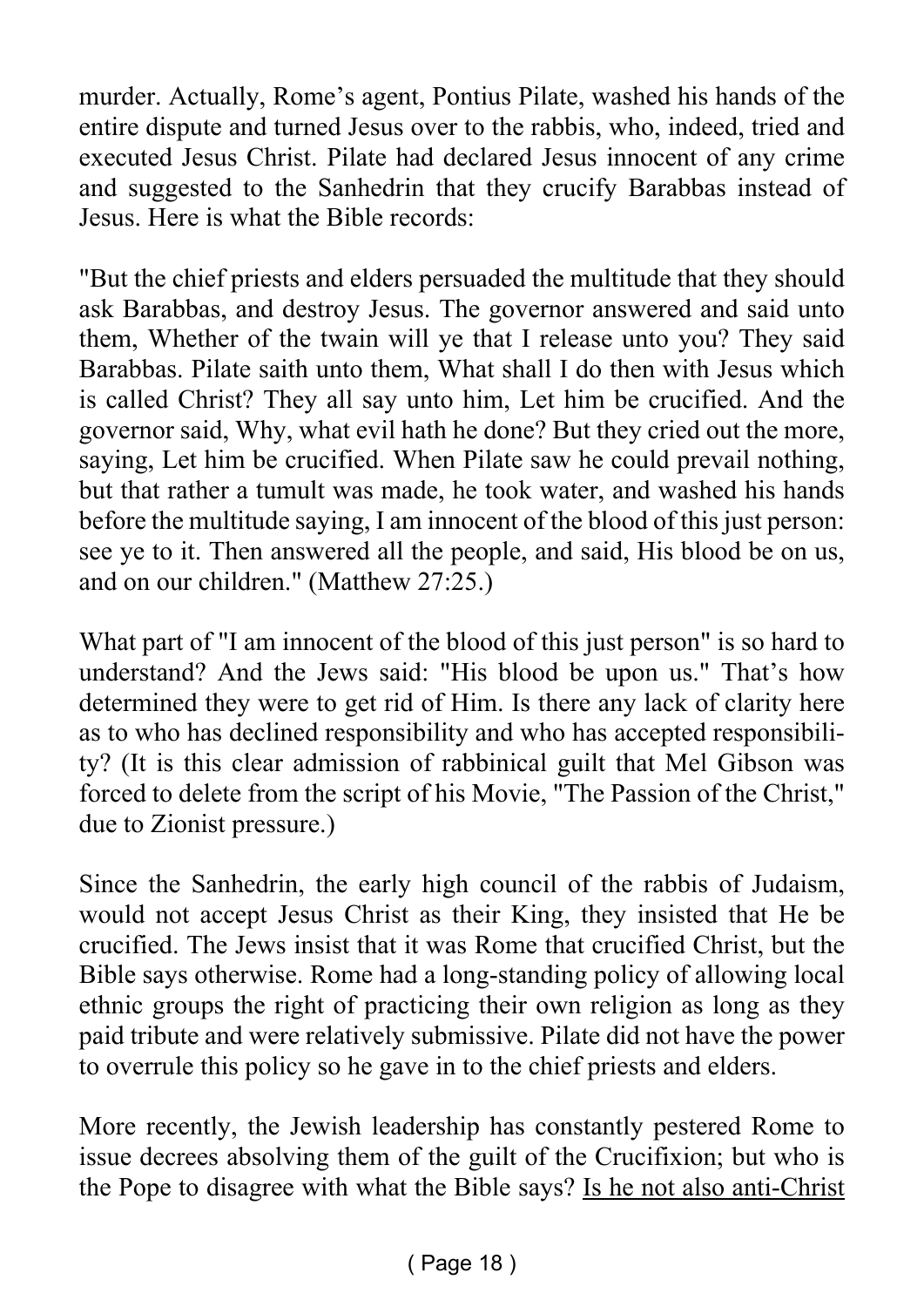who betrays his King? In our present era, what the Beast wants, the Beast gets. Ever since the Second Vatican Council, the Jews have been pressuring the Popes to renounce Jesus Christ's denunciations of the Jews as contained in the Gospels. In this regard they hope to rewrite the Gospels so that their guilt is not so obvious.

Of course, this is all done behind the scenes – evil always works in darkness until it becomes emboldened by the presumption of victory - and is documented in a book entitled, **The Hidden Pope**, by Darcy O'Brien. Although Paul VI is said to have resisted Jewish-inspired changes in Catholic doctrine, both John XXIII and John Paul II have done nothing but capitulate to Jewish demands, including the removal of Jewish blame for the death of Christ in the annual Oberammergau Passion Play in Germany. After nearly two centuries of cloak and dagger warfare between the Freemasons (a secret society financed by Jewish money) and the Jesuits (a Catholic secret society), Vatican II was a watershed mark, signifying the ascendancy of Jewish power over the Catholic Church. John Paul II even went so far as to excommunicate French Archbishop Marcel Lefebvre for his refusal to absolve the Jews of the guilt of deicide. This occurred in 1988.

Paul verifies that it is the Jews, not Rome, who are the guilty party: "For ye brethren, became followers of the churches of God which in Judea are in Christ Jesus: for ye also have suffered like things of your own countrymen, even as they have of the Jews: Who both killed the Lord Jesus, and their own prophets, and have persecuted us; and they please not God, and are contrary to all men: Forbidding us to speak to the Gentiles that they might be saved, to fill up their sins alway: for the wrath is come upon them to the uttermost." I Thes. 2:14-16.

Now, notice very carefully the distinctions which Paul makes when talking about gentiles, Jews, and Christians. First of all, the word 'gentiles' means nations. Paul clearly distinguishes the followers of Jesus Christ from the nations in which they lived. From this it is clear that a Christian is not a gentile. Although the term "Christian" was first used by the followers of Jesus at Antioch in western Asia Minor, they considered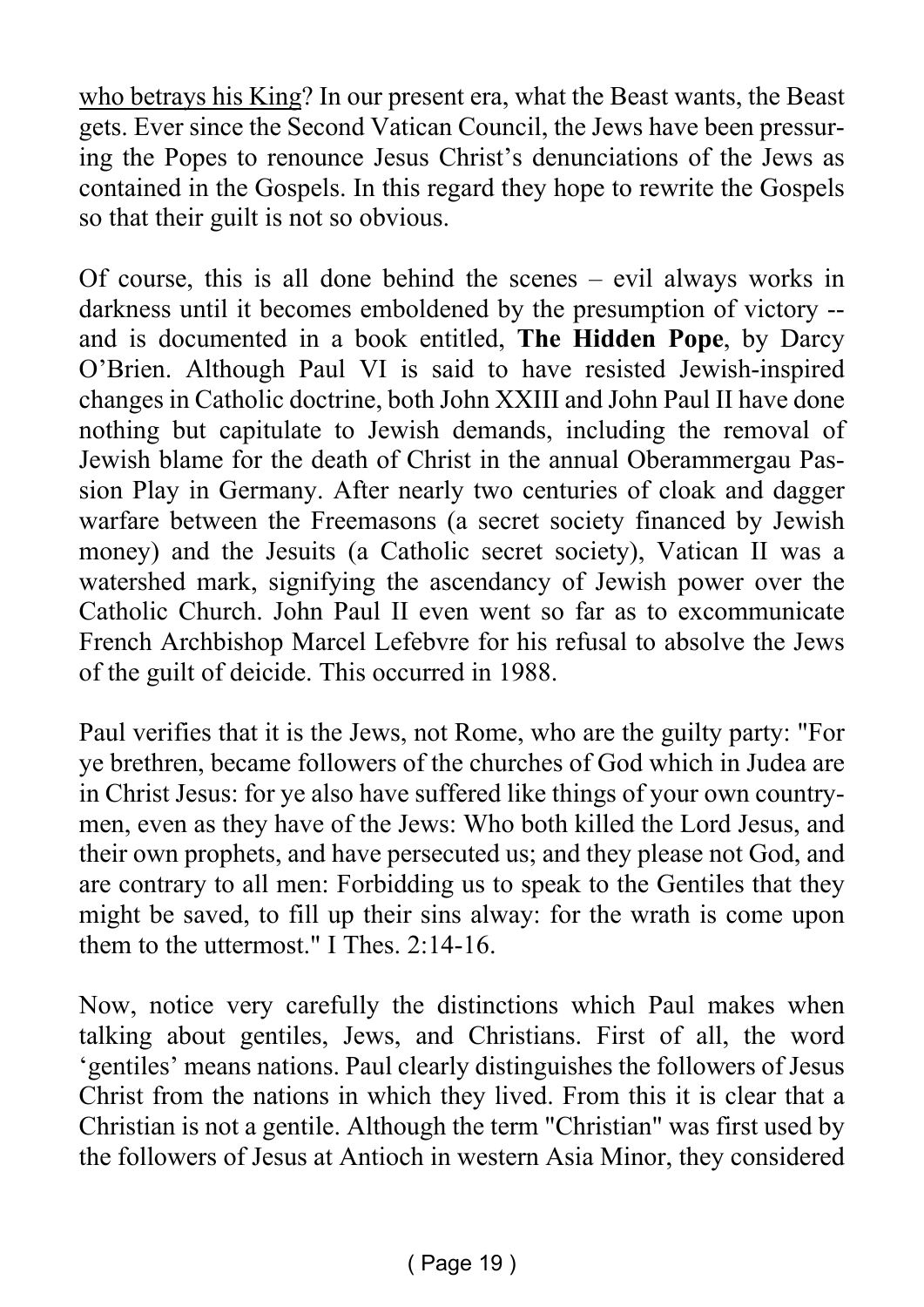themselves full-blooded Israelites. Paul also distinguishes the Jews from both gentiles and Christians.

So, for the sake of clarity, we have three distinct groups of people: gentiles, Christians, and Jews. The gentiles are simply those nations which have not yet accepted Jesus Christ. The Christians are the followers of Jesus Christ. The Jews are those who reject Jesus Christ. It has been this way since the crucifixion.

In the vain hope of avoiding the wrath of our God, Yahweh, the Jews wish to be absolved of their guilt by the "Holy Father" so that they can continue to appear blameless. After Pontius Pilate asked the multitude whom he should release -- Jesus or Barabbas -- Pilate expected the multitude to release Jesus because he himself had found no fault in Him. "But the chief priests and elders persuaded the multitude that they should ask Barabbas and destroy Jesus." – Matt. 27:20. Now, that is what the Bible actually says. Can the Pope contradict Scripture and avoid the charge of anti-Christ? What about those who conspire to have him make anti-Scriptural pronouncements, namely the Zionist Jews? Then Pilate, in disgust, symbolically washed his hands of the whole affair, disavowing any responsibility, and turned Jesus over to the Jews. The Jews continue to maintain the fiction that the Romans killed Christ. Not so.

These and other historical developments put the Catholic Church, and ecumenism as a whole, in the role of the False Prophet, still pretending to speak in the name of Jesus Christ, but doing only the will of the 8th Beast, which is the Zionist-inspired New World Order. John Paul II has become a leading spokesman for globalism's religious side venture: ecumenism. The modern ecumenical movement has grown out of the World Council of Churches, an organization which has been financed by the pro-Zionist Rockefellers from its inception. The essence of modern ecumenism is watered-down Christianity and capitulation to Zionist demands.

The land on which the United Nations structures sit was donated by the Rockefeller family. What interest does this wealthy banking family have in doing this? A video propaganda piece by the Rockefellers claims that the land was worth virtually nothing at the time it was donated to the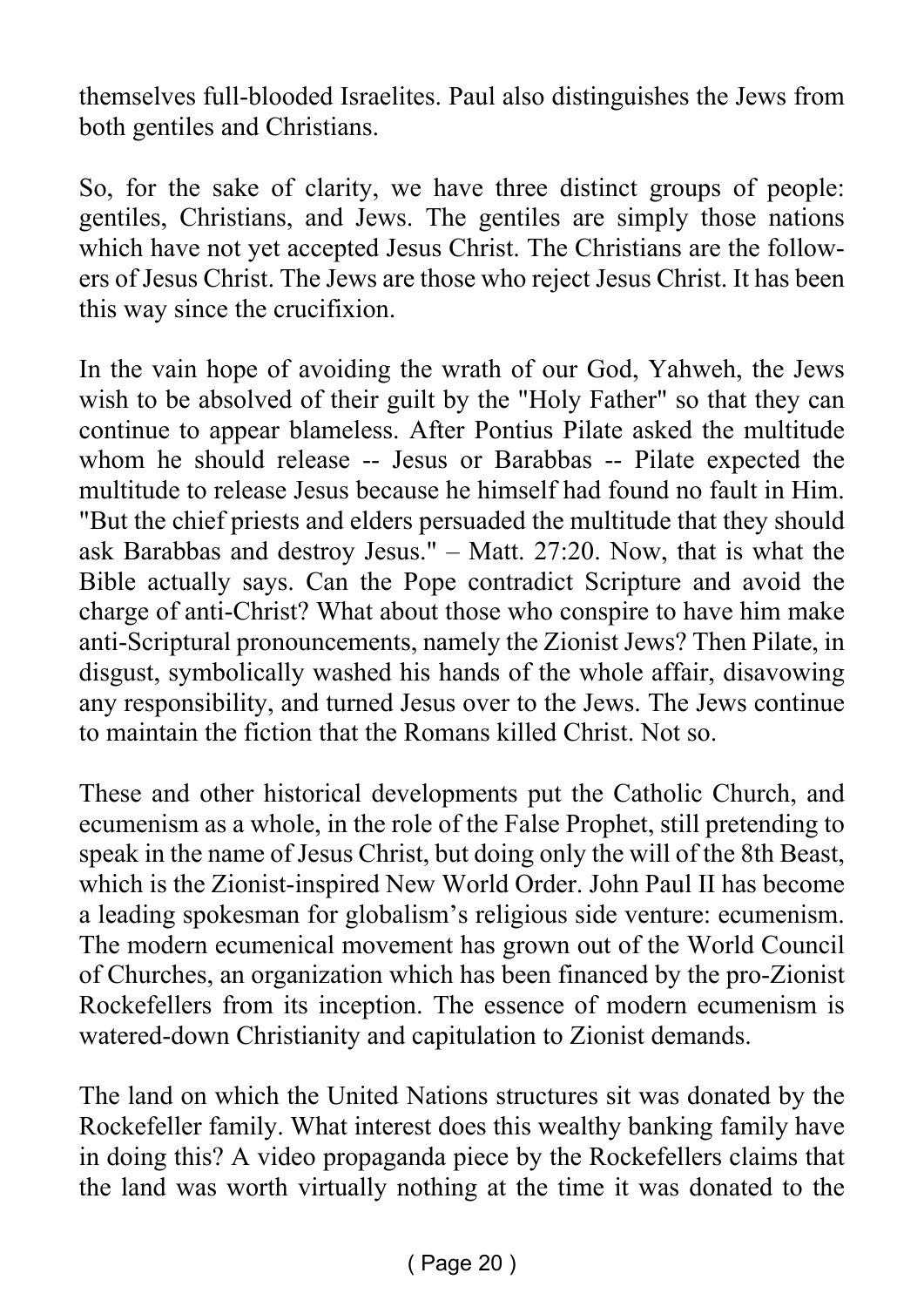United Nations! If you believe that, I've a bridge over the desert to sell you. The Rockefellers and Rothschilds have been meddling in war and politics for generations. Their war profiteering is a matter of public record, and so is their meddling in the affairs of governments, although very few mass media outlets bother to inform us of this record. Instead, we are daily inundated with the praises of the United Nations and the economic benefits of globalism.

And who are the people who run the United Nations? The merchants of international commerce, just as the Book of Revelation says! The United Nations is nothing more than a quasi-governmental institution and by this is meant simply that, although many of its representatives are appointed by governments, the fact is that not a single voting member of the United Nations has been elected to that office. They are all appointees. So much for the United Nations being a democratic institution. Who appoints them and who approves them? The answer is obvious: the merchants of international finance and international commerce. Anyone who assumes that the United Nations was created for the good of humanity rather than the profit of merchants is not paying attention.

#### **THE HOUSE OF ROTHSCHILD**

In 1815, the very year in which Napoleon Bonaparte was defeated at Waterloo by a British army financed by the Rothschild banking family, the very first attempt was made to create a One World Government. It was called the Congress of Vienna. The Congress was conceived by the Emperor of Austria, but the Rothschilds and other Zionist banking families of Europe co-opted the Congress and turned it to their own ends, with nightly receptions for the delegates held in the homes of prominent Jewish bankers and merchants. These ends were for the long-range goal of overcoming nationhood and establishing a One World Government. The Emperor of Austria wanted to unite Europe in order to prevent another Napoleon from coming to power; but the Rothschilds had bigger motives.

The Rothschilds had become unimaginably rich – billionaires – during the Napoleonic Wars because they had lent money to all of Napoleon's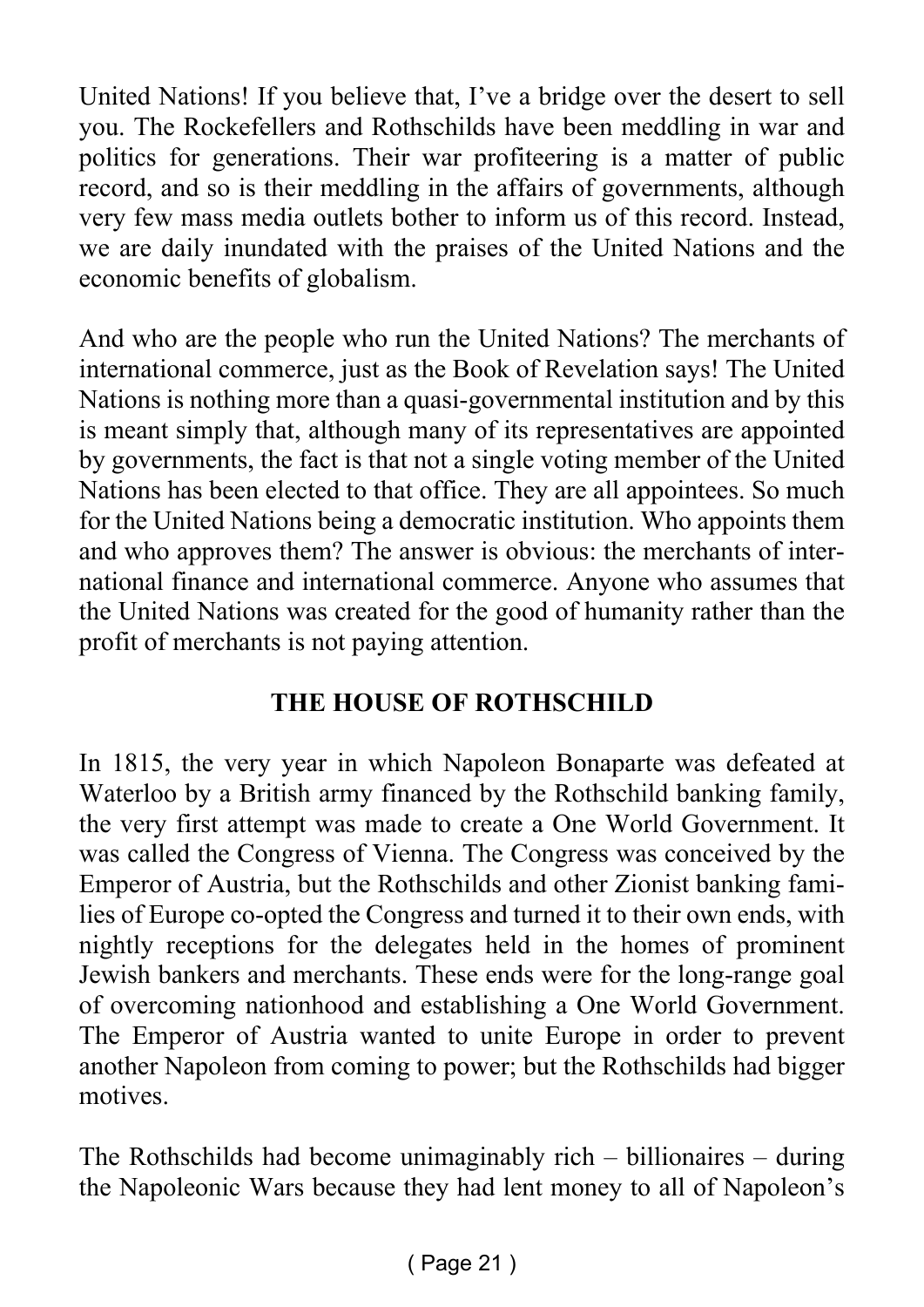enemies. In fact, Nathan Rothschild privately organized the financing for Wellington's army while he was fighting against Napoleon in Spain for two years before the battle of Waterloo. At that time, the British government was reluctant to fund Wellington because they were still reeling from a second military defeat at the hands of the United States on the other side of the Atlantic during the War of 1812. At the same time, Napoleon had lost his navy at the Battle of Trafalgar, so the consensus in the government was that Napoleon could never strike across the English Channel to harm Britain. Unless things changed dramatically, Napoleon Bonaparte was the mainland's problem. In addition, Great Britain was selling goods to both sides in the struggle, so she was profiting handsomely from the war and had no incentive to stop it or to commit herself militarily. The more the continental powers battled each other, the stronger Britain would become.

But the Rothschilds saw that Wellington's army was their trump card in saving their European economic and political investments. Had Napoleon prevailed, they would have lost several fortunes, not to mention all of the influence they had accumulated through their banking and mercantile activities. But the complete story of the Battle of Waterloo is rarely told. The fact is that Napoleon had fought Wellington to a stand-off. It wasn't until the Prussian reinforcements arrived that Napoleon's fate was sealed. It was the charge of the German cavalry that carried the day!

As a result of Wellington's Victory, the Rothschild family made the first of many huge killings in the British stock market by spreading the rumour the Wellington had been defeated at Waterloo. According to popular reports, Nathan Rothschild had already learned by carrier-pigeon message that Wellington had won. According to the book**, The Rothschilds, a Family Portrait**, by Frederic Morton, here is what actually happened: "For thirty hours the fate of Europe hung veiled in cannon smoke. On June 19, 1815, late in the afternoon a Rothschild agent named Rothworth jumped into a boat at Ostend. In his hand he held a Dutch gazette still damp from the printer. By the dawn light of June 20 Nathan Rothschild stood at Folkstone harbour and let his eye fly over the lead paragraphs. A moment later he was on his way to London (beating Wellington's envoy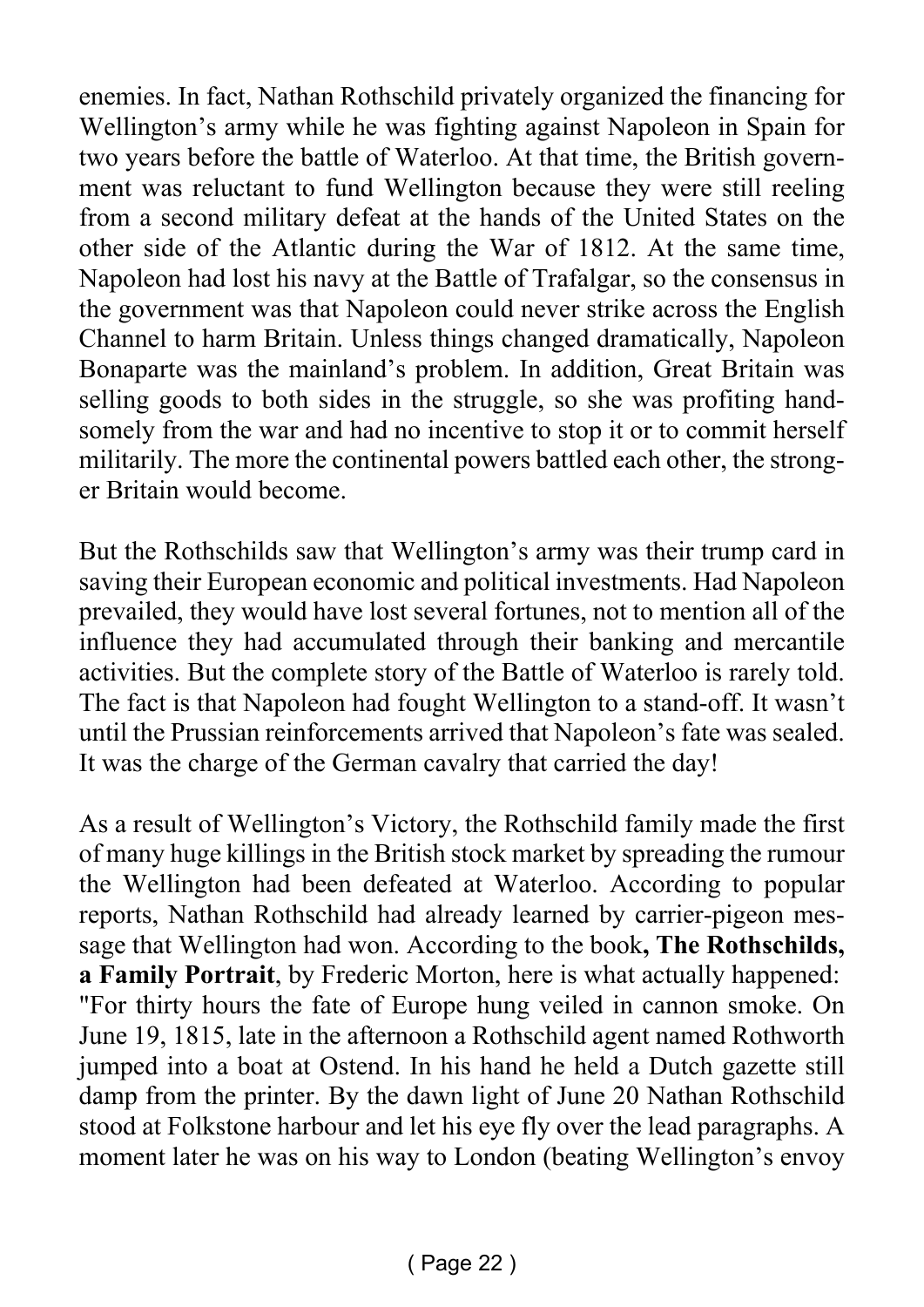by many hours) to tell the government that Napoleon had been crushed. Then he proceeded to the stock exchange.

**(NOTE:** By this time, the Rothschilds had central banks located in Frankfurt, London, Vienna, Naples, and even in Paris, with each of Meyer Amschel Rothschild's five sons in charge of a branch. Because of all these spread-out locations, the Rothschilds had developed a system of secret couriers who could deliver messages more quickly than even the military messengers of Europe's various armies. Napoleon had standing orders that these messengers should be detained wherever they might be suspected. Having received news from one of his own couriers of Wellington's victory, Nathan Rothschild went and told certain members of the government the truth, but what he did at the stock exchange was a different matter. Read on.)

"Another man would have sunk his worth into consols [British securities, – E.J.]. But this was Nathan Rothschild. He leaned against "his" pillar. He did not invest. He sold. He dumped consols.

"His name was already such that a single substantial move on his part sufficed to bear or bull an issue. Consols fell. Nathan leaned and leaned, and sold and sold. Consols dropped still more.

"Rothschild knows" the whisper rippled through the 'Change. "Waterloo is lost."

"Nathan kept on selling, his round face motionless and stern, his pudgy fingers depressing the market by tens of thousands of pounds with each sell signal. Consols dived. Consols plummeted – until, a split second before it was too late, Nathan suddenly bought a giant parcel for a song. Moments afterwards the great news broke, to send consols soaring."

(Talk about insider trading – not to mention greed and chutzpah! There's no telling how many investors and their families were ruined by this Rothschild stratagem.)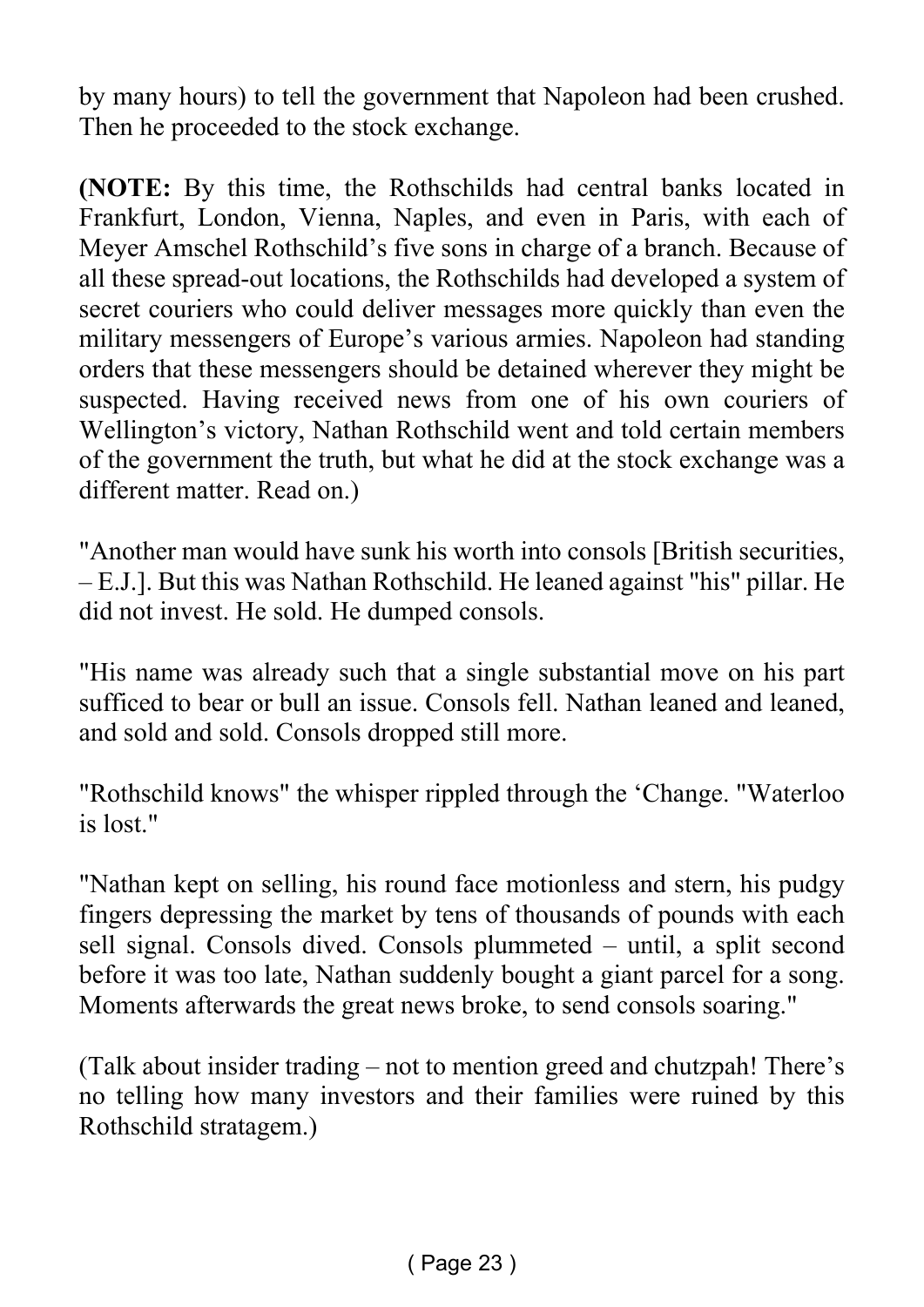After Wellington's Rothschild-financed army defeated Napoleon at Waterloo, Nathan Rothschild had demonstrated his economic might by nearly bankrupting Great Britain so that he could make a huge killing in the stock market, thus further profiting from the war. The Rothschild Money Power has secretly and relentlessly conspired to rule over the nations ever since, setting up privately-owned central banks that dictate economic terms to these same nations, although this is a secret only to the public. America's Federal Reserve System is just such a privately-owned bank, operated for the profit of the bankers, not the good of the nation. The Rothschilds and other international banking families have always been the inspiration for all subsequent attempts to create a One-World-Government.

The sycophants in the kept press and the court politicians know what is going on, but few have the courage to challenge the Money Power. Two who did were Abraham Lincoln and John F. Kennedy. Both were assassinated because they tried to free America from the economic clutches of the international bankers. Lincoln defied them when he printed the greenbacks (thus by-passing private bank notes). And JFK tried to defy them when he issued \$4,000,000,000 in gold-backed US Notes in competition with the Rockefeller-Rothschild monopoly of Federal Reserve Notes. If you want to know who assassinated President Kennedy, this is the trail that should be followed. Lee Harvey Oswald's widow said as much. As Meyer Amschel Rothschild put it so bluntly: "Give me the power to issue a nation's currency and I care not who makes its laws." The International Money Power is much more nefarious than all of organized crime put together. That is why those who understand their operations call them "banksters." These banksters play dice with nations and their economies, and the United Nations Organization is their pet project which will put us all under their fist. The international bankers are the true power behind the United Nations.

As the Money Power proceeds with its plans for the New World Order, the United Nations is making plans to take over the world's various armies, so that no nation can resist the will of the U.N. "...and they worshiped the beast, saying, Who is like unto the beast? Who is able to make war with him?" – Rev. 13:4. Saddam Hussein of Iraq found out the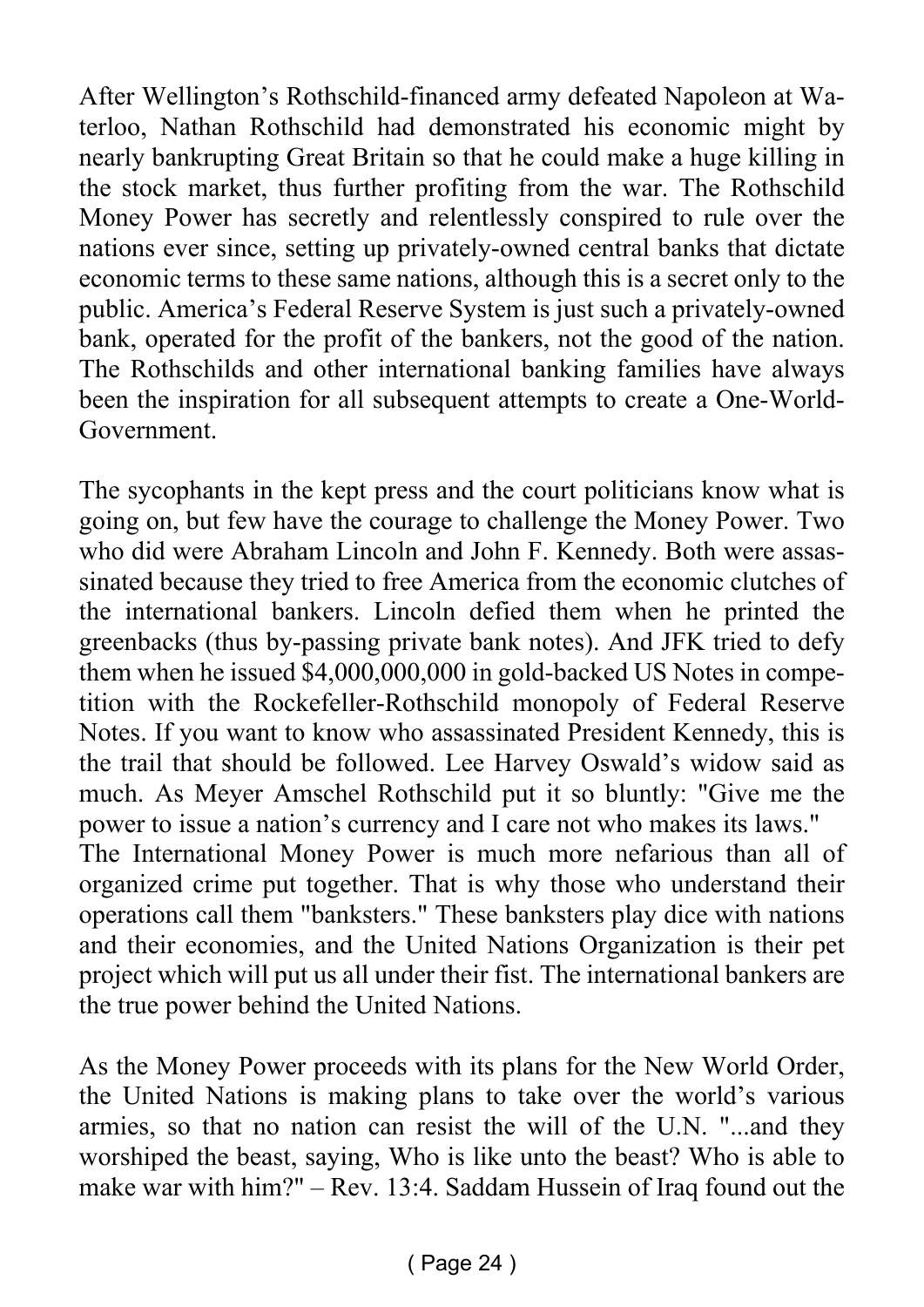hard way. Osama Bin Laden has also learned about the power of this Beast. If Osama Bin Laden did indeed attack America on September 11, 2001 – something which was never even remotely proven by the Bush administration – it was because America is in the clutches of the Zionist Eighth Beast.

When Pat Buchanan said that "Washington D.C. is Israeli-occupied territory," he spoke of the profound power of Zionist money and all of the lobbying organizations which Zionism owns or controls. Among these are the World Jewish Congress, the American Jewish Congress, the Anti-Defamation League. There are literally hundreds of such Zionist front organizations all of which engage in the lobbying of America's congressmen in order to exact ever more "aid" to Israel, a country which would not even exist were it not for America's \$6 billion per year in aid. Americans seem to forget that Israel is not a democracy, but a theocracy, a marriage of State with Religion. This form of government is antithetical to the U.S. Constitution which says that government should have no influence on religion. But Israel is just such a government. Why are we supporting a theocratic state, especially an anti-Christian one?

The ADL is especially insidious because it engages in the suppression of free speech and quickly labels anyone as "anti-Semitic" who dares to question the wisdom of Zionism. The ADL also illegally spies on American citizens and our government has yet to discipline the ADL for this practice even though numerous lawsuits have been filed against the ADL for this practice.

Few people seem to realize that the Israeli State was created by a UN resolution in 1948. If the UN is owned and operated by Zionist and pro-Zionist individuals, how can you ever expect a serious vote to take place against the crimes of the State of Israel, a country which has more weapons of mass destruction than all of the Arab states put together. Our military action against the nation of Iraq is sheer hypocrisy because Iraq was in violation of only seventeen U.N. resolutions. Israel, as of 2002, was in violation of at least 60 UN resolutions and nobody was pressuring our President to open Israeli nuclear plants for our inspection.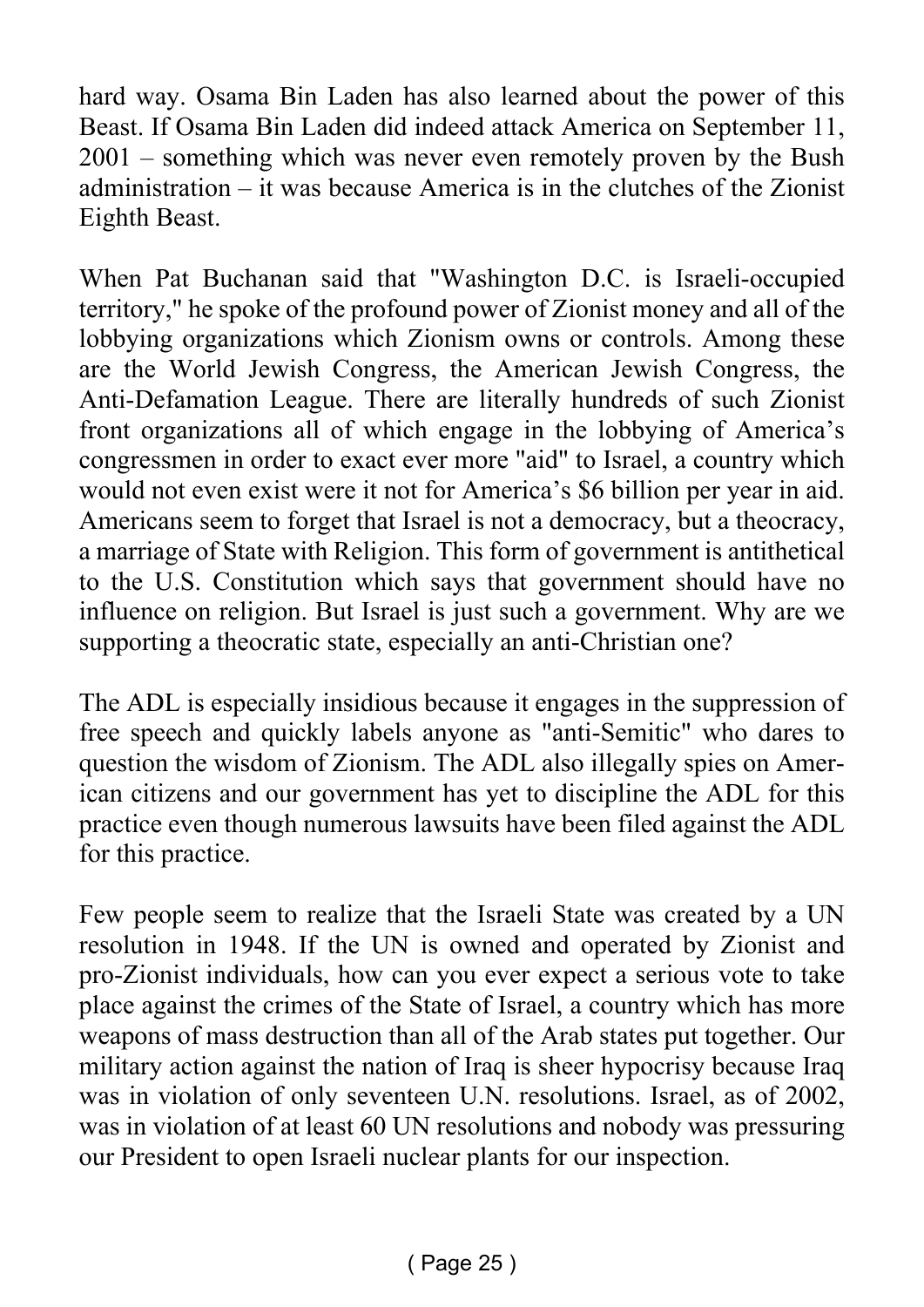There is also a widespread deception concerning the UN's mission as a peacekeeper. The Korean War was a UN operation. Although led primarily by American forces, the Gulf War was a UN operation. The Bosnian Wars were a UN operation. There have been literally hundreds of UN operations in Africa, most of which get little or no publicity; and former President Clinton was doing his utmost to turn America's armed forces over to the UN. And now look what they are trying to do: create a standing UN army! The United Nations is in the process of taking full military, economic, and religious control of the world. Who, indeed, can make war against this beast?

Americans paid scant attention as a lone soldier, by the name of Michael New, refused to don the United Nations blue helmet, the same shade of blue which adorned the shingle hanging above the doorway of the first Rothschild family bank in Frankfurt, Germany. The six-pointed Star of Rothschild is today the symbol of the terrorist State of Israel. There is no such thing as a "Star of David." The star was always associated with David's son Solomon. It was Solomon who eventually fell into idolatry through his non-Israelite concubines and adopted the pagan symbol of the six-pointed star. The Freemasons and other secret societies trace their traditions back to Solomon, not David. Before the creation of Zionism and the Israeli State, it was known as the Seal of Solomon. It is most correctly referred to as the "Star of Rothschild" because it was the Rothschilds who adopted it for the symbol of Zionism.

The reason why the Zionists chose to call it the Star of David is to perpetuate the myth that the Jews are the descendants of King David. This is not true. The Zionist pretence of descent from King David must be exposed now because it is the principal deception by which the State of Israel exists. The global tyranny of Zionism is based on the myth of Jewish descent through King David. This, and other Jewish lies, must be exposed for what they truly are: deception on a grand scale.

#### **THE FOUR PILLARS OF CHRISTIAN IDENTITY**

For those who have never heard of the Christian Identity Movement, let this be an introduction.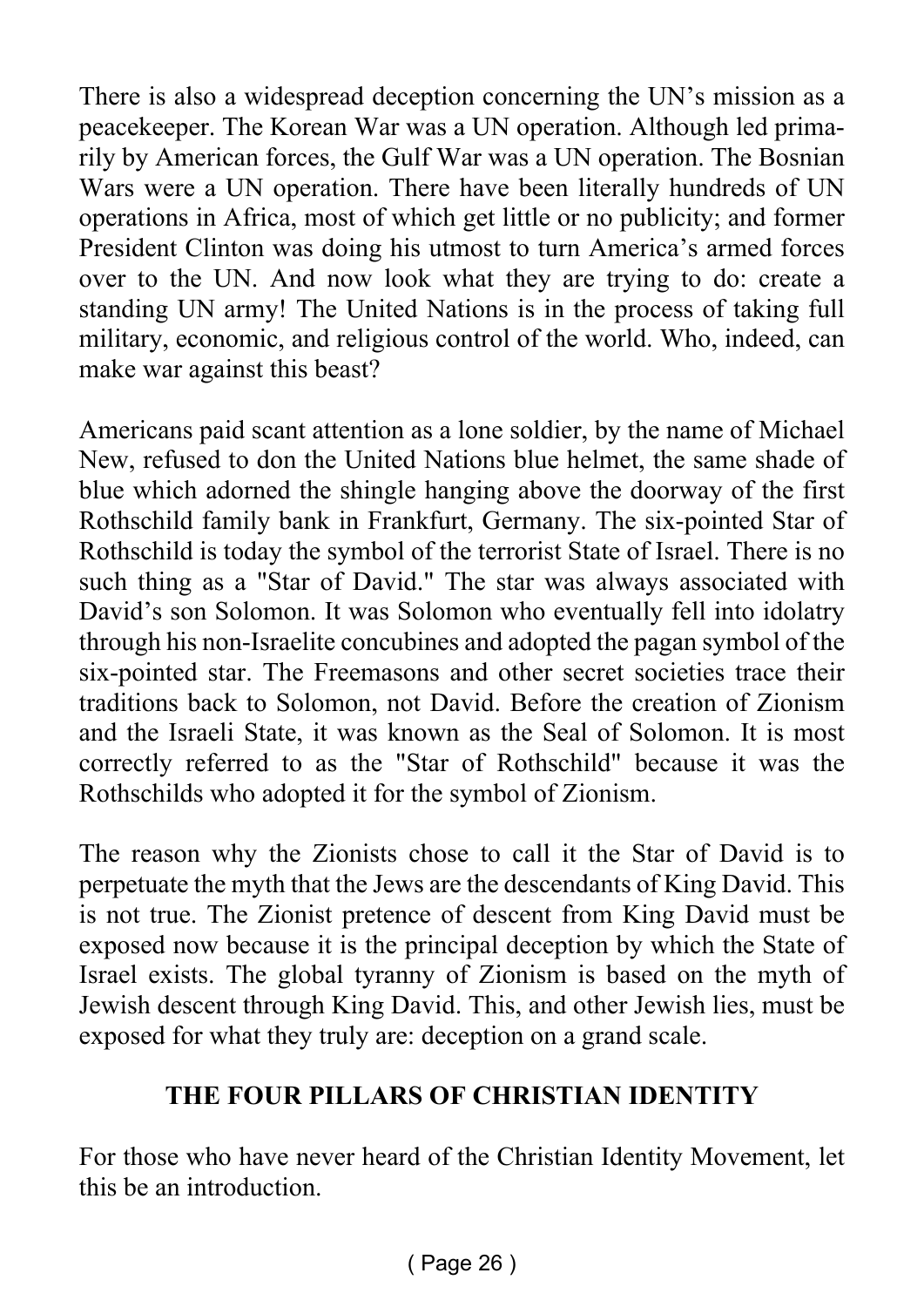International Zionism and the religion of Judaism have been at war with the Christian Identity Movement in America for about fifty years. Its foremost exponents are preachers such as Pastor Sheldon Emry, Pastor Robert Miles, Dr. Wesley Swift, Bertrand Comparet, and Nord Davis. These Christians have tried very hard to reveal the truth about True Israel and False Israel. In short, False Israel is the Jewish religion. True Israel is Anglo-Saxon Christendom.

Fundamentalist Christianity is error when it teaches that the Jews are the "chosen people." These ministers are simply echoing the ages-old propaganda of the rabbis of Judaism, who are the spiritual and intellectual inheritors of the religion of the scribes and Pharisees. The Bible tells us: "Beware the leaven of the Pharisees, which is hypocrisy."

The four pillars of Christian Identity are these indisputable facts:

**A. Jesus was not a Jew. B. The Jews are not Israelites. C. Judaism is not the religion of the Old Testament. D. The Anglo-Saxons, Celts, and related peoples are True Israel**

Let's take these four propositions one at a time.

#### **A: JESUS WAS NOT A JEW**

The word 'Jew' has three possible definitions: 1.) one who practices the religion of Judaism; 2.) one who belongs to the ethnic community of the Jews whether or not he or she actually practices the religion; and 3.) a Judahite.

Jesus was definitely not a Jew in the first sense. If you read the four Gospels, you will find that there is an intense and bitter rivalry between Jesus and the scribes and Pharisees. There is not a page of the four Gospels which does not deal with this subject, yet most Christians are unaware of the significance of this rivalry. It is based on this fact: Jesus repeatedly accuses the scribes and Pharisees of pretending to practice the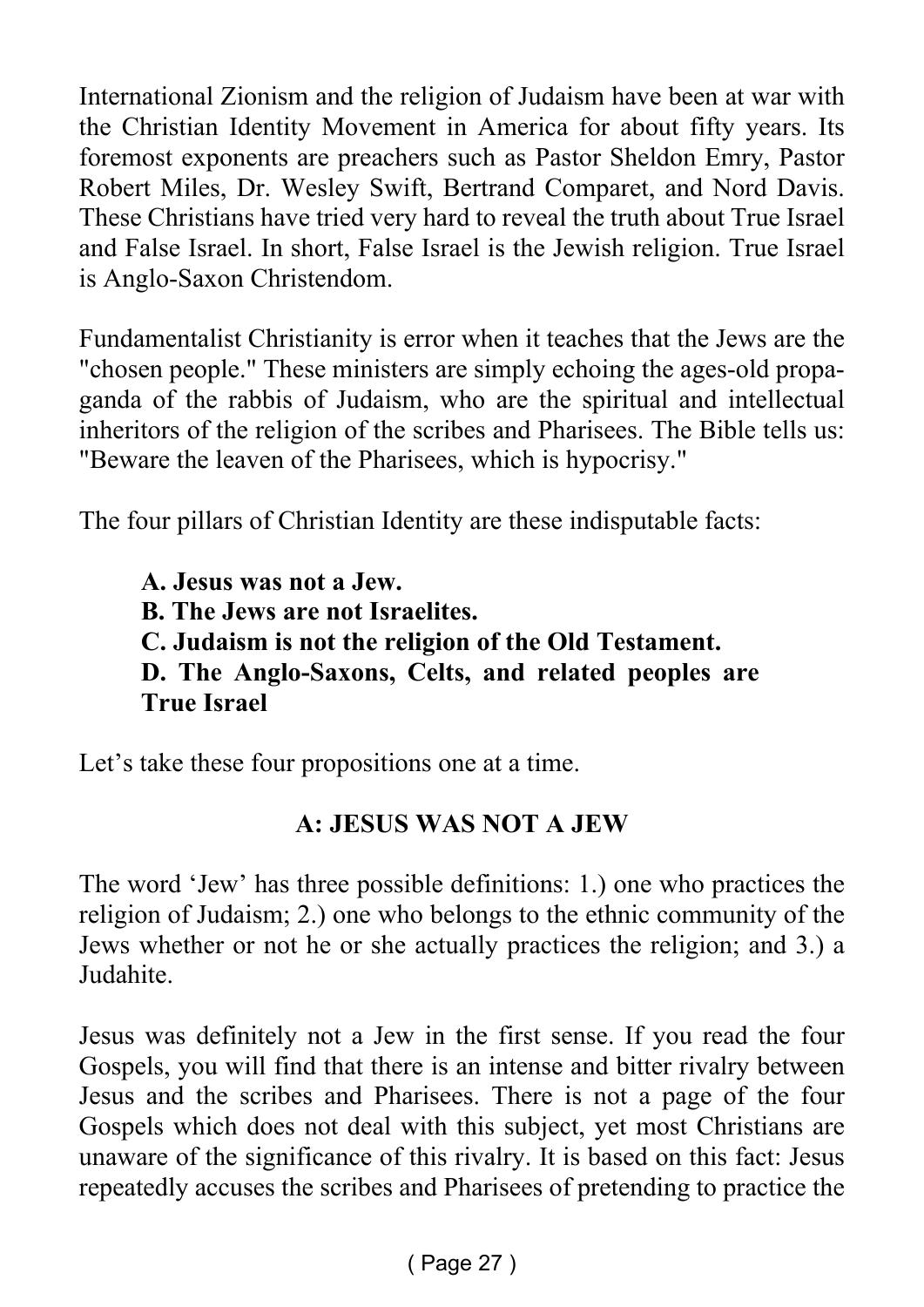Law of Moses while in fact they practice a religion of their own making. He refers to this religion, variously, as "the tradition of the elders," "the commandments of men," "the leaven of the Pharisees," and "the synagogue of Satan." This religion is today known as "Judaism."

Dear Christian, READ THE GOSPELS! Don't let your Pharisaic pastor tell you what it says. Read it for yourself and understand the truth that Jesus was not a Jew. In essence, Jesus accuses the Pharisees of using religion as a brainwashing tool for their own aggrandizement. They make a great pretense of piety when, in reality, they are hypocrites who exploit their flock for the purpose of keeping their priesthood in power. The reason that Jesus overturned the money tables in the temple is because these Jews were gaining personal profit via exploitation of their position of trust as priests and lawyers. To these two monopolies they added money lending and money changing as part of their repertoire of control and deceit. In those days, a rabbi was the consummate lawyer - priest banker. And they still hate Jesus for exposing their con game and spoiling their racket.

"Then spake Jesus to the multitude, and to his disciples, Saying, The scribes and Pharisees sit in Moses' seat: All therefore whatsoever they bid you observe, that observe and do; but do not ye after their works: for they say and do not. For they bind heavy burdens and grievous to be borne, and lay them on men's shoulders; but they themselves will not move one of their fingers. But all their works they do for to be seen of men: they make broad their phylacteries, and enlarge the borders of their garments, And love the uppermost rooms at feasts, and the chief seats in the synagogues, And greetings in the markets, and to be called of men, Rabbi, Rabbi. But be not ye called Rabbi: for one is your master, even Christ..." – Matt. 23: 1-7.

Read the rest of Chapter 23 to get the full flavour Jesus' condemnation of their traditions.

In virtually every chapter of the four Gospels, Jesus is at odds with the scribes and Pharisees and condemns them as hypocrites and agents of the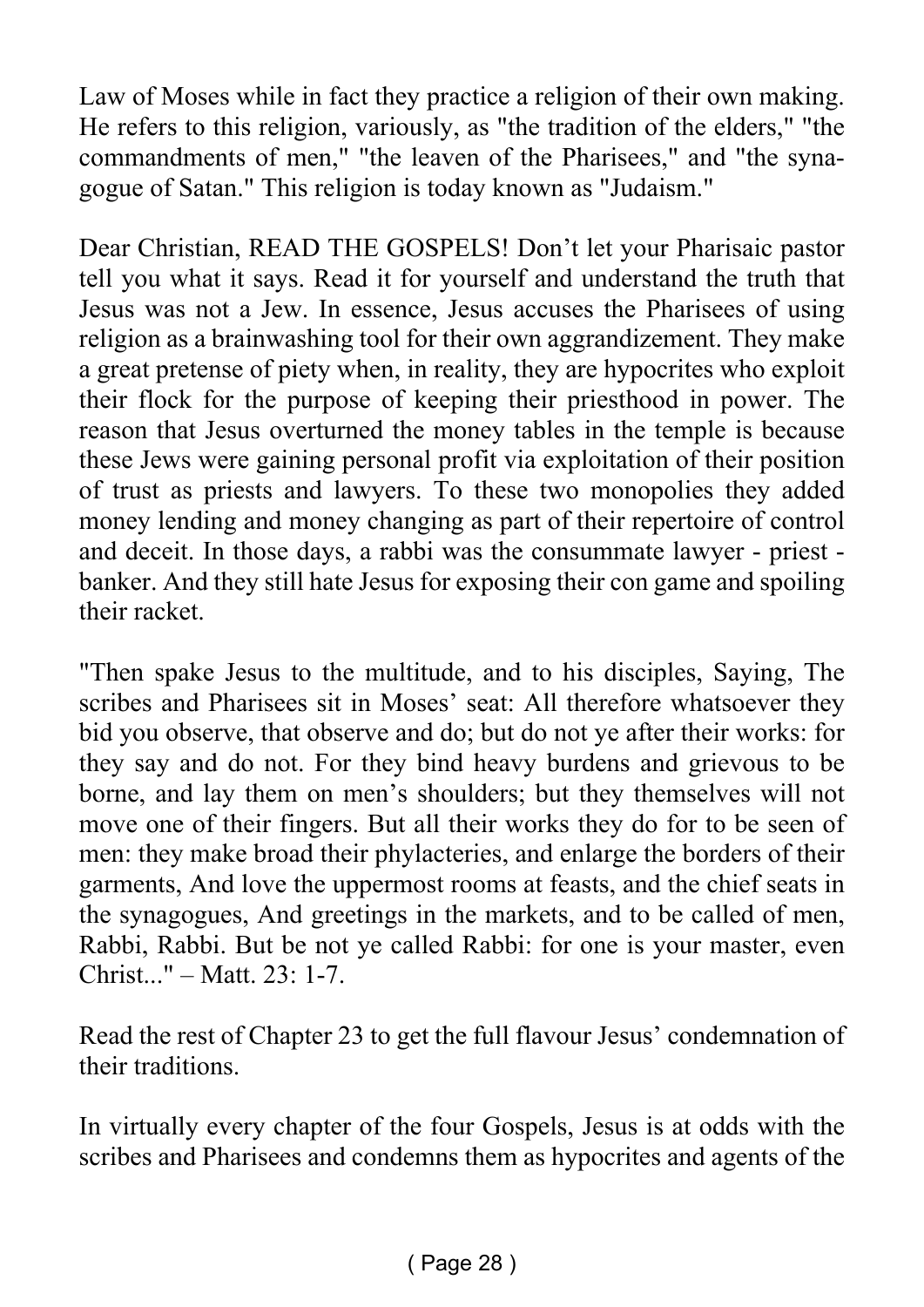devil. Their religion, He tells the multitude, is an abomination. It is full of lies, deceit and trickery.

Of this fact we can be sure: Jesus was not a Jew by religion.

Nor was He a Jew by ethnicity. He was a Judahite. There is a difference.

#### **B: THE ISRAELIS ARE NOT ISRAELITES**

The second option, namely that Jesus is a Jew by descent, is also a lie. Matthew, Chapter 1 begins with these facts: "The book of the generation of Jesus Christ, the son of David, the son of Abraham." These are the famous "begats," the 42 generations from Abraham to Jesus Christ. Obviously, Matthew thought that the genealogy of Jesus Christ was important enough to begin his Gospel with. (See also Mark, Chapter 3 for the 77 generations from God to Jesus Christ.) Indeed, Jesus had to be of Abraham and David in order to fulfil the prophecy that the Messiah would come from that generation (line of descent). Jesus was a pureblooded descendant of King David, of the Tribe of Judah, through both of his parents, Joseph and Mary. The fact is that this is something that no Jew is capable of demonstrating.

The obvious similarity between the words 'Judahite' and 'Judean' and the now routine identification, in the public mind, of the two in the word 'Jew' are the factors contributing to the false belief that Jews are Israelites (of the Tribe of Judahites). The rabbis exploit this confusion knowing full well that their true identity is half Idumean and only half Judahite; but this half-breed status automatically disqualifies them from the line of descent. The reason for this is that God repeatedly forbids the Israelites from intermarrying with the surrounding tribes, including the Edomites, Canaanites, and other tribes. But the Jews have always practiced racial intermarriage throughout their history; therefore, only one conclusion is possible: Jesus was neither a Jew by religion, nor was he a Jew by descent. By virtue of having married into the Tribe of Judah, the Idumean Jews claim to be the Tribe of Judah, but this is history's oldest and biggest lie. Of course, they still teach this lie today; and the Christian world has been thoroughly deceived by this beast.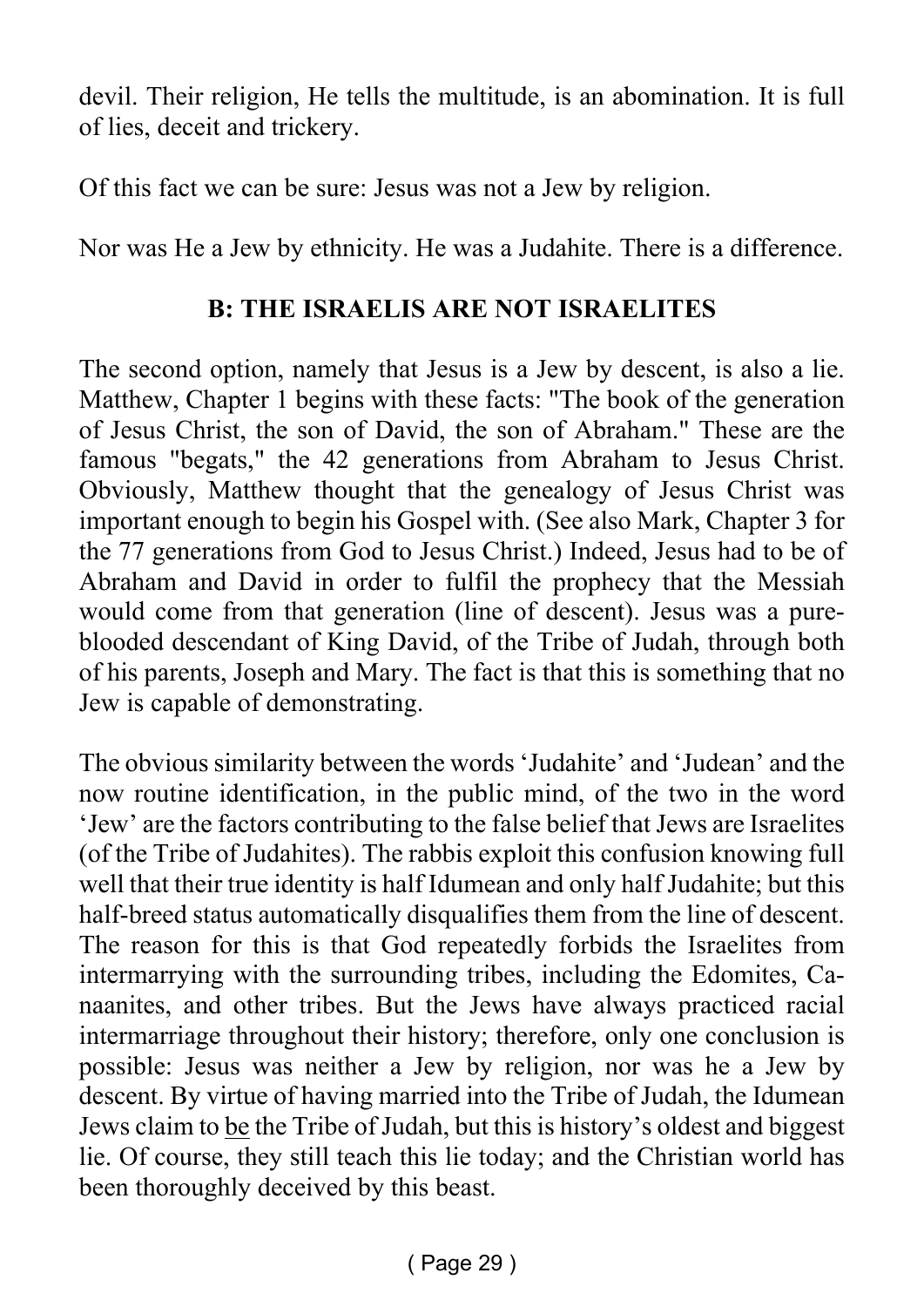"For there are many and vain talkers and deceivers, specially they of the circumcision: Whose mouths must be stopped, who subvert whole houses, teaching things they ought not for filthy lucre's sake; Not giving heed to Jewish fables, and commandments of men, that turn from the truth. Unto the pure all things are pure; but unto them that are defiled and unbelieving is nothing pure; but even their mind and conscience is defiled." – Titus  $1:10-16$ .

One of the main themes of the Bible, especially the Old Testament, is the theme of pure-blooded descent from Adam down to the Messiah. Indeed, the main purpose of the circumcision of the foreskin was to distinguish Israelites from other peoples. This kept Israel distinct from the surrounding pagan populations. Had this bloodline not been kept pure, Jesus Christ would never have been born.

From its origins, through the Greek occupation of Palestine, and into the Roman occupation, the nation of Judea (which was located in southern Palestine) was known simply as Judah. The inhabitants were known as "Judahites," not as "Jews." These Judahites were pure-blooded descendants of the Tribe of Judah. But the nation of Judah also included a large number of Benjamites and some Levites, both Israelite tribes. These were lumped together and named by God Himself as the "House of Judah." These people practiced the Law of Moses and they were descendants of Jacob, whose name was changed to "Israel" after Jacob battled against an angel and overcame the angel.

Around 150 B.C., King John Hyrcanus (Hyrcanus II) of Judah made a pact with the non-Israelite nation of Idumea which was just south of Judah. These two nations were enemies throughout most of their history but Hyrcanus II thought he could win their loyalty by accepting them into the fold of Judah as long as the males submitted to circumcision. A treaty was concluded and many Idumeans suddenly became "Judahites" by agreement. But this agreement was contrary to God's Law of separation of His people from the surrounding pagans. It is this event which began the influx of non-Israelite blood into the priesthood and into the population in and around Jerusalem.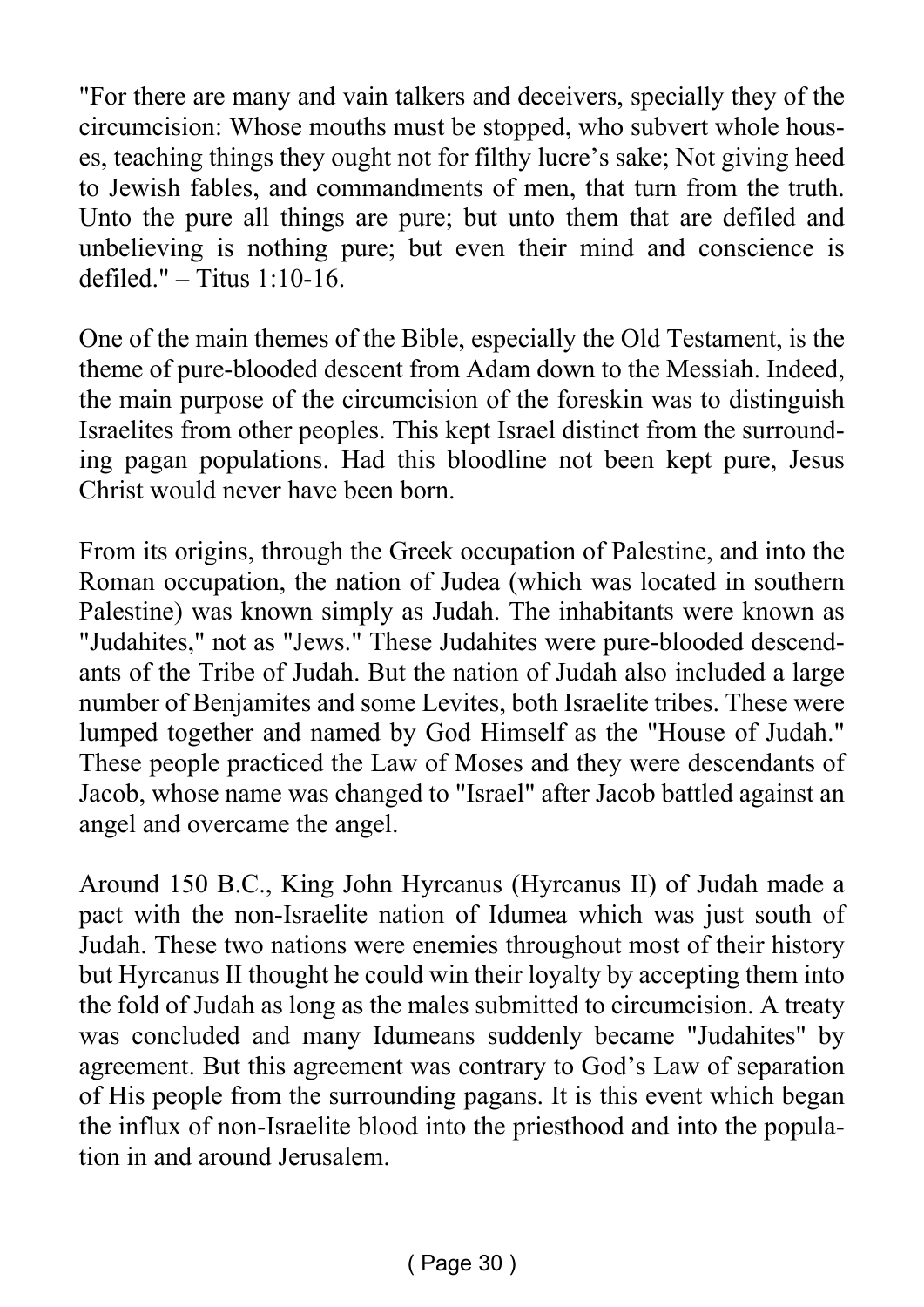The combined state of Judah and Idumea eventually became known as Judea. From this point on, historians called this nation Judea and the people were called Jews. But a huge mistake has been made by historians who pre-label the Hebrews and Israelites calling them "Jews" when, in fact, they NEVER referred to themselves as such. Nowhere in Scripture is Abraham, Moses, Isaac or Jacob referred to as a "Jew." This designation is retroactively applied to these patriarchs by confused historians and deliberately misapplied by the rabbis for their own, devious purposes. This would be like referring to citizens of our original thirteen colonies as "Indians." The application is erroneous, confusing, and deleterious to a true understanding of history. Up until 150 B.C., the Hebrews and Israelites were divided into Two Houses: the House of Judah (the Tribes of Judah and Benjamin, plus some Levites) and the House of Israel (the Ten "Lost" Tribes).

It was during this time, from about 150 B.C. to 70 A.D, that the sect of the Pharisees contended with the Sadducees and the Essenes for the hearts and minds of the people of Judea. But the Tribe of Benjamin was located north of Jerusalem; and the Benjamites did not associate with the Idumeans as did the Judahites. It is a very important fact that all of the Apostles were Benjamites, except one, Judas. Judas Iscariot (Ish-Kerioth) was a mixed-blood Jew from the village of Kerioth near the border of Idumea. The Benjamites were pure-blooded Israelites who, unlike the scribes and Pharisees, maintained the religion of the Old Testament which Jesus refers to as "the law and the prophets" (Matt. 22:40).

The scribes and Pharisees pretended to follow the Law but in reality rejected the Law and the prophets in favor of their own tradition. It is this tradition which is known even today as Judaism. Because the Idumean members of the priesthood had long had an association with the Edomite-Canaanite priesthood of Babylon, they began incorporating these pagan teachings into their tradition. This oral tradition they referred to as the Mischnah. When this oral tradition was written down, it became known as the Babylonian Talmud, because its origins lay in Babylon, not in Judah. It was these Judeans and their modern-day descendants and followers who are properly called "Jews." It suits Zionist purposes to pretend that Jesus was one of them because it immediately raises the sympathy and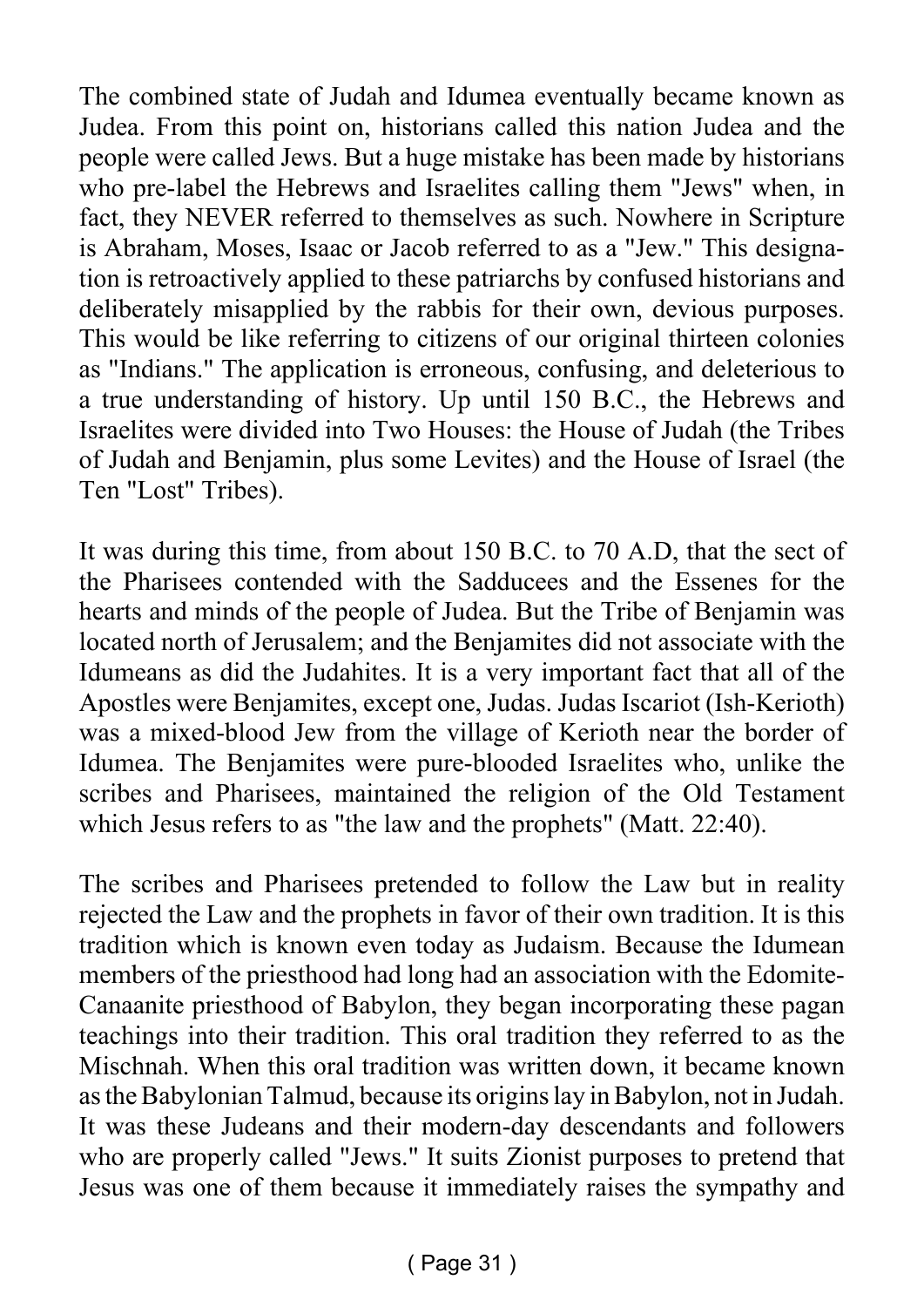loyalty level of gullible Christians who believe that the "Jews are the chosen people." The brainwashed masses of Fundamentalist Christianity must never find out the truth or the Israeli State is doomed.

Thus far, we have described the Sephardic branch of Jewry. The Sephardim are those Jews who descended from Cain (who slew Abel) and Esau (who tried to kill Jacob). The descendants of Cain are known as Canaanites and the descendants of Esau are known as Edomites. The Edomites of Idumea and their descendants constitute the largest group of the Sephardim because they invented the religion called Judaism. The other surviving tribes of Canaanites and Edomites of the Middle East and Asia Minor probably intermarried with the Arabs and most of them would today be Muslims.

The other, far larger group of Jews today are the Ashkenazim. The Ashkenzim are those Jews who descended from the nation of the Khazars, an entirely non-Semitic people. The Khazars trace their lineage back to Japheth, one of Shem's two brothers. The Ashkenazim today make up about 90% of the world's Jewish population. They do not have a single drop of Semitic blood in them. In light of this fact, it is ironic that they call their enemies "anti-Semites."

In the 8th Century A.D., the Khazar nation was converted to the religion of Judaism by their king, Joseph; and Joseph himself claimed descent from Japheth, not Shem. (This story is told in great detail by the Jewish author, Arthur Koestler, in his book, **The Thirteenth Tribe**. This book is available at most bookstores.)

It is from this group of Ashkenazim that Zionism originated. The Sephardic rabbis originally resisted Zionism, but since Zionism was backed by the wealth of the Rothschild family and other Khazar banking families – the Warburgs and Schiffs, for example – the Zionists were able to buy off any resistance to their diabolical plan of pretending to be Israel, which is what Zionism is. By pretending to be Israel, the Zionists hope to steal back the inheritance which Esau sold to Jacob for a mess of pottage. And to the extent that the present world believes their charade, we have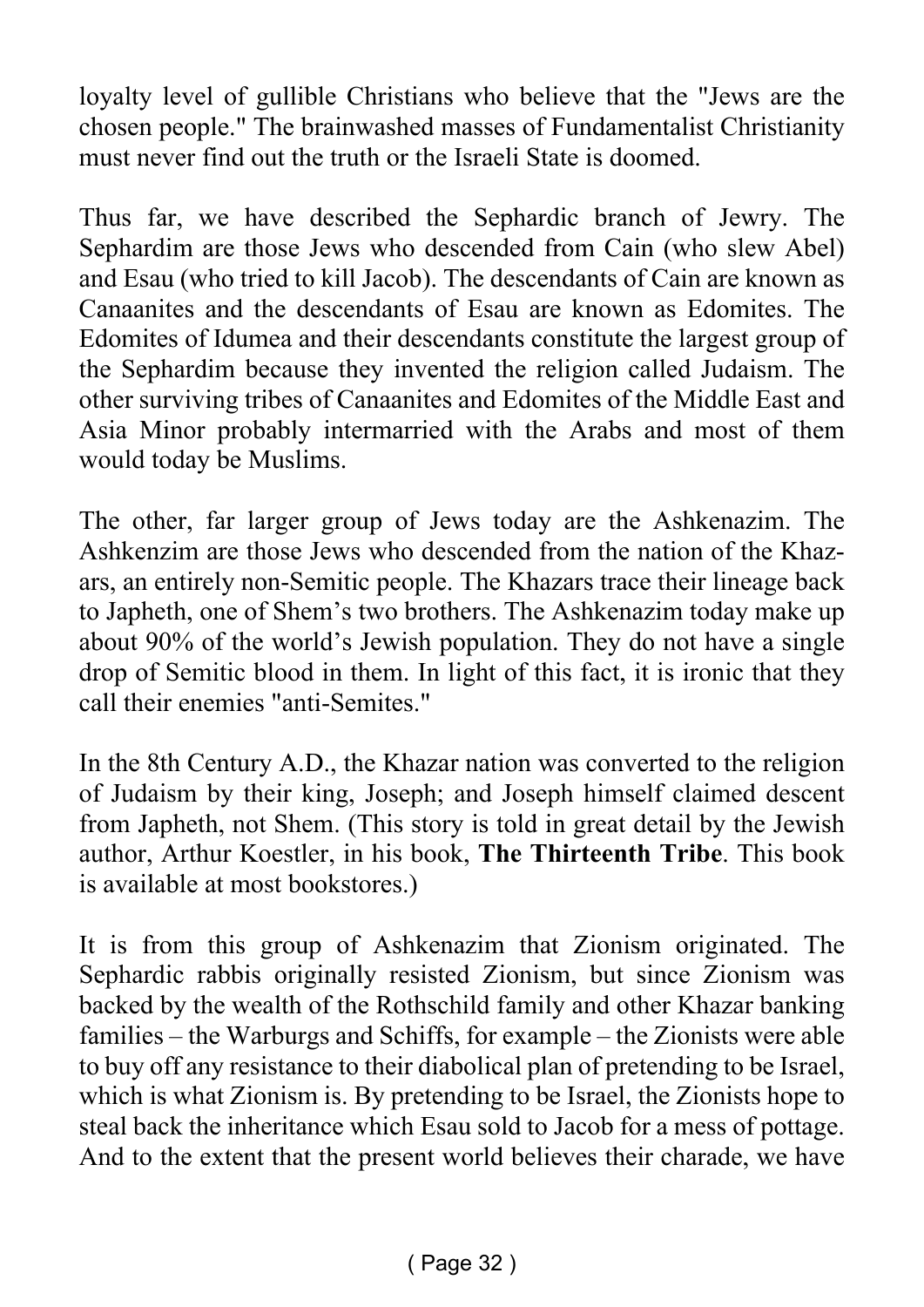been deceived by the Beast "which deceiveth the whole world" (Rev. 12:9).

Jesus was not a Jew, either by religion or race. He was a Judahite. Since there is no common ground whatsoever between a Judahite and a Jew, the word 'Jew' should never be applied to a Judahite. A Judahite is one who practices the Law of Moses (and, by extension, Christianity, because Jesus Christ was the fulfillment of the Law) and also one who is a pure-blooded descendant of the House of Judah. The Bible is explicit about this matter. It is only Jewish pretence which has clouded this issue. If this matter of descent and inheritance is not clear to you, then consider this example:

Suppose, that you wrote in your Will that only the direct descendants of you and your wife were to receive your inheritance. Now, suppose that at the reading of the Will, the illegitimate son of a liaison between your father and a mistress presented himself and claimed to be the true heir; and, further, he demanded the he was the only heir. To make things even more interesting, let's suppose that the true son and true heir was missing and could not be found. Well, pertinent to our story, the true heir is still alive and well, but the pretender has done all he possibly could to keep him from attending the proceedings. The true heir is suffering from an advanced case of amnesia and is not aware that the Will is being contested. As you will shortly begin to understand, this is the remarkable story of the Lost Ten Tribes of Israel.

#### **C: JUDAISM IS NOT THE RELIGION OF THE OLD TESTA-MENT**

"Beware the leaven of the Pharisees, which is hypocrisy." – Luke 12: 1. When the Jews claim that they invented monotheism, they lie. The fact is that Judaism is a distortion of the Old Testament, not a continuation of it. Biblical Christianity is the true continuation of the Mosaic Law. With regard to the Law of Moses, Jesus said "I am come not to destroy, but to fulfil" (Matt. 5:17). Jesus, as the Messiah, was the fulfilment of numerous old Testament prophecies, so there is no doubt that He was the Messiah. But the Jews were expecting another David, a warrior-king who destroy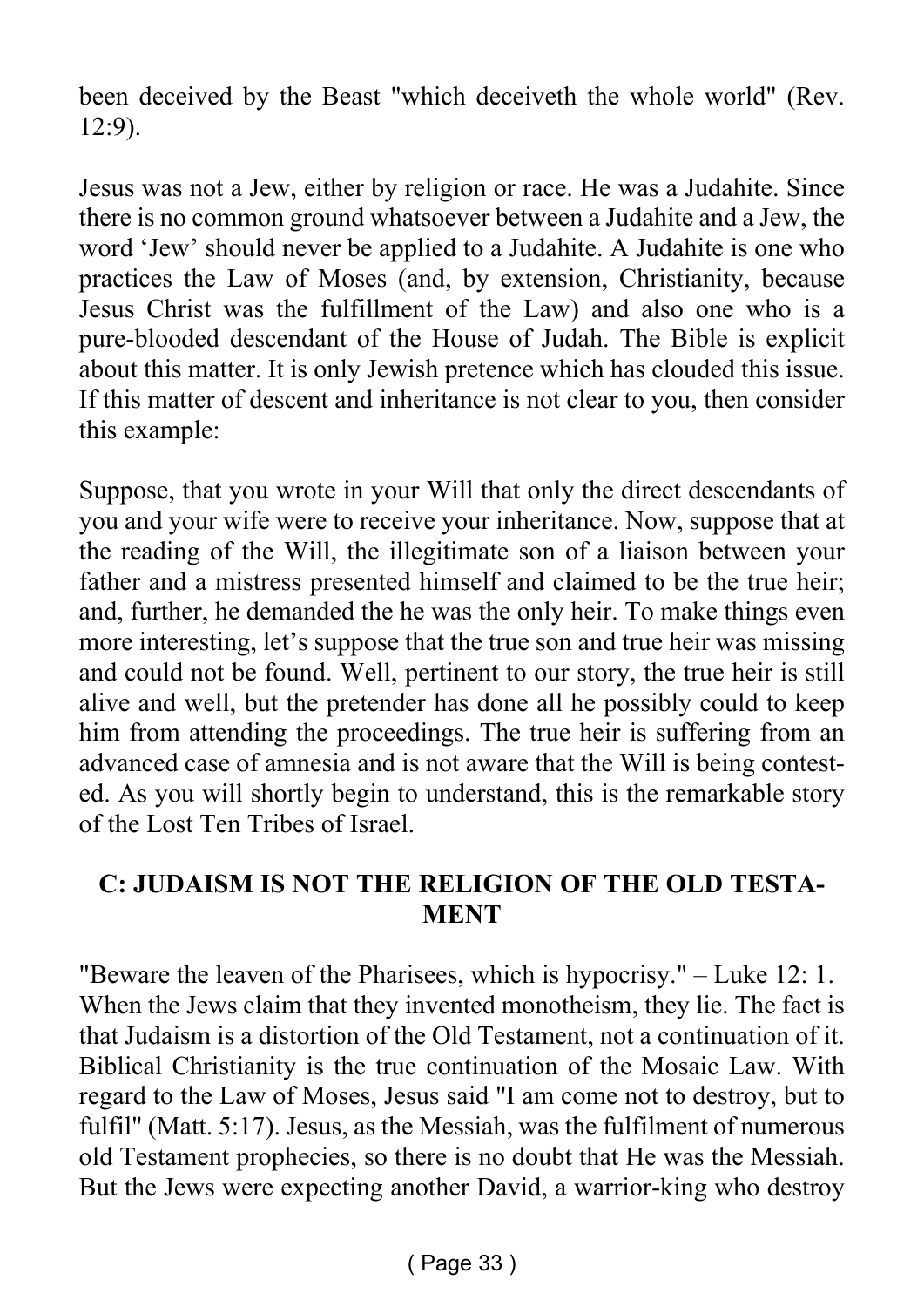their enemies by the sword. This warrior-king would be expected to throw his support behind the existing priesthood; but this priesthood, by Christ's time, was totally corrupt. There was no way that Jesus was going to support these liars and thieves.

Jesus Christ is the fulfilment of the Old Testament; and those who oppose him also oppose the Old Testament. It was the sect of the Essenes that held fast to the Mosaic Law. The Pharisees denied it whenever their interest or profit might be adversely affected by it. (For proof of this, just read the Gospels. If your pastor has not explained this aspect of the New Testament to you, then your pastor is either ignorant or insincere about this most important theme of the New Testament.)

"And he said unto them, Full well ye reject the commandment of God, that ye may keep your own tradition; Making the word of none effect through your tradition, which ye have delivered..." – Mark 7:11-13.

The Pharisees had developed their own version of the Mosaic Law which was a compilation of their own opinions about the Law, not the Law itself. As explained earlier, these rabbinical opinions were eventually written down and they are known today as the Babylonian Talmud. The Babylonian Talmud is the essence of Judaism, and it is a pretended form of Mosaism. Contrary to the daily barrage of "Judeo-Christian" propaganda, Judaism is NOT the religion of the Old Testament. But don't take my word for it. Let me quote three Jewish experts on this subject:

"This is not an uncommon impression and one finds it sometimes among the Jews as well as Christians – that Judaism is the religion of the Hebrew Bible. It is, of course, a fallacious impression; Judaism is not the religion of the Bible." – Rabbi Ben Zion Bokser, **Judaism and the Christian Predicament**. New York, Alfred A. Knopf, 1967, p.59.

"You will notice that a great difference exists between the Jewish and the Christian religions. But these are not all. We Judians consider the two religions so different that one excludes the other; we emphasized that there is no such thing as a Judeo-Christian religion; There is not any similarity between the two concepts." – Rabbi Maggal, President, quoted in the National Jewish Information Service, August 21, 1961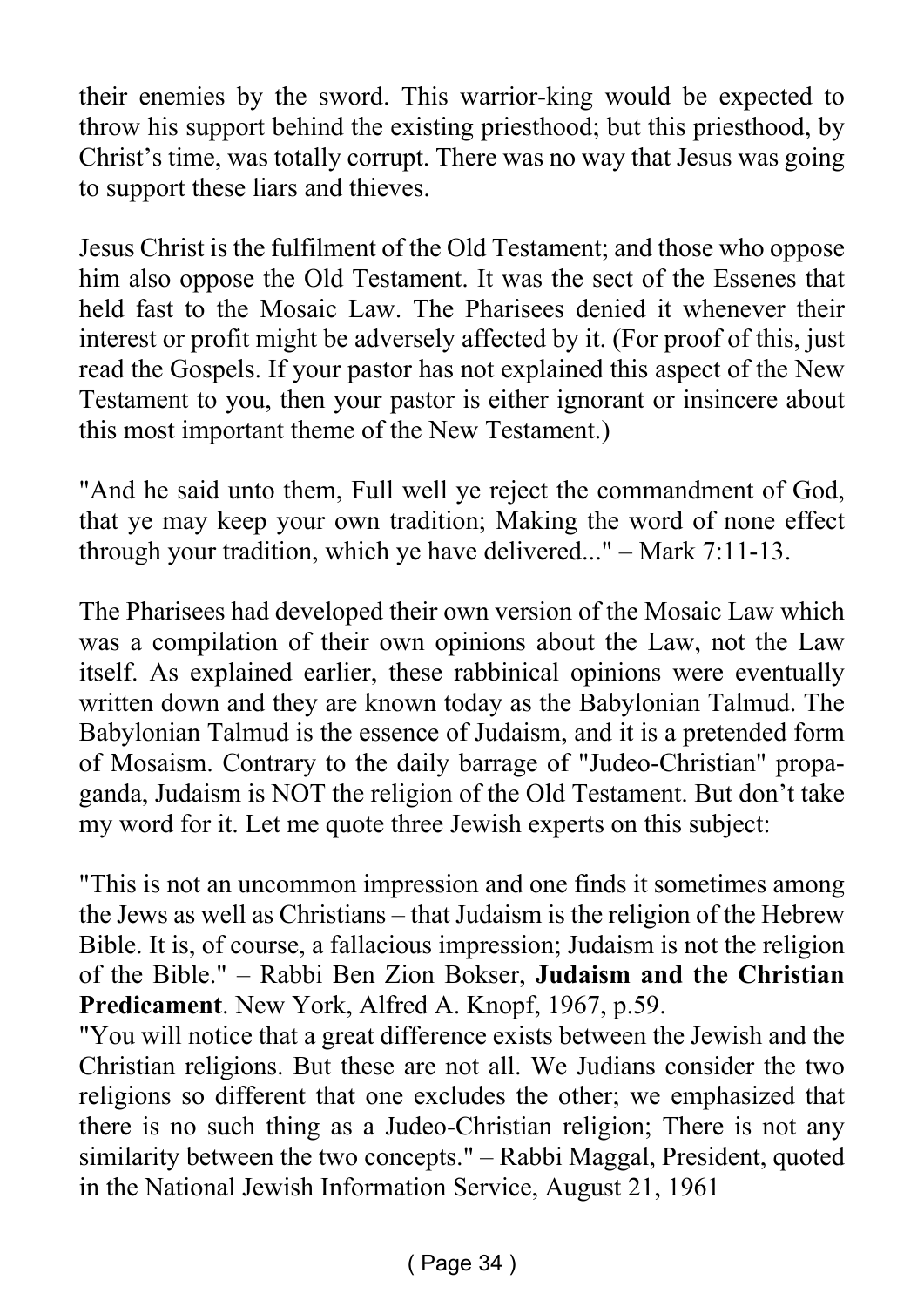"Judaism: The religious system, doctrines, and rites of the Jews. Judaism is, specifically, the religion of a Jewish community living among Gentile peoples and is to be distinguished from the religion of ancient Israel." – **Standard Encyclopedia, Vol. 14**, "Judaism."

Of course, the Zionists and their rabbis do not broadcast such statements to the world of the goyim (non-Jews). To do so would be to arouse suspicion of the "Judeo-Christian" mythology being promoted by the Zionists and the "Christian" Pharisees on television, in print, and elsewhere.

The Mosaic Law existed for centuries before a single rabbi ever issued an opinion about it; therefore, for a rabbi to say that the Jews invented monotheism is tantamount to saying that blacks invented basketball. They might play it better than whites, but it was white people who invented it. Of course, no black person makes any such claim. The Jewish claim has even less legitimacy.

Of paramount importance is this fact about rabbinical, Talmudic Judaism: Wherever the Talmud and the Old Testament disagree, the Talmud overrules the Old Testament. And the only reason that the rabbis can give for such an arrangement is that it is their tradition.

The Babylonian Talmud is the most chauvinistic document ever conceived by mortals. It justifies Jewish contempt and vengeance toward all non-Jews, especially towards Christians. Orthodox Jews are required by the Talmud to spit and curse whenever they walk by a Christian church. The Talmud approves of homosexuality and incest. And it claims that the Jews, as the Chosen People, have the right to cheat and fool the goyim whenever and wherever they can get away with it. Is it any wonder why the Jews are despised wherever they land? They are just practicing their religion of exploitation, debauchery, and theft.

Here are some examples from their "holy" book: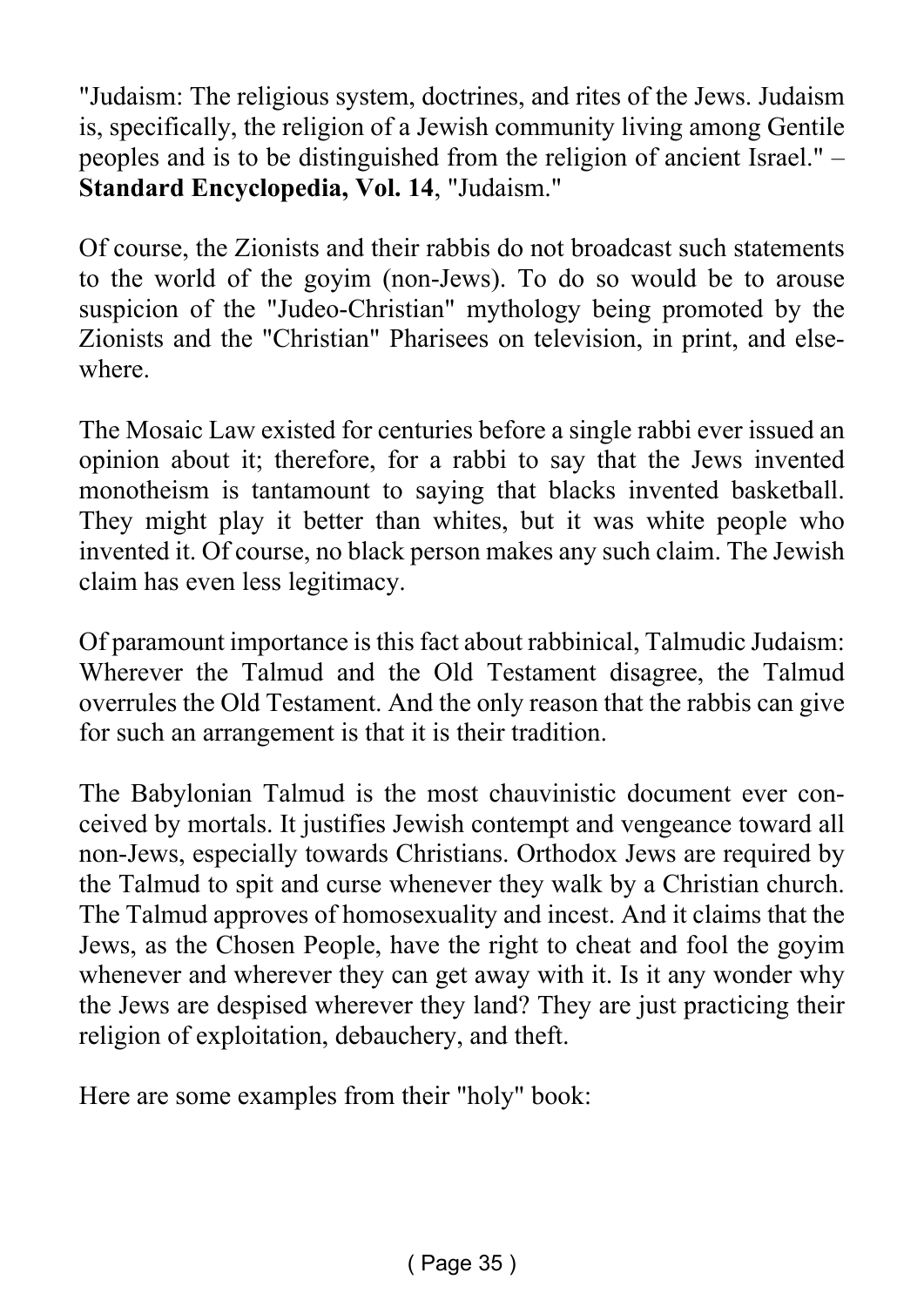"When a grown up man has intercourse with a little girl it is nothing, for when the girl is less that this [footnote says 3 years old], it is as if one puts the finger in the eye." – Book of Kethuboth, 11a-11b.

"A woman who has intercourse with a beast is elligible to marry a priest." – Yebamoth, 59b. [By "beast" here is meant a goy, not an animal.]

"Mar said: Jesus seduced, corrupted and destroyed Israel" – Sanhedrin, 107b.

"God created them in the form of men for the glory of Israel. But Akum [goyim] were created for the sole end of ministering unto them [the Jews] day and night. Nor can they ever be relieved from this service. It is becoming the son of a king [a Jew] that animals in their natural form and animals in the form of human beings should minister unto them." – Midrasch Talpioth (fol. 225d). (This statement should reveal to you the true motivation behind Zionism.)

"The sexual intercourse of a Goi is like that of a beast." – Sanhedrin (74b) Tosephoth.

According to the Talmud, killing Christians is acceptable (Sepher Or Israel, 177b; Ialkut Simoni, 245c; Abhodah Zarah, 26b, T). Jews must hide their hatred when celebrating together with Christians ( Iore Dea, 148, 12h). The captivity of the Jews will end when all Christian princes are dead (Zohar II, 43a). Incest between a mother and her son of less than nine years of age is permitted (Sanhedrin, 69b).

One can see that Orthodox Jews do not consider the goyim to be human. Could this be the reason for their total lack of compassion for the suffering of the Palestinian people?

A full discussion of the diabolical teachings of the Babylonian Talmud is contained in Elizabeth Dilling's **The Plot Against Christianity**. The Jewish author, Benjamin Freedman, reveals the distasteful character of the Talmud in his book, **Facts Are Facts**. Martin Luther, since he was a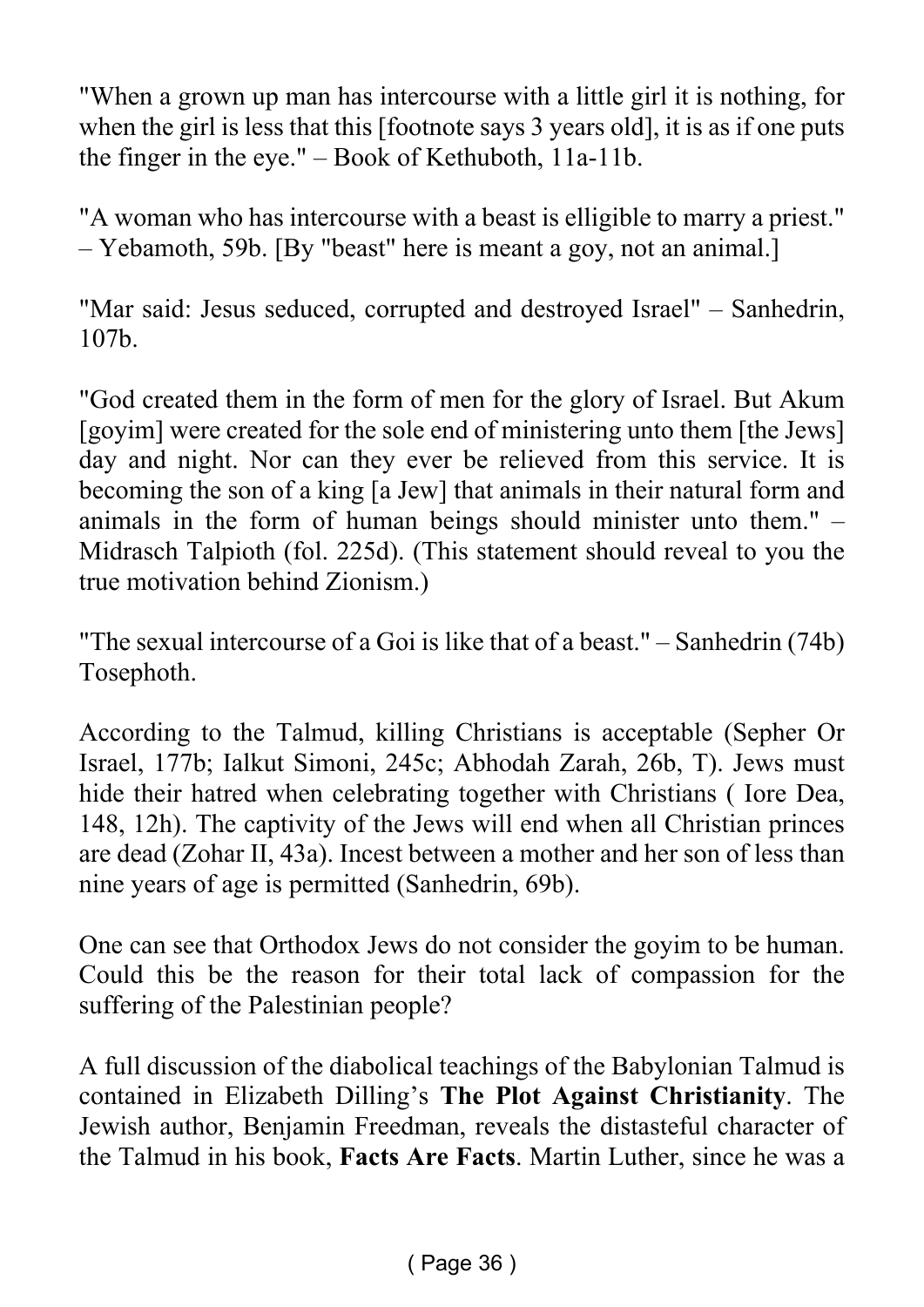student of Hebrew, was so repulsed by the Talmud that he wrote a book entitled **The Jews and Their Lies**.

Yet, barely one in a thousand Protestants is aware that he ever wrote such a book. The various seminaries of Protestantism, after hundreds of years of accepting Jewish money and Jewish suggestions, have relegated Martin Luther's true opinions of the Jews to the memory hole.

Catholicism is in the same boat today. After two millennia of doing battle with the Jews, the Catholic Church finally succumbed to Jewish money and intrigue at Vatican II. Vatican II, besides being a sellout to international communism, destroyed traditional Catholicism and instituted a policy of capitulation to Jewish demands, such as absolving the Jews of the murder of Christ.

Here is a brief comparison of Christianity versus Judaism. You be the judge of whether the two can be merged into one.

#### **Christianity Judaism**

Forgiveness Vengeance (Just look at the State of Israel today and compare their attitude of retaliation to the teachings of Jesus Christ. They still believe in "an eye for an eye, and a tooth for a tooth.")

"Love thine enemy" Kill thine enemy Old and New Testaments Old Testament plus the Talmud Spiritual Inclusiveness Ethnic Exclusiveness (Salvation for all through Christ) (Salvation is of the Pharisees.) Usury forbidden The foremost practitioners of usury Homosexuality forbidden Homosexuality approved Incest forbidden Incest acceptable Anti-Communist Pro-Communist Teaches Truth Teaches Deception

Doctrine Made Public Doctrine Kept Secret (Until the last century, with the publication of translations of the Talmud, only scholars who knew Hebrew could peruse the contents of the Talmud.)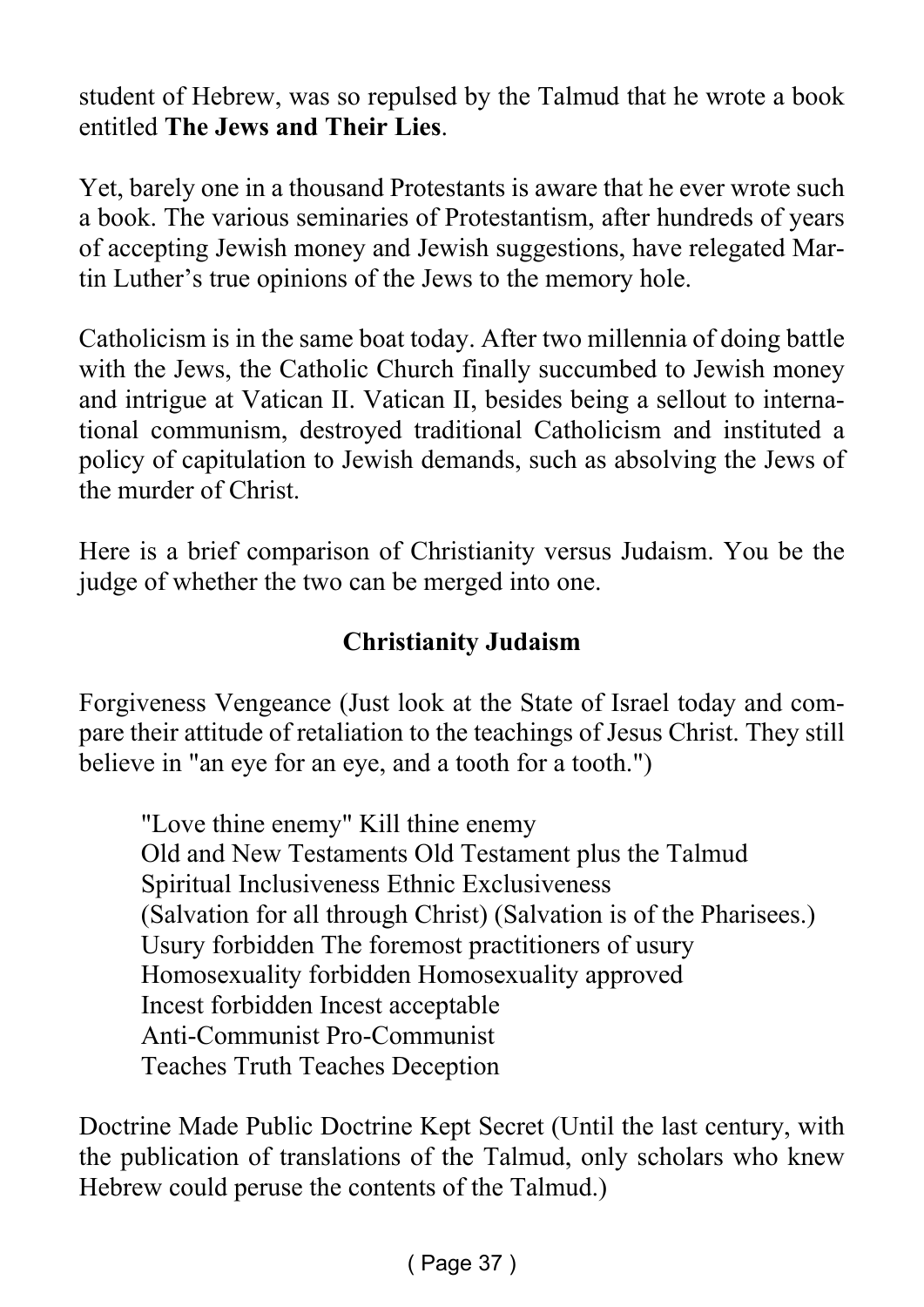#### **Honesty Hypocrisy**

Humility Public Displays of "Piety" (Such as "dovvening" at the Wailing Wall, Chutzpah)

Still think there is such a thing as Judeo-Christianity? Can God and Satan join together to form one religion?

The four pillars of Christian Identity demonstrate what a serious dilemma the world is in today. This is the scenario in a nutshell:

A group of people who call themselves Jews falsely claim to be "Israel." This is the claim by which they have invaded Palestine and attempted to steal that country away from its peaceful inhabitants -- inhabitants who never harmed the Jews in any way. Using the pretence of their "chosen people" propaganda, the Zionist International promotes the State of Israel as the main reason for Jewish existence and justification. It is simultaneously the only hope of a Jewish state while at the same time the cause of much Jewish suffering. The Jewish people are exploited by both their Zionist and rabbinical masters. They are the "cannon fodder" which is necessary to promote both the mythology and the politics of Zionism and Talmudic Judaism.

By reason of the intense, cradle-to-grave brainwashing endured by the Jewish people, they sacrifice themselves – some knowingly, some unknowingly -- for the self-aggrandizing schemes of the rabbis and the Zionists. Both the rabbis and the Zionists know that the Jews are not Israel, but they cannot admit this publicly for their world-wide criminal, mafia-style enterprise would be ruined by such an admission. It would be like Al Capone telling Elliot Ness how he runs his rackets.

Both Judaism and Zionism would collapse in a heartbeat if this truth were spread abroad. Public support for both "Israel" and Zionism would evaporate like a bead of water in a frying pan. The Jewish people would realize that they have been manipulated by their own priesthood only for the benefit of the priesthood and the upper class of Jews, the wealthiest bankers and merchants, whose predatory business practices are the leg-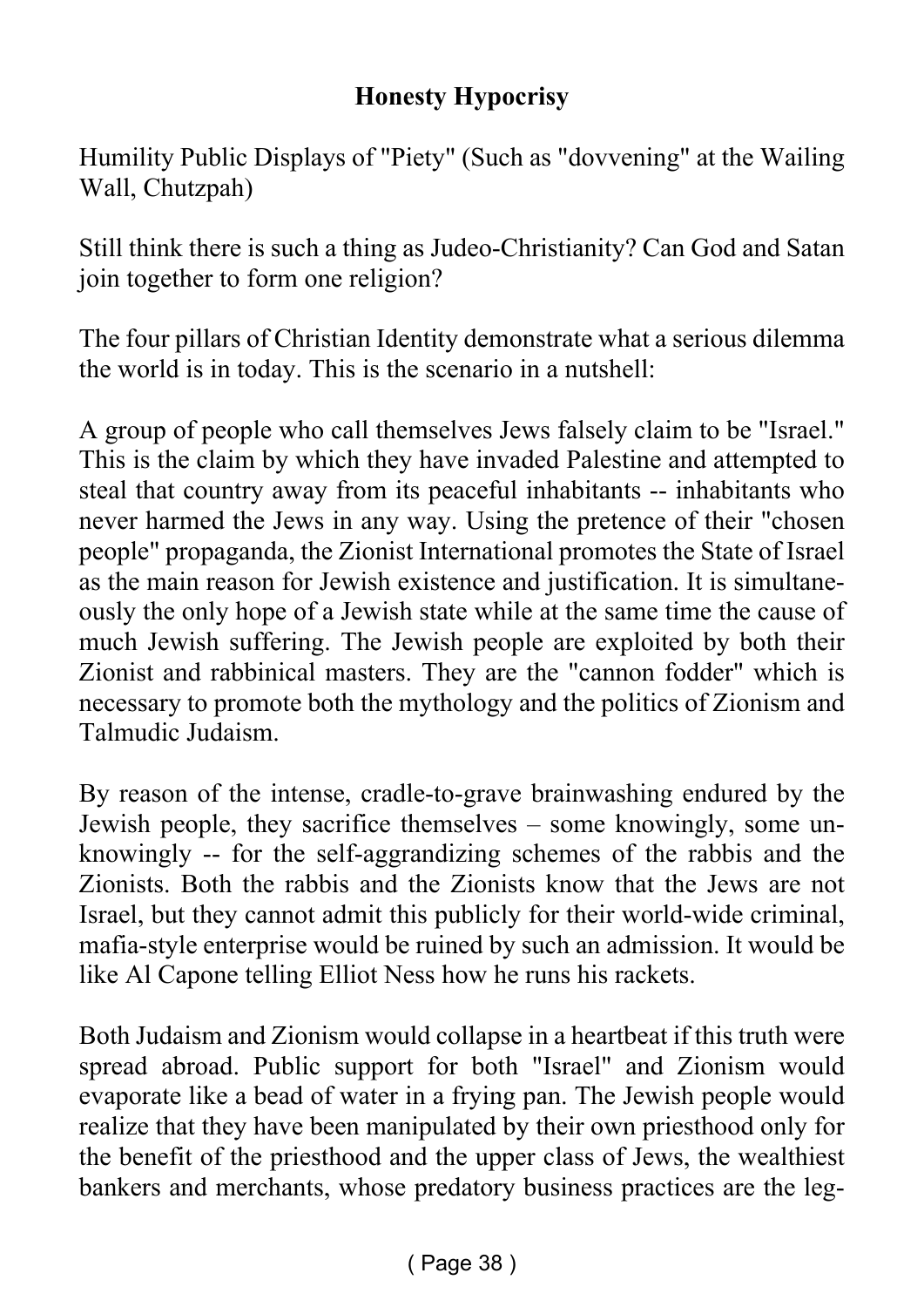end of the business world. Middle class and lower class Jews benefit by receiving special privileges exacted through local politicians and they receive table scraps from Jewish relief organizations; but this same class of Jews has historically borne the brunt of the reaction (pogroms and purges) to the exploitative tactics of the rabbis and the Zionist bankers. Lower and middle class Jews are, therefore, the human shield by which the Zionist bankers and rabbis protect themselves from the inevitable reaction to their gangsterism and intrigue. When the pogroms start, the bankers depart to safety or hide behind the walls of their estates, protected by the police. (This is exactly what happened in France during the French Revolution where the Rothschilds were protected from angry mobs by the gendarmes.)

The time has come for these manipulated Jews to decide whether all of this violence and hype is worth it. The BIG LIE is the excuse that all fanatical Jews use to murder innocent Palestinians and anyone else -- like the anti-Zionist American protestor, Rachel Corrie, who in 2003 was deliberately crushed to death by an Israeli bulldozer – who gets in the way of the Zionist International. The only way to unravel this diabolical situation is to promote the truth as fast as possible so that the brainwashed masses of Jewish people can see the handwriting on the wall: the end of this Zionist crime spree will be the Judgment Day; and it is coming very soon.

These brainwashed fanatics believe that killing their perceived enemies is a rational, Jewish response to the problem of Palestine. How else can you explain a lone Jewish gunman going on a rampage in a Mosque in Hebron (25 Feb, 1994), killing twenty-nine Muslims and wounding many more? How else can you explain Ariel Sharon in 1982 (16 Sept.) standing by while a group of "Christian" Phalangists methodically massacre 2,000 unarmed refugees? Sharon was censured by an Israeli court for his responsibility for this act but he was not punished for it.

Later that year, an unrepentant Sharon had this to say:

"Even today I am willing to volunteer to do the dirty work of Israel, to kill as many Arabs as necessary, to deport them, to expel and burn them,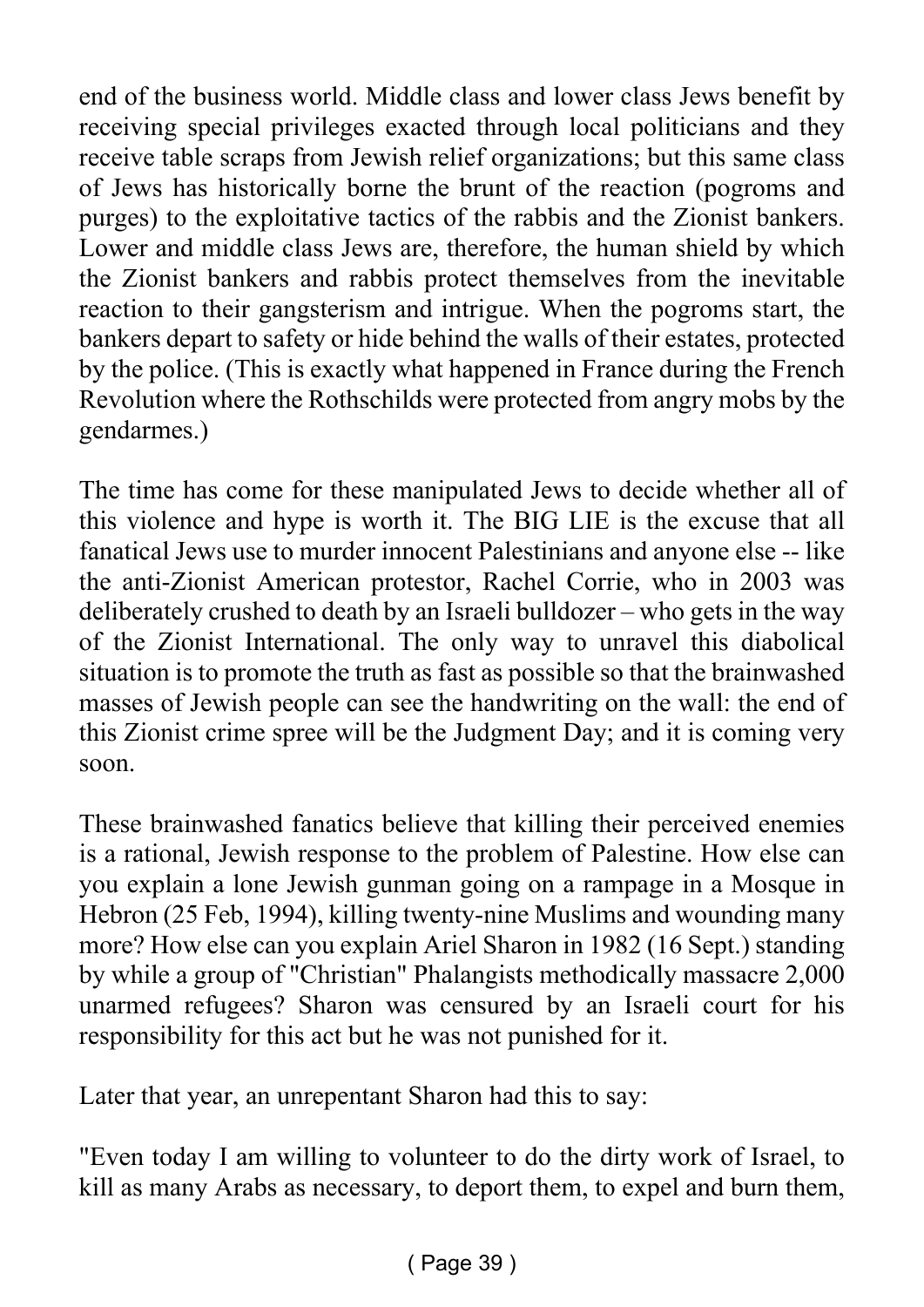to have everyone hate us, to pull the rug out from underneath the feet of the Diaspora Jews, so that they will be forced to run to us crying; What your lot don't understand is that the dirty work of Zionism is not finished yet, far from it." – the Israeli daily newspaper, **Davar**, Dec. 17, 1982.

Here we are twenty years later; and Sharon has kept his promise to keep doing the dirty work of Zionsim. So, how is it possible for a barbarian like Ariel Sharon to be received by civilized politicians the world over if these meetings are not arranged by Zionist money? The Beast has the money; and money talks.

And the Jewish people think that "leaders" like Ariel Sharon are acceptable? Can these programmed people realize their own gullibility and madness? In vain do the false prophets of Christian Zionism predict the latter-day conversion of the Jews to Christianity. Unless we start praying for an end to the rule of this world by the 8th Beast, then life on planet earth will only get worse. Realize now that the Israeli State, far from being "the regathering of Israel," is in fact the abomination of desolation. Has it not been desolation since 1948? What good has occurred there in the last fifty years? Only rape, murder and mayhem. In a word: genocide. It's time to wake up and face reality. Zionism is the spiritual product of the Babylonian Talmud. It is the secular realization of religious chauvinism. It is organized crime hiding behind a religious facade. Talmudism is the religion which the scribes and Pharisees instituted and developed in Judea by incorporating Babylonian customs and teachings into Judaism. As the Idumeans weaseled their way into the priesthood, it became gradually more and more corrupt. For this reason, Jesus Christ called the scribes and Pharisees "children of the devil." In fact, he totally disavowed them when He said to them: "Ye are not of my sheep; My sheep hear my voice, and I know them, and they follow me." – John 10:26,27.

The rabbis hate Jesus Christ because He was the first person who exposed the reality of mind-control as practiced by a corrupt priesthood, thus exposing their false religion. If you are a Christian and this message is a surprise to you, then I urge you to ask your pastor why he has not taught you this most important message of the Gospels. Jesus said "Take heed that no man deceive you. For many shall come in my name, saying I am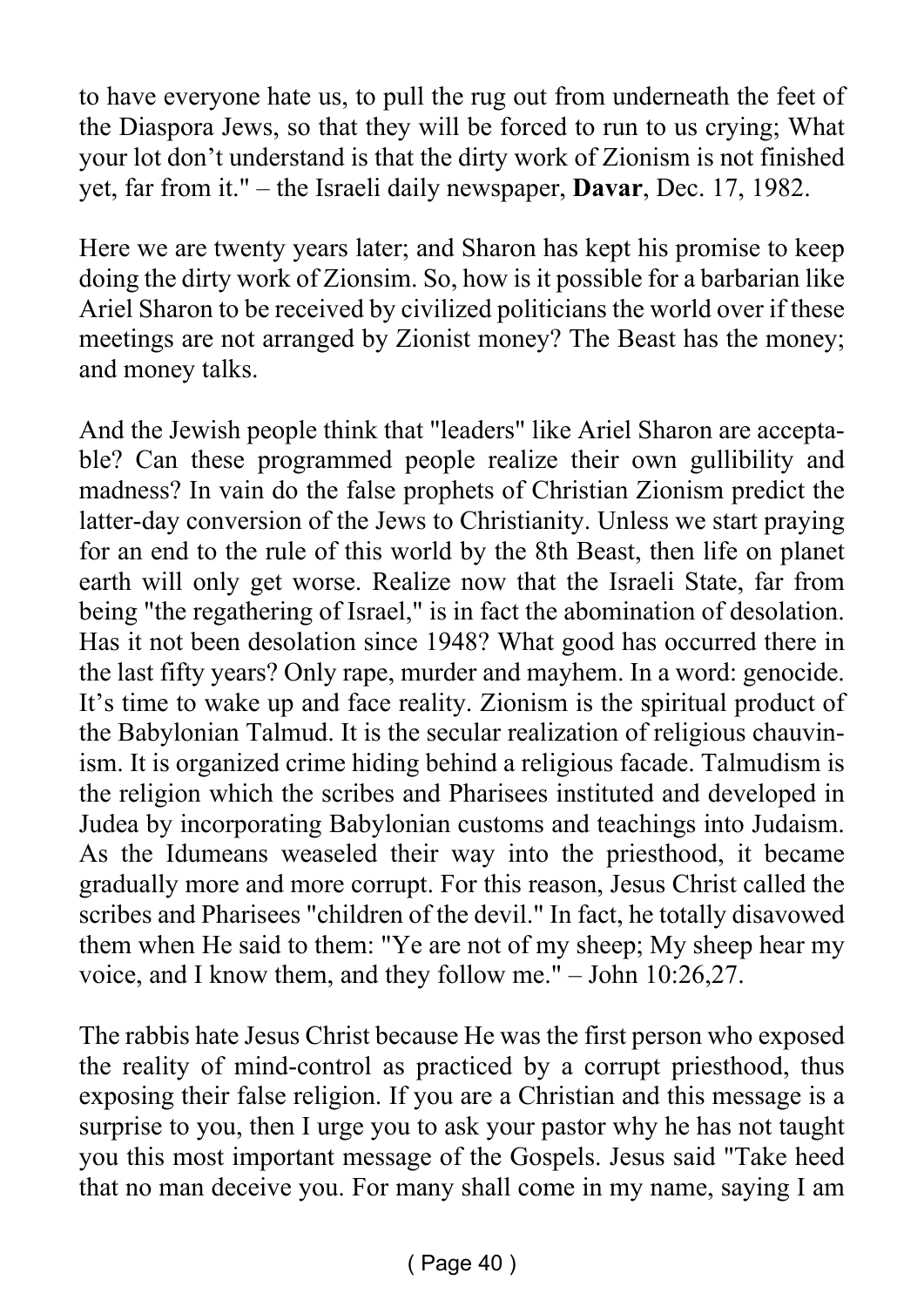Christ; and shall deceive many." – Matt. 24:4,5. Is your pastor one of these false teachers who equate the synagogue of Satan with the chosen people? The shepherds of Christendom have abandoned their flocks to the wolves; but Jesus is coming back to restore Truth and Justice; and to judge the Pharisees, both Christian and Jewish.

It has already been demonstrated herein that the Jews of Judea were a mixed stock of Judahites plus Idumeans who had accepted circumcision; and Herod was the first king of this mixed stock to rule over Judea. But there is another side to this tale of betrayal, pretence, and treachery. It is the story of the House of Israel.

#### **D. THE ANGLO-SAXONS ARE TRUE ISRAEL**

If the Jews are not His sheep, then who are is sheep? When Jesus instructed the twelve apostles as to where they should go and to whom they should preach, He said, "But go ye rather to the lost sheep of the House of Israel" (Matt. 10:6). After His death, this is what they did, including Paul, who travelled to Asia Minor, Italy, Spain, and even Britain, preaching to the Lost Sheep of the House of Israel, because these lost sheep were not living in Palestine!!!! Who were these people? They were the dispersed of Israel.

Starting around 745 B.C., deportations of the ten northern tribes of Israel by the King of Assyria sent them to the region in Media just south of the Caucasus Mountains. The book of II Esdras describes this group of Israelites as becoming "an immense multitude." From there, in order to escape from the Assyrians, the Israelites made their way up through the Caucasus and then westward into Europe and as well as straight west into Asia Minor.

North of the Caucasus Mountains, their first settlements were in the Crimea and what is today southern Russia. From there, they migrated in covered wagons up the Danube River (named by the Tribe of Dan) and from there spread throughout Europe. In the Mediterranean area, these same Israelites had already founded the very cities which are mentioned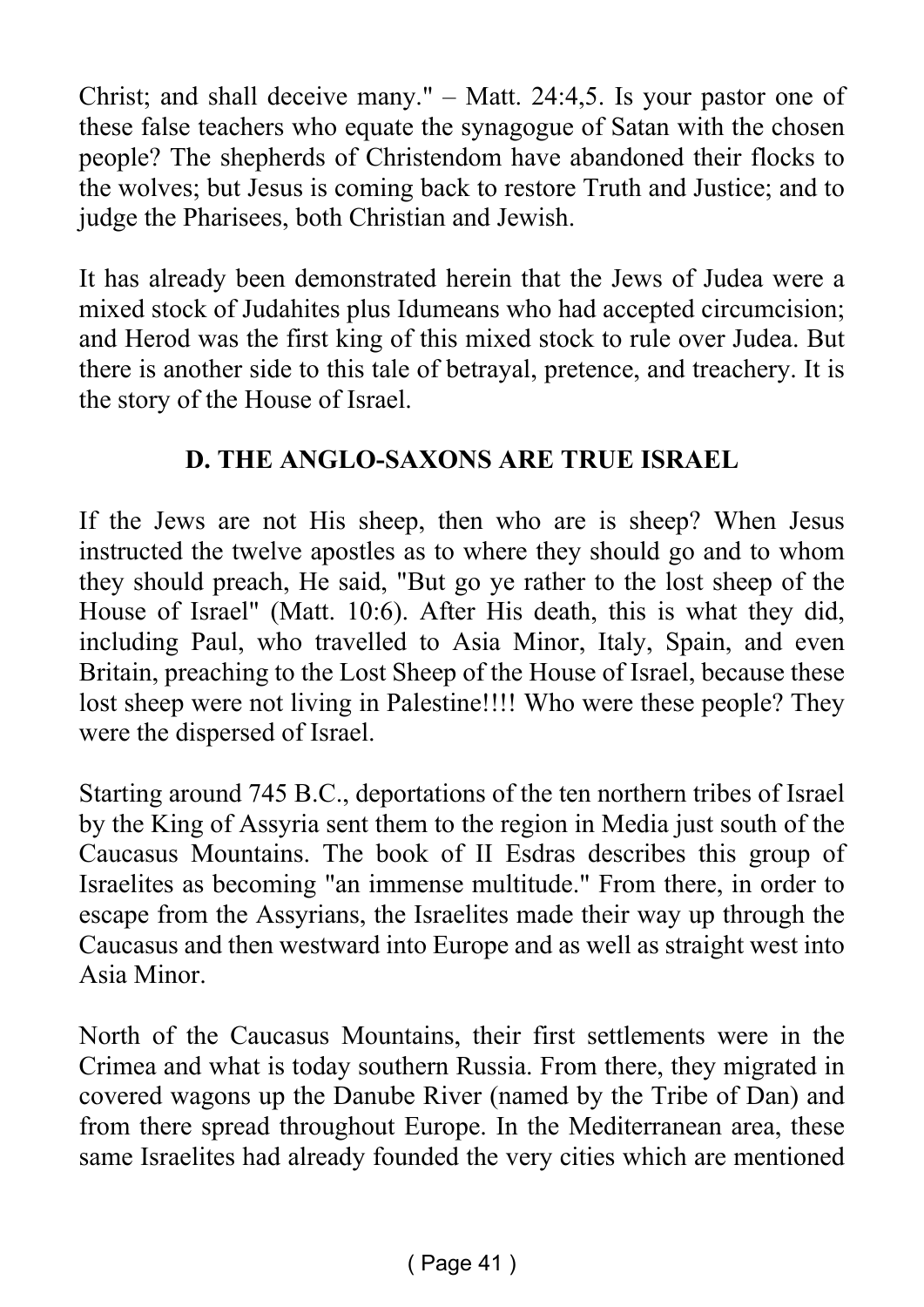in the writings of the Apostles: cities and places such as Thessalonia, Macedonia, Capernaum, Corinth, Colossia, Ephesus, Philadelphia, etc.

You can read about these migrations and settlements in books such **as The History of the Anglo-Saxons** by Sharon Turner and **The Story of Celto-Saxon Israel** by W.H. Bennett. These books are not available at your local Beast-sponsored bookstore. You can only get them from Christian Identity sources. Now you know why the Zionists are so afraid of the Christian Identity Movement and the American Patriotic Movement. We know the truth and they are frantically trying to shut us up. But we have news for them. They are not going to shut us up.

Every day the actions of the Zionists and world Jewry demonstrate what an abomination Zionism is. It is only their money which has kept their sycophants quiet. When the economy collapses again, they will run out of hush money, and true, biblical Christianity will defeat their empire of lies.

#### **THE MARKS OF ISRAEL**

For those who think that it is quite impossible for the Anglo-Saxons to be True Israel, then here is the biblical proof. The Old Testament is full of prophecies regarding the future of the Tribes of Israel. The covenants and promises to Abraham, Isaac, and Jacob were made by God exclusively to them and their descendants; and the fulfilment of prophecy is the proof as to who is the real descendant. Will the real Israel please stand up?

Mark #1: The throne (dynasty) of King David will never end.

The word of God came to Nathan the prophet, who uttered these words to King David: "And when thy days be fulfilled, and thou shalt sleep with thy fathers, I will set up thy seed after thee, which shall proceed out of thy bowels, and I will establish his kingdom. He shall build an house for my name, and I will stablish the throne of his kingdom forever." – II Samuel 7:12,13.

Jeremiah, Chapter 33, puts it even more strongly: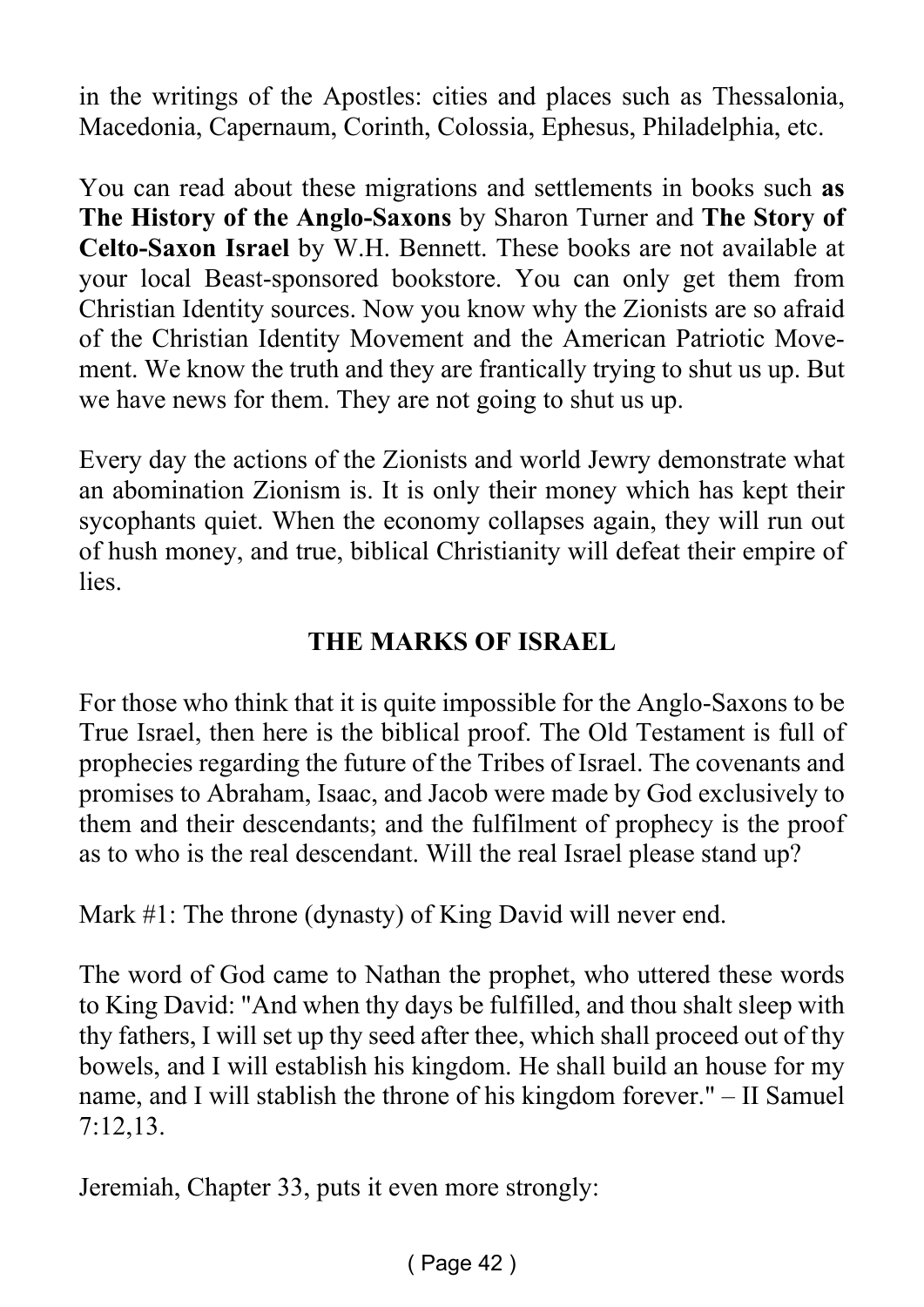"For thus saith the Lord: David shall never want a man to sit upon the throne of the house of Israel; Thus saith the Lord; If ye can break my covenant of the day, and my covenant of the night, and that there should not be day and night in their season; Then may also my covenant be broken with David my servant, that he should not have a son to reign upon his throne." – Jer. 33: 17, 20

Now, the Fundamentalists are renowned for saying that every word of the Bible is true. But there is a problem here. God tells us that as long as there is day and night, there will always be a descendant of David sitting on a throne somewhere. Well, we have day and night since the crucifixion, haven't we? So, if the Jews are Israel, where is the King of the Jews? If the fundamentalist understanding of the Bible is 100% correct, then where is the unending chain of Jewish monarchs? Indeed, the Jews did not even have a nation of their own between 70 A.D. and 1948! The last king of Judea was Agrippa II, the grandson of Herod. When General Titus of the Roman Army destroyed Jerusalem, that ended the succession of kings of the Jews.

#### **What? Does God lie to us?**

No, He doesn't. There is another link to the future in the dynasty of King David. The present Queen of England, Elizabeth II, has in her possession a genealogical chart which traces her ancestry back to King David. The Royal Family of Britain has always been aware of this genealogy; but they do not publicize it for fear of offending the Zionist mafia.

When the House of David was taken captive to Babylon around 596 B.C., King Zedekiah of Judah had his eyes put out and was taken captive to Babylon. But the prophet Jeremiah escaped with the King's two daughters, Scota and Tea, first to Egypt and then to Ireland. The Irish legends tell of how two fair maidens, who came from Egypt with Jeremiah, founded the royal houses of Ireland and Scotland. Jeremiah remained in Ireland until his death and there is still a statue commemorating him in Dublin Square. His tomb is also in Ireland. This is just a small sample of Anglo-Saxon Israel's forgotten heritage. The Christian Identity Move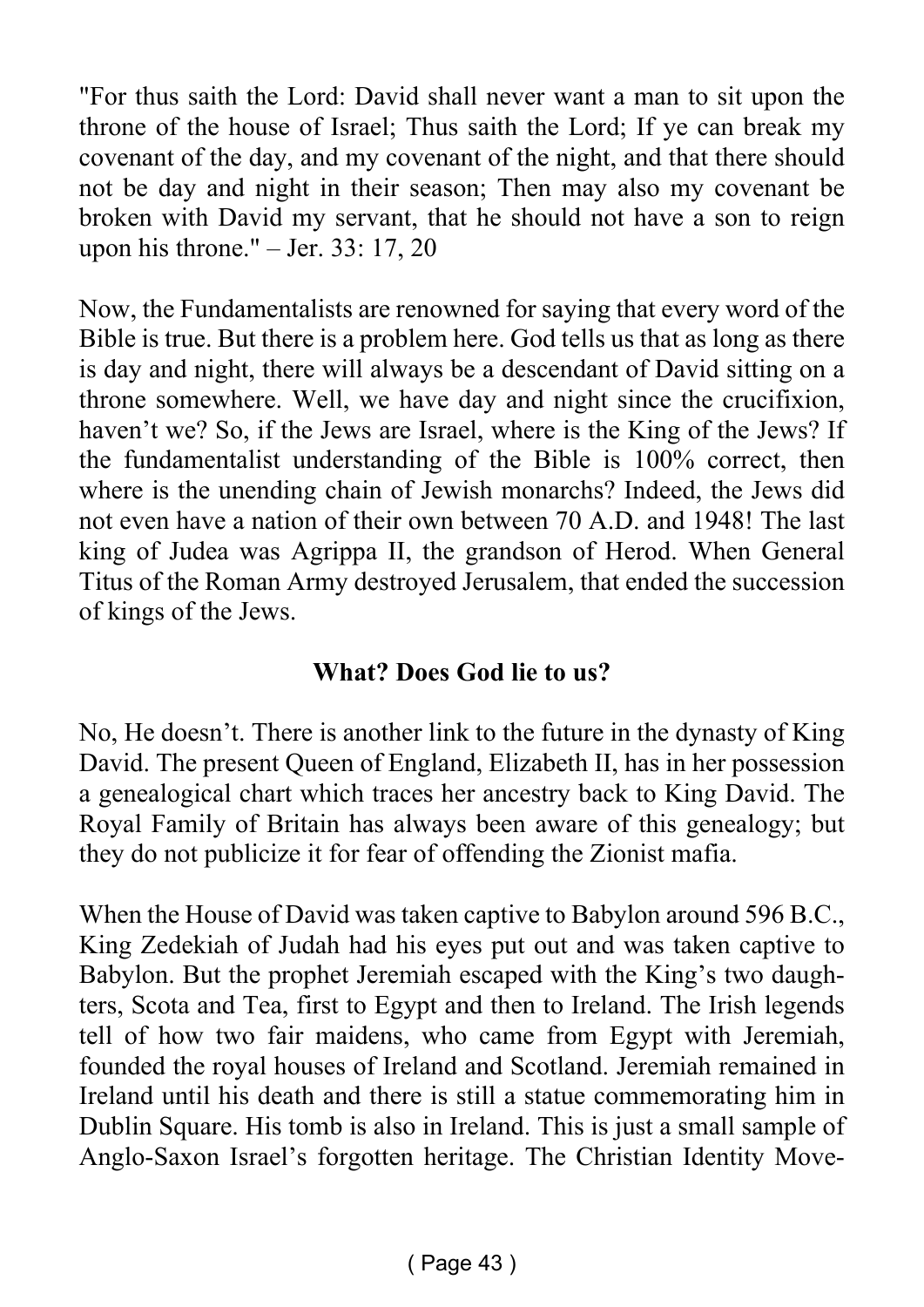ment has researched this history and is making it available to all who will **listen** 

Elizabeth II and all of the monarchs of Europe are descended from this Royal House. The various kings and queens of Russia, Germany, Austria, France, Poland, Sweden, etc. are all related to this Royal House. Throughout history, the various monarchs of Europe have made pronouncements declaring their descent from the House of David, yet this seems to be a terrible secret. Why? Who owns the publishing houses which keep these facts from us?

Mark #2: The Israelites will forget their heritage as the sons of Abraham, Isaac, and Jacob.

As part of God's judgment of the Ten Lost Tribes, they were taken captive to Media. From there they escaped northward and westward into Europe and Asia Minor. The prophet, Hosea, tells us that this punishment includes a period of forgetfulness.

And I will cause all her mirth to cease, her feast days, her new moons, and her sabbaths, and all her solemn feasts...For I will take away the names of Baalim out of her mouth, and they shall no more be remembered by their name." – Hosea 2: 11, 17.

Indeed, the Anglo-Saxon, Celtic, British, Germanic peoples have forgotten their Israelite feast days and traditions, as well as their original name, Israel.

Now, the Jews, as false Israel, have always claimed to be Israel. "...I know the blasphemy of them who say they are Jews [Judahites], and are not, but are the synagogue of Satan." – Rev. 2:9.

Before John wrote the Apocalypse on the Isle of Patmos, didn't Jesus tell us that the Pharisees and their followers are the "children of the devil?" That's why he told the Apostles to instead go to the "Lost Sheep." These Caucasians are no longer remembered by their old name, Israel. They are now known by their new name: the Anglo-Saxons, or Caucasians.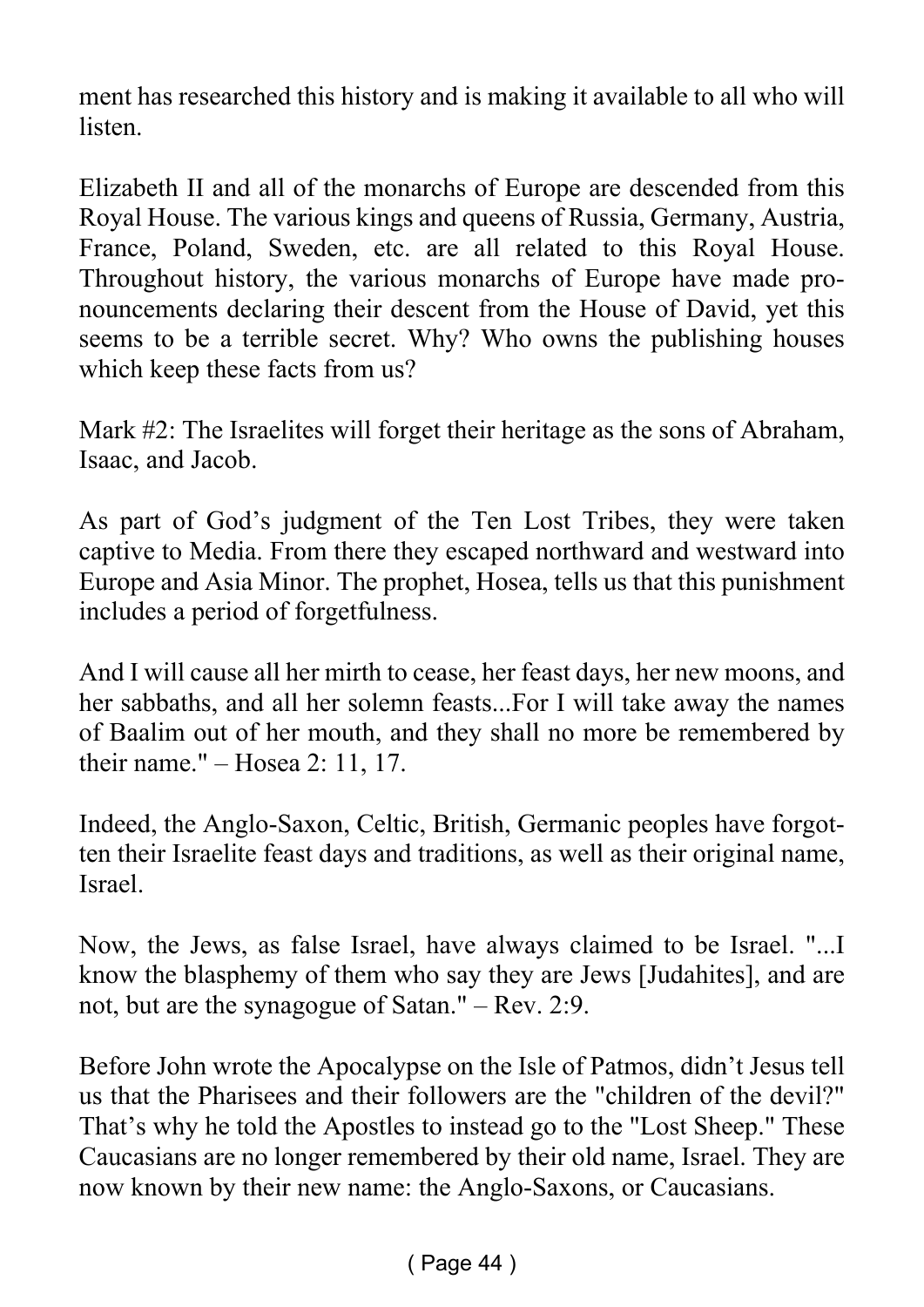Mark #3: Israel will have a new covenant.

Yes, Jesus came to forgive our sins, but He also came to rid us of the old rites of sacrifice which the rabbis held so dear. Instead, a whole new idea of self-sacrifice was to be implemented, taking the place of the old.

"...behold, thy King cometh unto thee: he is just, and having salvation; lowly, and riding on an ass, and upon a colt the foal of an ass; and he shall speak peace unto the heathen: and his dominion shall be from sea even to the sea, and from the river even unto the ends of the earth." – Zechariah, 9:9,10.

"For this is the covenant that I will make with the house of Israel after those days, saith the Lord; I will put my laws into their mind, and write them in their hearts: and I will be to them a God, and they shall be to me a people." – Hebrews 8:10.

The New Covenant was made with Israel by Jesus Christ at the first advent. Although we have forgotten His Law, we will relearn it and take it to heart. The Jews, on the other hand, through their adoption of the Babylonian Talmud, have neither the old nor the new covenants. They have a totally separate tradition which is not of God.

The New Covenant is called Christianity, but real Christianity has yet to be written in our hearts. This will happen when Jesus comes again to establish the millennium of peace on earth.

Mark #4: Israel will be a mighty, seagoing people. (Gen. 22:17; Num. 24:7; Deut. 33:13,19; Psalms 89:25, Isa. 60:5)

Have you ever heard of a Jewish navy or even a Jewish sailor? The Anglo-Saxons have always had the world's largest navies and fleets of vessels. America, Britain, Germany, Sweden, Holland, Poland, Russia: All of these Israelite nations are mighty, sea-going people.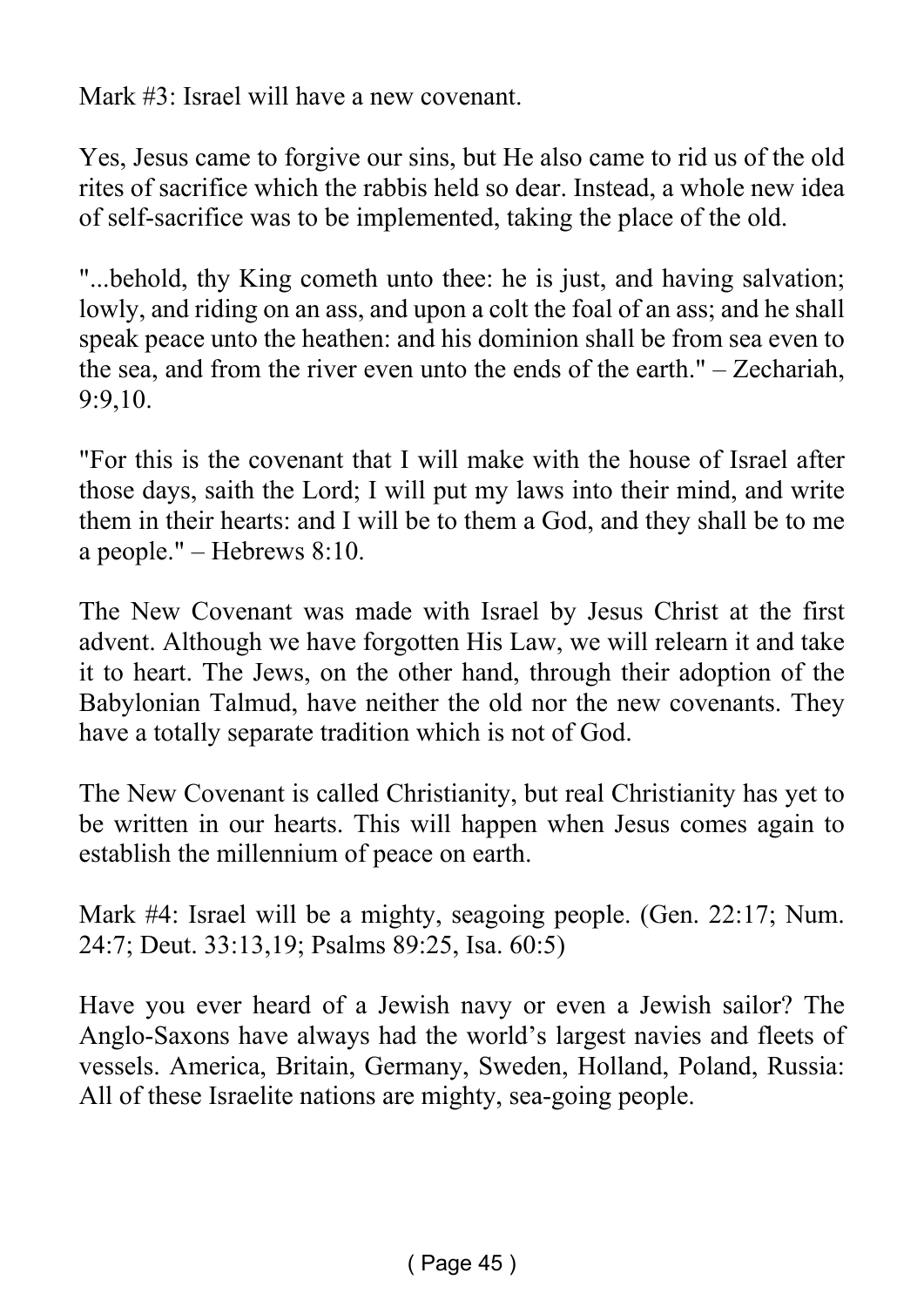Mark #5: Israel will be a multitudinous seed whose population will be increased so that it would be difficult to number. Israel will father many nations. Gen. 13:16; 17:14; 18:18; 22:17; Hosea 1:10.

The Anglo-Saxons today number in the hundreds of millions. The Jews, on the other hand, have always been an ethnic minority. They have never even had a nation to call their own until 1948; and even this nation cannot survive on its own, without the tribute-derived blessings of the Anglo-Saxons. Here is even more proof that the Jews are not a blessing, because our support of the Israeli state is creating nothing but hatred for us from the rest of the world.

Mark #6: "In Isaac shall thy seed be called." – Gen. 21:12.

God told Abraham that his descendants would be named after his son, Isaac. In early Hebrew, the accent fell on the second syllable and was pronounced Ish-SHAK. The early Greek and Roman historians all tell us that the people they called Scythians, who are today known as the Anglo-Saxons, were originally known as the SAKA. They probably never heard of Isaac, but, in Hebrew, Beth-Sak means "House of Isaac." Can the Jews trace their heritage back to Isaac? Are they named after him? "In Isaac shall thy seed by called." Saxons = Isaac's Sons. The Jews never quote this verse of the Bible because they know they are not descended from Isaac, nor do they wish that the eyes of the Anglo-Saxon people be opened to their true heritage.

Mark #7: "And in thy seed shall all the earth be blessed; because thou hast obeyed my voice." – Gen. 22:18

Abraham's seed is said to be a blessing to the earth. The history of the Jews shows that wherever they have gone, they have been a curse. Through their practice of usury (money lending), they have impoverished native populations wherever they have settled. Through the practice of their chauvinistic religion, they have antagonized neighbour after neighbour. Jokes are made about them because of their greed and their exclusiveness, their smell and their lack of cleanliness. Does this sound like an ethnic group which is considered to be a blessing wherever they go?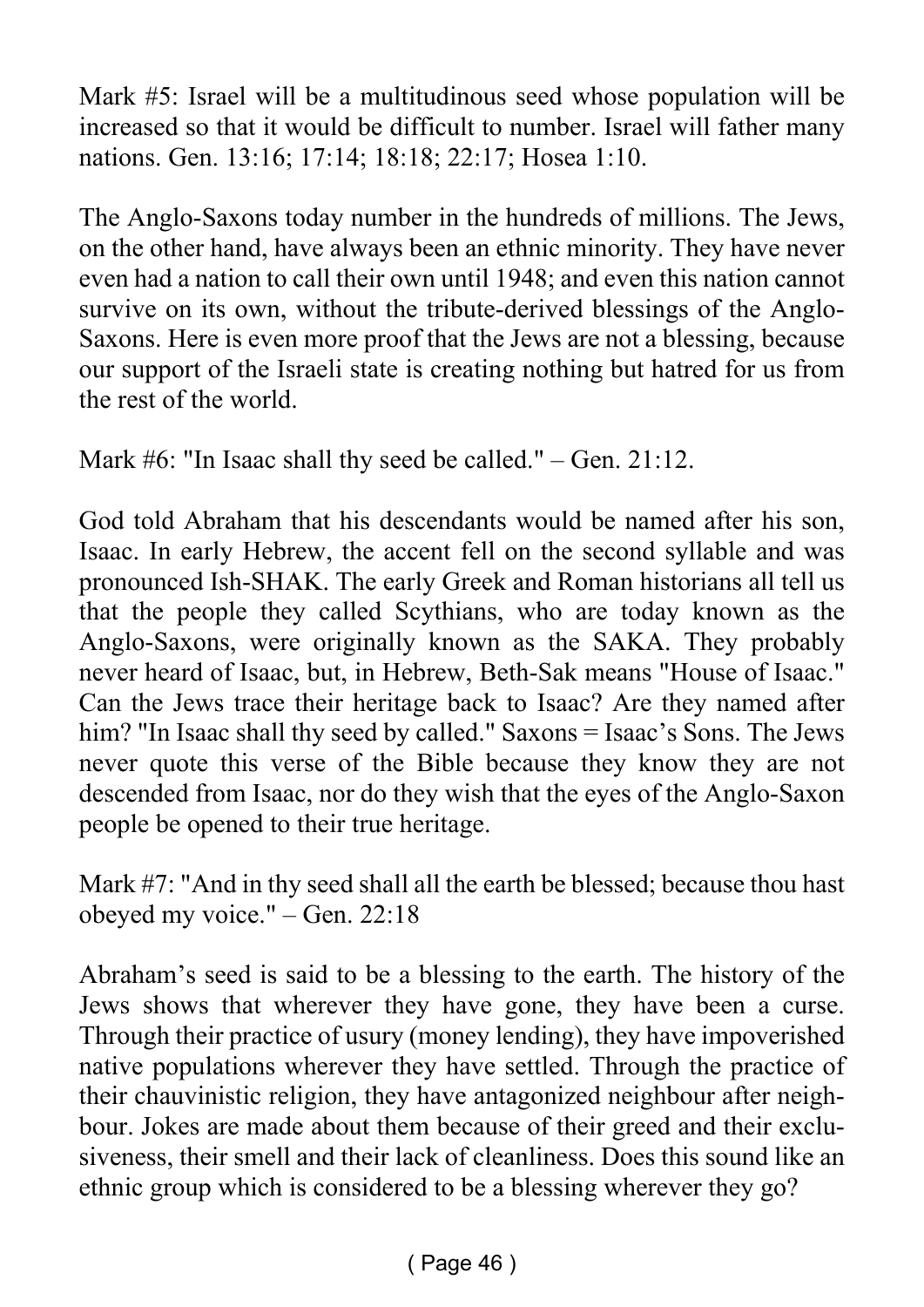Neither have the Jews obeyed God's voice, because, as has been amply demonstrated herein, they do not obey the Law of God. Rather, they obey only the opinions of the rabbis, who by their corrupt tradition, please not God.

Mark #8: Israel will have a new language.

"For with stammering lips and another tongue will I speak to this people."  $-$  Isa. 28:11.

"And these signs shall follow them that believe; In my name shall they cast out devils; they shall speak with new tongues.' – Mark 16:17.

Although the Anglo-Saxons have many new tongues (German, French, Spanish, Russian, Polish, Greek), the main tongue of our people is English. It is English that has eclipsed all of these other languages and has become the universal language of the world. It is a fact that all of these languages maintain Hebrew root words which show that they all have had some past association with Hebrew. It may surprise you to know that of all modern languages, the one most like ancient Hebrew is Welsh.

Since our argument is that the Anglo-Saxons are descended from Hebrews and Israelites, it only makes sense that one of our ethnic tribes has retained much Hebrew; and this is the Welsh people. But Welsh is a minority language which only goes to provide double proof that the Anglo-Saxons are True Israel. First, we speak with new tongues, and, second, one of our minority groups speaks better Hebrew than the Jews. Yiddish is not Hebrew. Yiddish is primarily German with a lot of Khazar and Hebrew thrown in. Although the Jews have done more than we have in preserving Hebrew in their universities, it only goes to prove the prophecy that we would lose our original language and develop new ones. Marks 9 through 999: The preceding are only a small sample of how the Bible has been misconstrued, misunderstood, and deliberately distorted. An honest, straightforward reading of the prophecies of the Old and New Testaments proves conclusively that the Jews are impostors pretending to be Israel and only Anglo-Saxon Christendom qualifies as the "seed of the promise."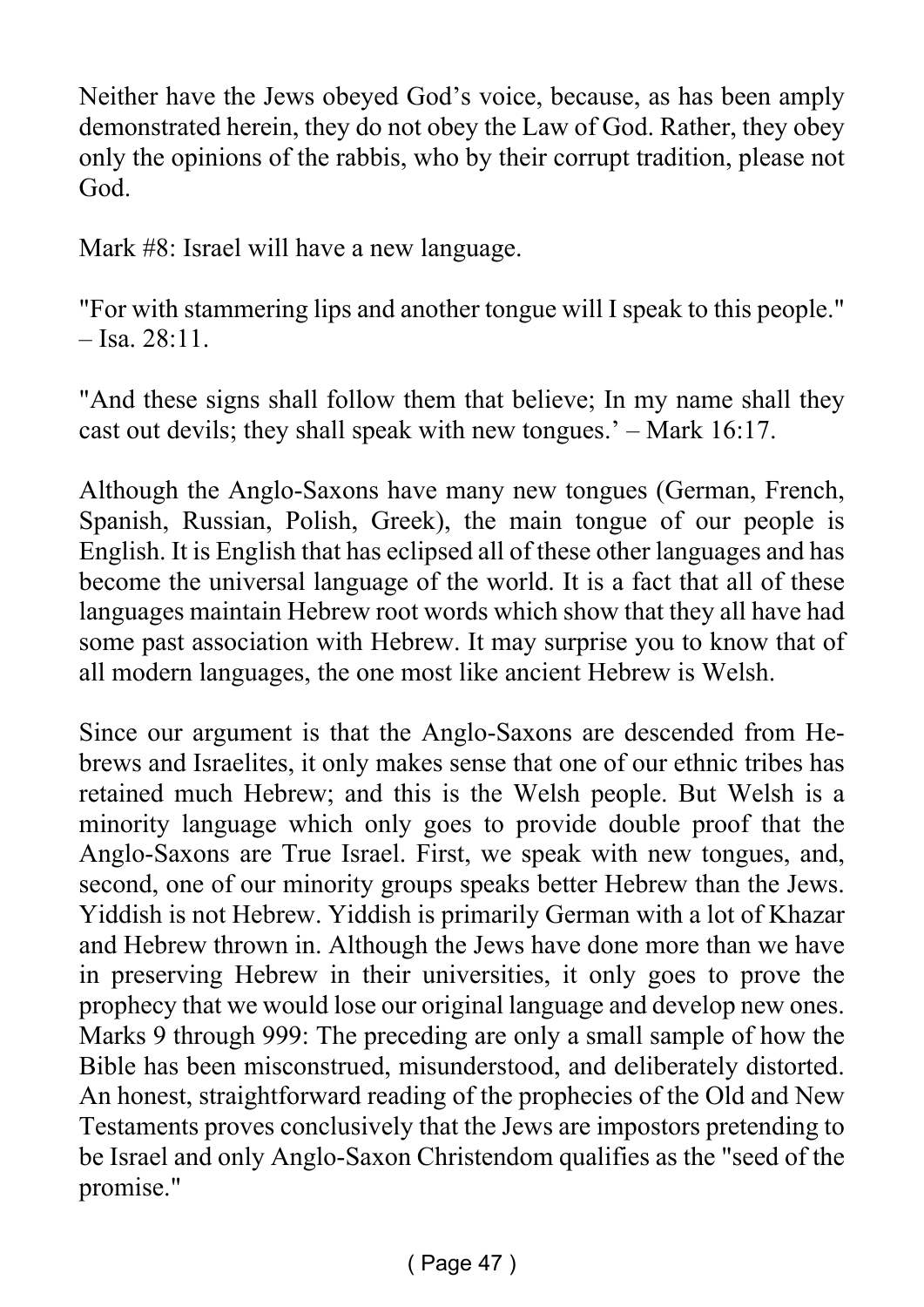The Anglo-Saxon Caucasians are the "Lost Ten Tribes" of Israel. Consider them to have been found. This is bad news for the Zionists.

"For I would not, brethren, that ye should be ignorant of this mystery, lest ye should be wise in your own conceits; that blindness in part is happened to Israel, until the fullness of the Gentiles be come in." – Romans, 10:25. Our blindness to our identity is beginning to lift. The times of the nations ("Gentiles") are nearly over. The 8th Beast of the Apocalypse has decreed that sovereign nations must be replaced by the New World Order. We patiently await the Second Coming of Jesus Christ to set the world right again.

#### **THE RESTORATION OF TRUE ISRAEL**

It is to these "lost sheep of the house of Israel" to whom the entire New Testament is addressed. By the time of Christ these Israelites had spread all over Europe. All of Paul's epistles are addressed to these lost sheep. James begins his wonderful little book with these words: "James, a servant of God and of the Lord Jesus Christ, to the twelve tribes scattered abroad, greeting." – James 1:1. It is no accident that Europe was so easily converted to Christianity, for these Israelites were His "sheep."

This is Biblical proof that the Israelites were already scattered abroad. These Israelites never practiced the religion called Judaism. As already demonstrated herein: Judaism was developed in Judea by a combination of Edomites and apostate Judahites known as the scribes and Pharisees. Jesus referred to them as the "synagogue of Satan". They took the Mosaic Law and altered it to suit their needs. Judaism has always been an admixture of the Mosaic Law and the Babylonian pagan tradition. This even includes the Jewish calendar, which is BABYLONIAN in its origin, NOT Scriptural. The Jews never practiced pure Mosaism; only the Israelites ever did that. It is their tradition -- an evil admixture of Babylonian and Mosaic teachings -- which Jesus condemned in the most vehement way. In fact, the four Gospels have one overarching theme: the continuous and relentless conflict between Jesus and the rabbis plus Jesus' scathing and overwhelming denunciation of their traditions. This theme has been utterly suppressed by Churchianity. The Jews were not scattered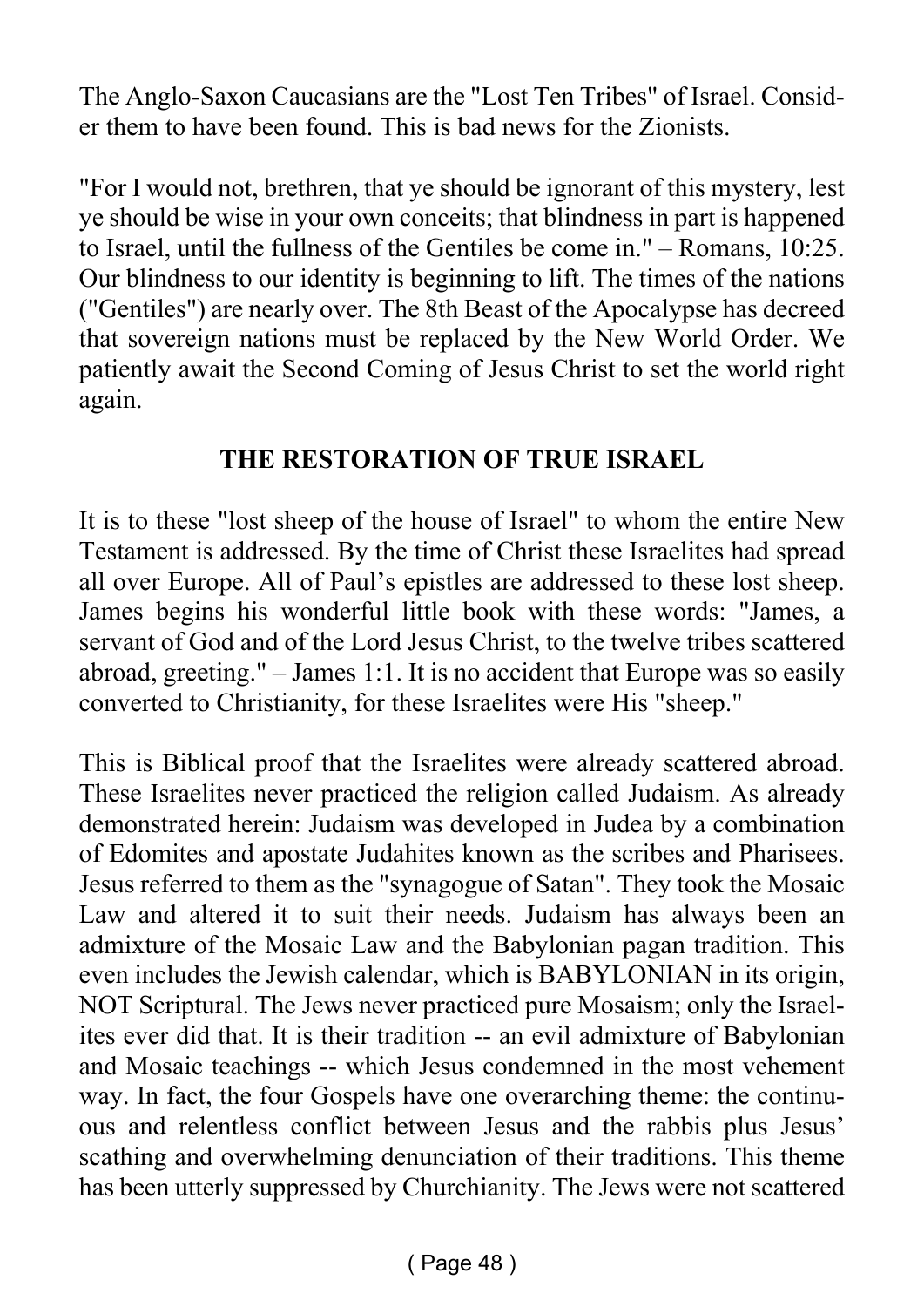abroad until 70 A.D., when Titus, the Roman general, destroyed Herod's temple; so Jesus, in 30 A.D., could not possibly have been referring to the Jews as "the lost sheep of the house of Israel."

The Jews, on the other hand, would not receive his message. After they repeatedly rejected His explanations of the Law, He had no choice but to condemn them. Here is a sample from John, Chapter 8: "Ye neither know me nor my Father; Ye are from beneath; I am from above., ye shall die in your sins; I know that ye are Abraham's seed; but ye seek to kill me, because my word hath no place in you; If God were your father, ye would love me: for I proceeded forth and came from God; Ye are of your father the devil, and the lusts of your father ye will do. He was a murderer from the beginning; he is a liar and the father of it."

These phrases describe only one group of people today: the murderous fanatics who rule the terrorist State of Israel, those who say they are Judahites but are not, "but do lie." How can there be such a thing as "Judeo-Christianity" when the Talmud and the Bible are diametric opposites?

The proof that these scribes and Pharisees are not of Israel but of Esau/Edom is also contained in John, Chapter 8. When Jesus spoke these most famous words, "Ye shall know the truth, and the truth shall make you free," the Jews understood Him not, for they replied, "We be Abraham's seed, and were never in bondage to any man: how sayest thou, Ye shall be made free?"

Point #1: All Israel was in bondage to the Pharaoh in Egypt. When the Jews admit that they were never in bondage, they are admitting that their ancestors were never in Egypt. Abraham had a son named Ishmael by Hagar; and the Arabs all agree that they are descendants of Ishmael. Abraham also had six sons by Keturah (Gen. 25:1,2). These sons were given gifts by Abraham and then sent away by him so that they would not interfere with the inheritance that was to be bestowed upon his son, Isaac. Sarah was Isaac's mother; and it was through Isaac and Rebekah that the Israelite seedline was sown through Jacob. Since the Jews admitted that they were never in bondage, they were never in Egypt; hence, they are not Israelites. They can only be descended through Hagar or Keturah. They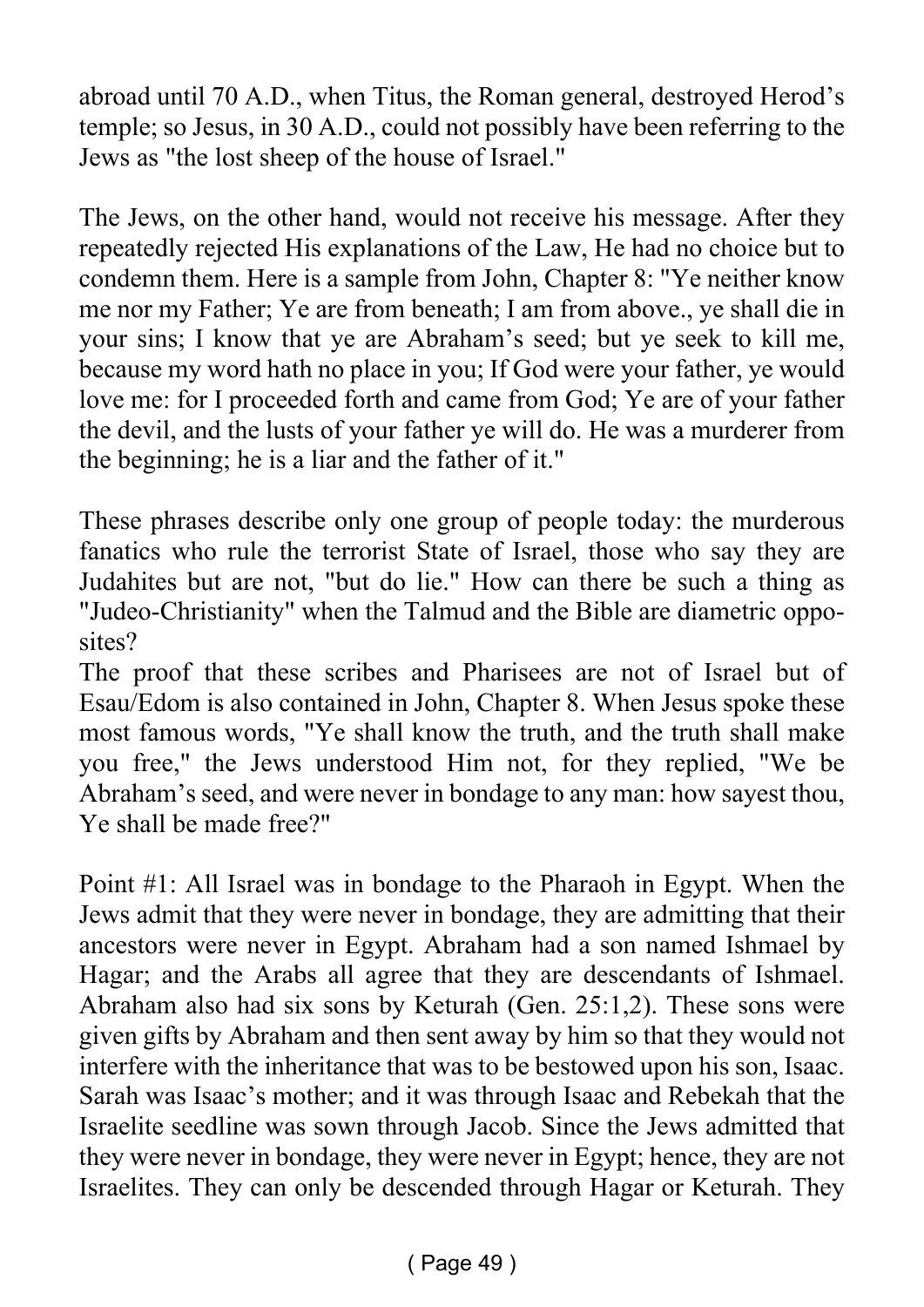are Abraham's seed alright, but they were not Sarah's or Rebekah's, so they could not be Israelites. All of the other tribes surrounding Israel were either Canaanites, Arabs, or Edomites. In this way, Jesus had tricked them into admitting that they are not Israelites, but Edomites from Idumea! (This is also the reason why the Jews reckon Jewishness through the MOTHER and not through the FATHER, because their mothers were of the Canaanites and Edomites.)

It was Jacob's brother, Esau, who had despised his birthright (Semitic heritage) and sold it for a mess of pottage. (The Jews also pretend to be Semites, but ongoing intermarriage with non-Semitic peoples makes that claim laughable.) The Jewish leadership knows that they are Edomites. This is just another one of their dirty little secrets: "Edom is in Jewry." – Jewish Encyclopaedia, 1925, Volume 5, p. 41. It is in their own literature, but have you ever heard them admit this fact in the company of the deceived Christians?

"But I have made Esau bare, I have uncovered his secret places, and he shall not be able to hide himself: His seed is spoiled [he is not a genetically pure Israelite], and his brethren, and his neighbours, and he is not." – Jer. 49 10.) And it was Esau's descendants, the Edomites, who, for several generations before the birth of Jesus Christ, tried to take the birthright back by stealth, first, by submitting to circumcision, and second, by infiltrating the Judahite priesthood. By this continued historical pretence, the Jews still claim, falsely, to be Israelites!

Point #2: Many leading Jewish authorities admit that rabbinical Judaism is a continuation of Pharisaism, which has its origins in BABYLON. "Jewish life was regulated by the teachings of the Pharisees: the whole history of Judaism was reconstructed from the Pharisaic point of view...Pharisaism shaped the character and thought of the Jew for all the future." – Dr. Josef Kastein, **History and Destiny of the Jews**, p. 69. "Pharisaism became Talmudism, Talmudism became Medieval Rabbinism, and Medieval Rabbinism became Modern Rabbinism; throughout these changes in name; the spirit of the ancient Pharisees survives, unaltered." – Rabbi Louis Finkelstein, **The Pharisees, the Sociological Background of Their Faith**, p. 21.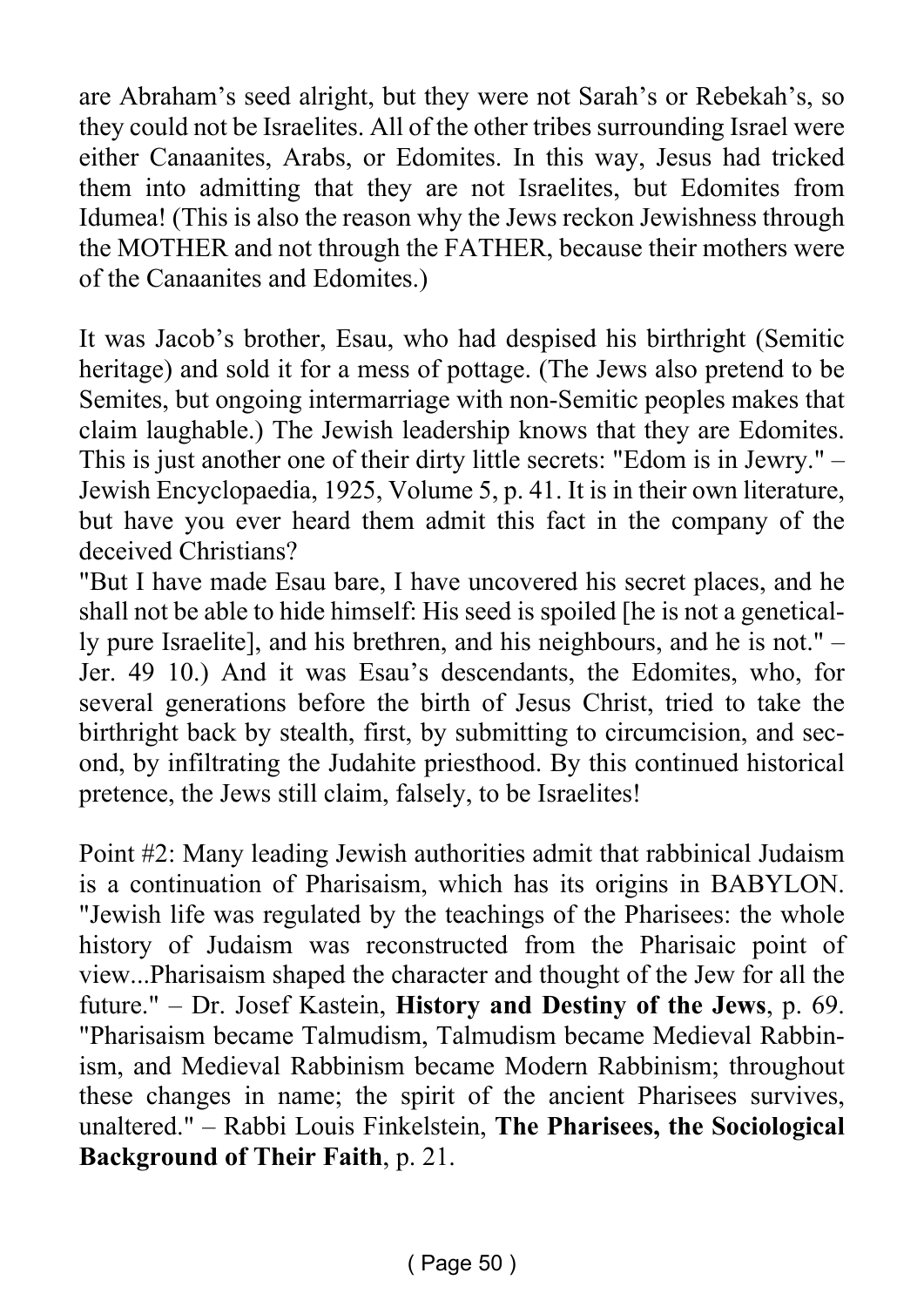This is the deep, dark secret of Judaism. It is the antagonist, the adversary of Jesus Christ. The one thing that unites all Jews is their denial of and hatred of Jesus Christ. By claiming that "Jesus was a Jew," the rabbis fool Christians into thinking that there must be some commonality between themselves and Jesus Christ; but this is a ruse. Jesus taught the Law of the Old Testament. The Jews teach the Talmud.

The TALMUD is the written codification of Judaism's precepts, most of which are designed to make the rabbi and rabbinism the supreme lord over and mind controller of the Jewish people. The heavy hand of Zionism has forced Jews to embrace its ideals or be expelled from the club while the rabbis teach them to hate the name of Jesus Christ; and the Zionist-conceived United Nations Organization is the political propaganda vehicle by which millions are deceived. Zionism, the Israeli State and the UN ("the Unholy Trinity") are the current incarnation and rebirth of the old Babylonian Empire, just as prophesied by John in the Apocalypse. These three forces together are the current 8th Beast, which will be "cast into the Lake of fire"and which will "go into perdition" (Rev. 17).

Given this understanding, you should watch both the United Nations and the State of Israel very carefully, for both are part of the Great Deception which blinds people of all faiths and no faith into believing that global government and global ecumenism are the answer to the world's problems. They are quite the opposite. They are the fruit if the evil seed, the synagogue of Satan. Think about that the next time the Israeli State launches another terrorist attack upon those innocent Palestinians and other innocent Arab states who were just minding their own business and who did absolutely nothing to deserve the fate which Zionism has dealt them. How can so many people be so blind to such enormous evil? Is propaganda the only thing that people believe?

The Zionists are counting on it.

#### **SIGNS OF HOPE.**

There are indications that the Jewish people of the State of Israel are growing weary of their own behaviour. A resistance movement within the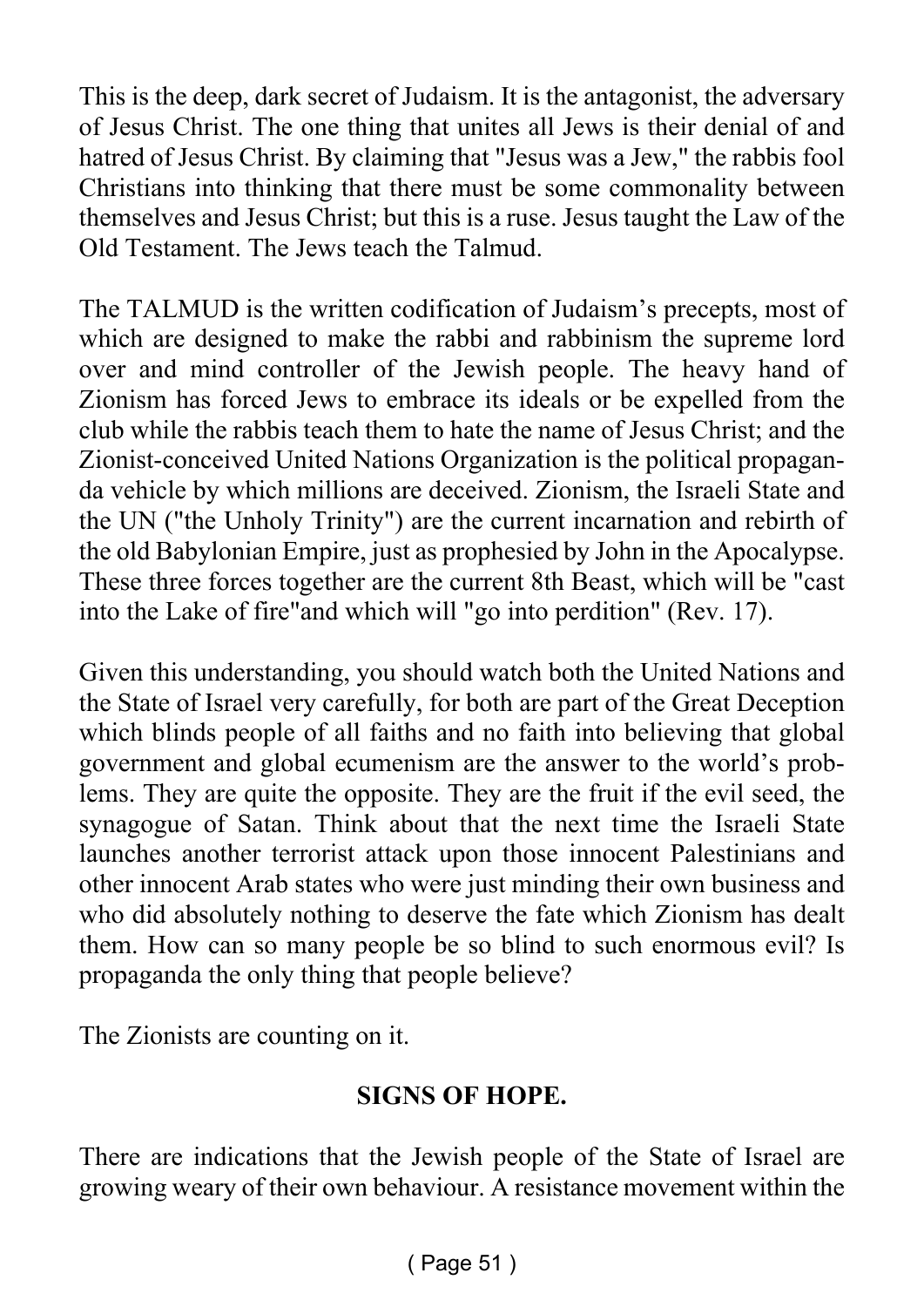Israeli army has developed in which the members refuse to harm civilians. The Israeli army, throughout its history, has indiscriminately and summarily executed defenceless men, women and children; but, of course, these defenceless people are "terrorists," aren't they? We will see if this movement has any effect on the orthodox rabbis and their chauvinistic attitudes.

American Jews are not all knee-jerk Zionists. Many of them see that something is morally wrong in the callous attitude of Jewry toward Palestinians and other goyim (non-Jews). An Internet article by the Jewess, Kim Chernin Tikkun, entitled "The Seven Pillars of Jewish Denial," shows that not all Jews have had their consciences erased by the rabbis. She argues that there are seven intellectual obstacles in Jewish thinking which prevent Jews from sympathizing with the plight of these innocent Palestinians:

"1. A conviction that Jews are always in danger, always have been, and therefore are in danger now;

2. The insistence that a criticism is an attack and will lead to our destruction;

3. The supposition that any negativity towards Jews (or Israel) is a sign of anti-Semitism and will (again, inevitably) lead to our destruction;

4. Survivor's guilt;

5. A hidden belief that we can change the past;

6. An even more hidden belief that a sufficient amount of suffering confers the right to violence;

7. The conviction that our beliefs, our ideology (or theology), matter more than the lives of other human beings." - p. 2.

Jews and goyim alike should read her article. The address, if it still available, is www.rense.com/general29/seven.htm. It is a revealing look at the workings of the Jewish mind. But even Ms. Tikkun is not willing to concede that the rabbis of Babylonian Talmudism are simply using her and her people as cannon fodder in the grandiose scheme of the 8th Beast.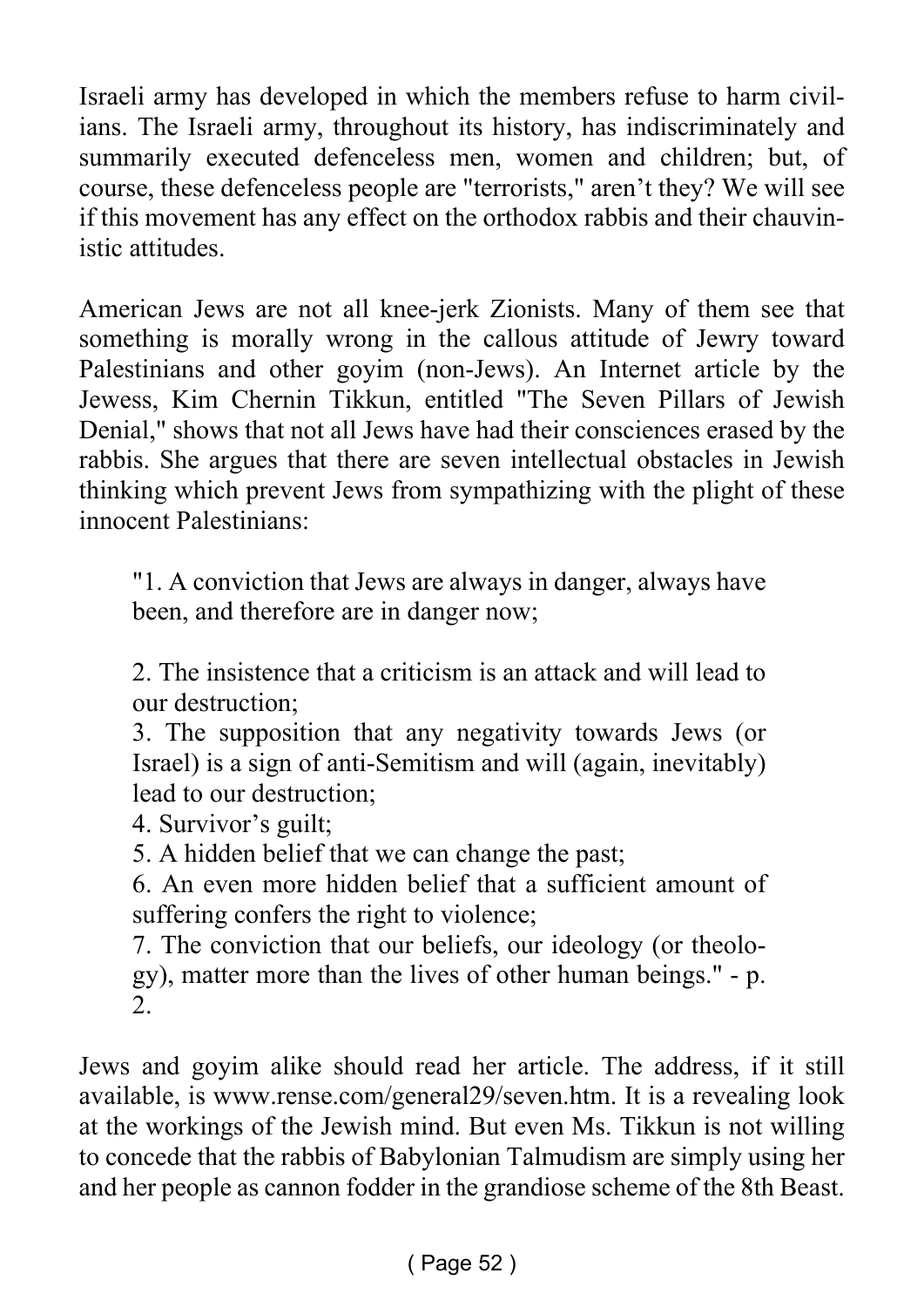This would be, presumably, too much to bear – like suddenly finding out that your trusted Catholic priest is a paedophile or a sodomite. Catholics are in denial too.

Ms. Tikkun's article, if you read between the lines, reveals the twopronged rabbinical technique of mind control. It is a centuries-old carrot and stick method of brainwashing. It goes like this:

The Carrot. The Carrot is the flattering philosophy of the "chosen people" whose destiny is to have the goyim serve them once they have achieved world dominion. This philosophy inflates their egos to the point of distraction, especially since only a few Jews have ever realized this dream. A dream, no matter how false, is still a powerful tool.

The Stick. The Stick is "persecution." The rabbis go on and on repeating to the hapless Jews how they have been persecuted time and again by the unappreciative goyim. Pogroms and purges are an inevitable part of being Jewish, so they must stick together, follow the lead of their rabbis, because there is strength in numbers.

Ms. Tikkun illustrates both of these techniques very well but she does not see what we outsiders can see; and she cannot understand what Jesus Christ understood: that the rabbis have been using her for their own ends. They know that what they are teaching their own flock is false. They are only doing what they do best: lying, cheating, stealing, and flattering – in short, manipulating. For twenty-one hundred years, they have perfected their manipulative skills, and they aren't about to abandon them now, especially since the world is ripening under their influence and is getting ready to fall into the hands of their triple monstrosity: Zionism, the Israeli State and the UN, the 8th Beast of the Apocalypse. The only obstacle they see is Islam; and to avoid being too obvious, they use, through Zionist bribery and influence, the American military to destroy the Islamic nations one by one. The Muslim dominoes must fall!

#### **THE BIBLE'S PROPHETIC WARNING**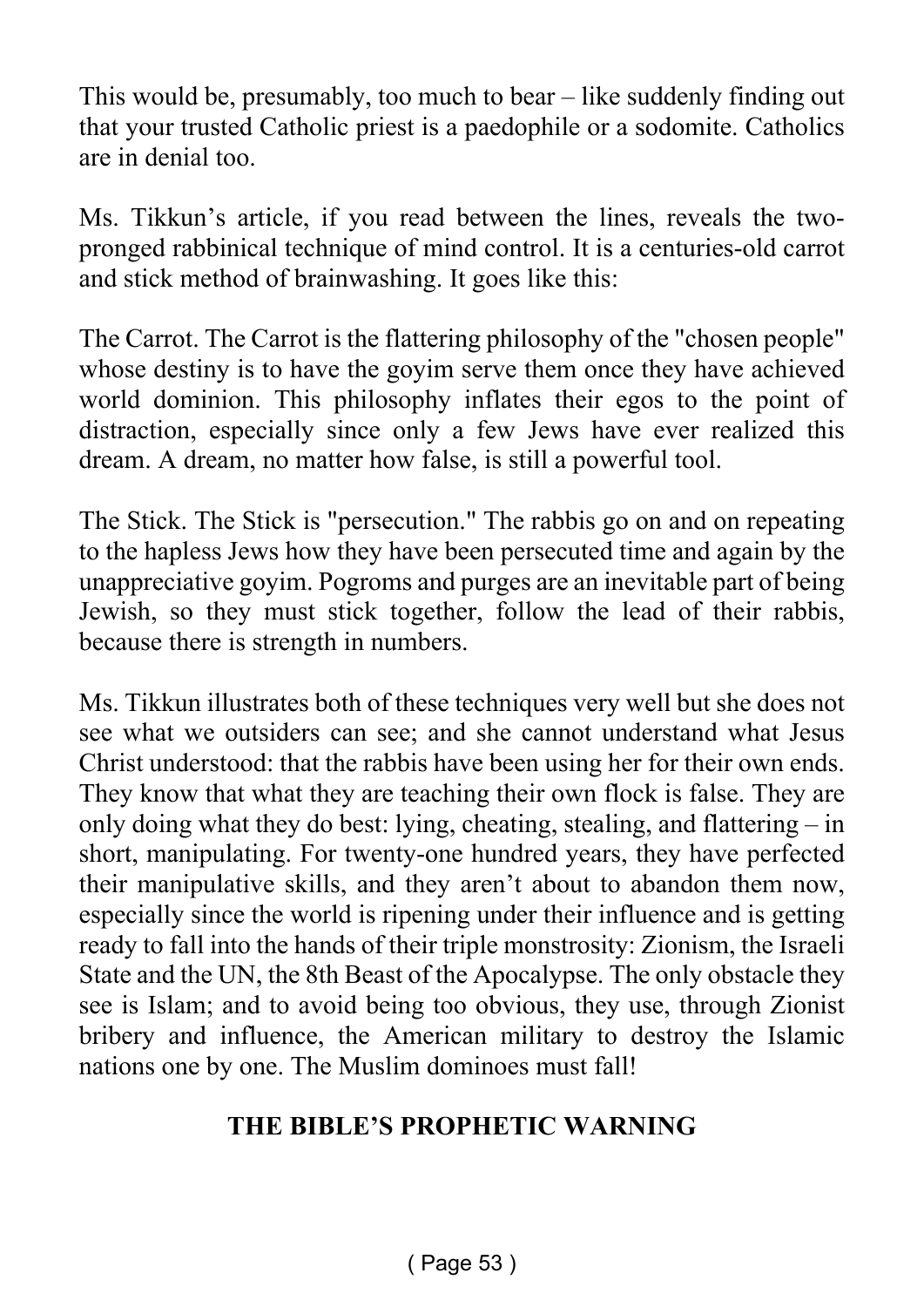It has been the purpose of this article to demonstrate the chronological succession of the eight Beasts of the Book of Revelation (Apocalypse). The first seven were primarily military empires while the eighth is an economic and religious empire. All of these empires used religion as a means of controlling their people. Nothing has changed.

The Rothschild family, the Rockefeller family, and numerous other enormously wealthy Zionist families have all been foremost in the establishment of a One World Government. First, it was the Congress of Vienna, then the League of Nations, now the United Nations, globalism, and the New World Order. This is the beast "that deceiveth the whole world." These wealthy Zionists have as their inspiration the teachings of the Babylonian Talmud, the evil book which calls Jesus an impostor and Mary a whore. Indeed, Babylon has been reborn. Understand that the Bible prophecy regarding the 8 Beasts has been fulfilled to the letter by your God, Yahweh. If this is not a clear demonstration to you of His power over this evil world, then you do not comprehend the purpose of His servants, the PROPHETS. Remember, Jesus referred to the Old Testament as "the law and the prophets." Their prophecies are just as important as the Law because their fulfilment shows that God is in command of history.

This is a demonstration, oh children of Israel, that Yahweh God is expecting you to return to Him as you recognize His power and authority. But you must stop rebelling against Him as the Jews do. The Judgment Day and the Second Coming are nigh upon us; and the parable of the wheat and the tares describes the punishment of the wicked. God is using history to separate the wheat from the tares. Which one are you?

#### **GOD'S CURSE UPON ESAU AND JERUSALEM**

"And in that day will I make Jerusalem a burdensome stone for all people: all that burden themselves with it shall be cut in pieces, though all the people of the earth be gathered together against it." – Zech. 12:3.

The expression, "in that day," always refers to some prophetic date. In this case, we are being told about our own time, just before the Day of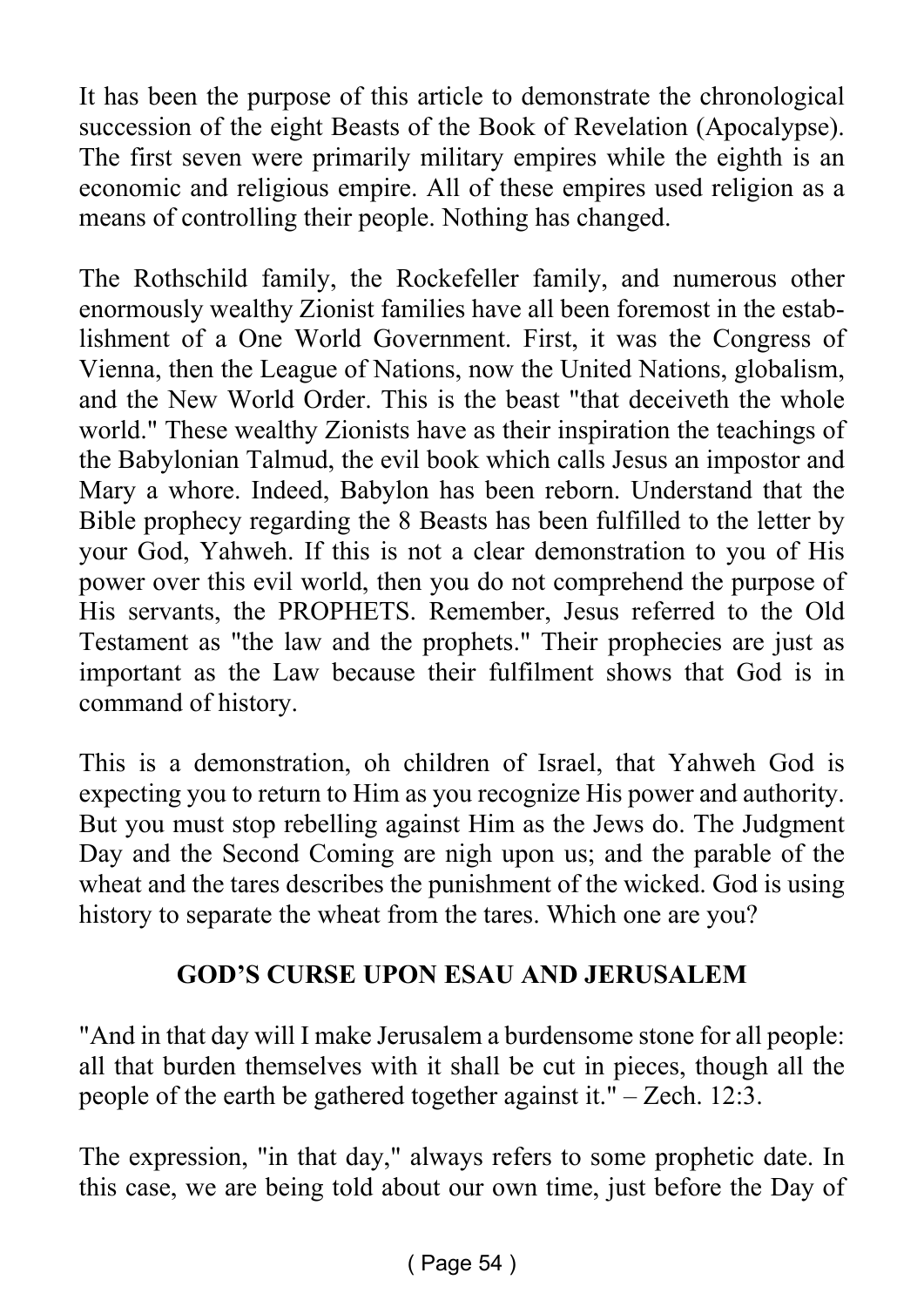Judgment. Jerusalem has indeed become a burdensome stone with the Muslims and Jews contending for that small area of real estate. That the Christian world has burdened itself over it by supporting the Zionists is a crime that Yahweh, our God cannot overlook. Because we subsidize the terrorist Israeli state to the tune of \$6 billion or more per year, we, America, are as guilty as the Jews for oppressing the Palestinians; and the World Trade Centre attack is only the beginning. The battle of Armageddon is not far off as the deceived Christian masses of this planet blithely line up behind Satan as Esau tries to steal the birthright which belongs to Jacob-Israel.

There is prophetic Scriptural confirmation of this fact as well, for after Isaac had blessed his son, Jacob, Esau became jealous and demanded a blessing also. Here is what happened:

"And Esau said unto his father, Hast thou but one blessing my father? Bless me, even me also, O my father. And Esau lifted up his voice and wept. And Isaac his father answered and said unto him, Behold, thy dwelling shall be the fatness of the earth, and of the dew of heaven from above; And by thy sword shalt thou live, and shall serve thy brother; and it shall come to pass when thou shalt have the dominion, that thou shalt break his yoke from off thy neck." – Gen. 27:38-40.

Indeed, Esau, whose children became merchants, doctors, lawyers, teachers, scribes, and priests, have always had material wealth because of their mercantile skills and because of their tight-knit organization. No other group of people has ever possessed more wealth on a per capita basis. Down through the centuries, Esau's descendants, as bankers and advisors to Israelite kings, queens, and statesmen, have indeed served Jacob. The yoke of Jacob was thrown off Esau's neck at the near-simultaneous creation of the United Nations and the Israeli State. At that point, the Christian nations began paying tribute to both of those organizations which were created by Zionist Jews. The prophecy of Genesis 27:38-40 was then fulfilled.

#### **THE SPIRITUAL BLINDNESS OF TRUE ISRAEL**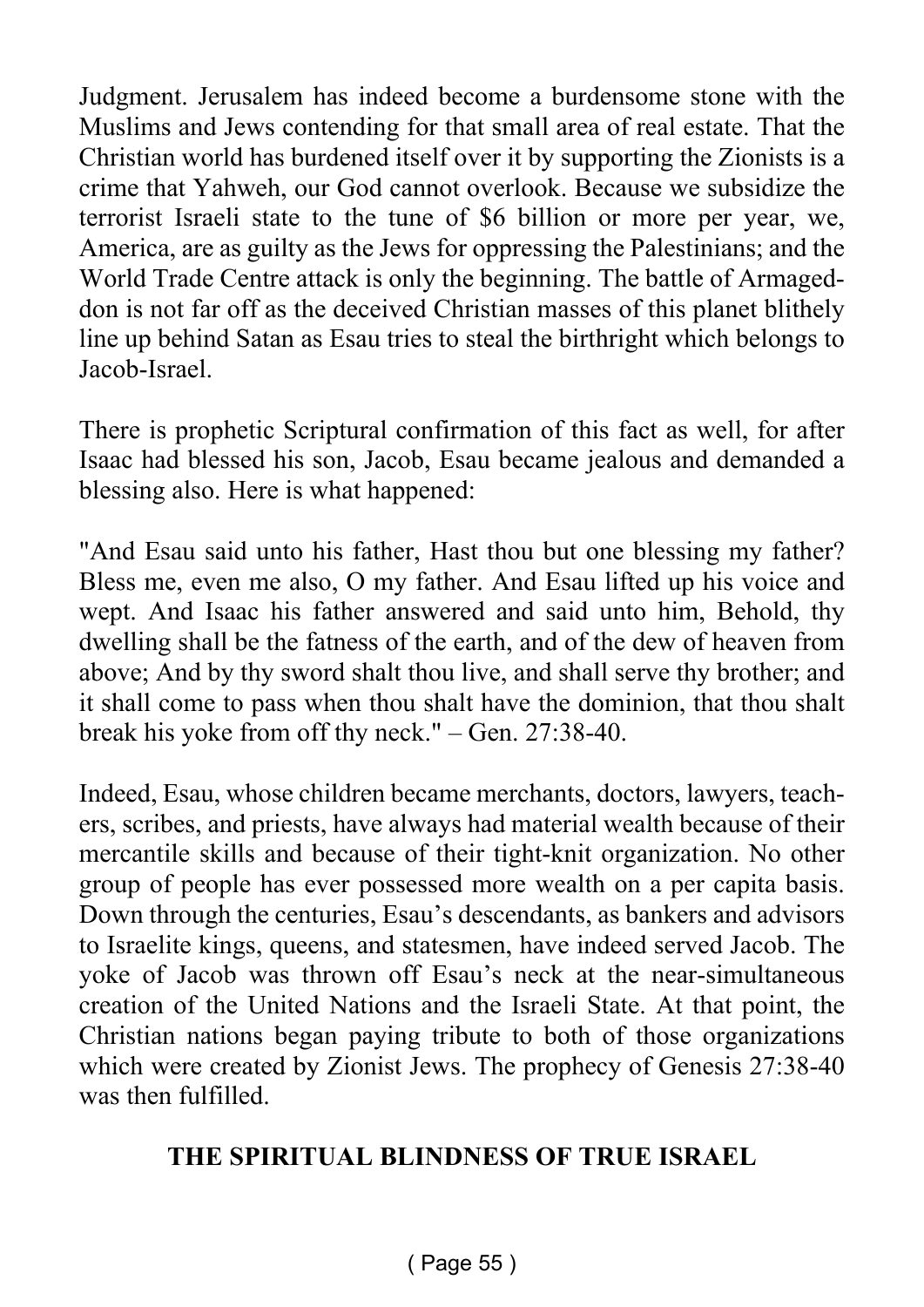On September 30, 2000, a 12-year-old Palestinian boy was murdered by an Israeli sniper. This murder was caught on video by a French film crew. As I sat in front of the television set watching the video of this macabre event, horrified at was I seeing, I was even more disturbed by the lack of media outrage at this tragic event. The boy's name was Mohammed Jamal Aldura. We should honour his memory as a martyr against Zionism. How is it possible that the world's media have no compassion for this innocent boy and no outrage at the Zionists for this blatant act of murder? Obviously the Jews who control Reuters, the New York Times, the Washington Post, and all of our major television networks do not want the world to see the true nature of Israeli torture and brutality. I could not help but feeling that this assassination of a little boy was an ill omen of Armageddon. Sure enough, just a year later, the Twin Towers and the Pentagon were attacked.

We Americans must pause and reassess our blind support of the terrorist Israeli state. The Zionists will not stop their genocidal rampage until America pulls the plug on aid to Israel. We have provided the Israelis with all the tools necessary to make war upon an innocent people: rockets, jets, tanks, helicopters, heat-sensing technology, etc. Who is more guilty: the one who pulls the trigger or the one who provides the weapons?

Do you understand now why the Arabs and Muslims hate us? Their hatred is justified. If America ever regains its conscience, then we will have the power to put an end the rule of the 8th Beast. Israel is a bankrupt nation without America's tribute money; and the Arabs of the world perceive this fact as plainly as the nose on Ariel Sharon's face. How is it possible that Americans, especially Fundamentalist Christians, can be so wilfully ignorant and blasé about the enormous suffering of the Palestinian people? Does Satan rule the pulpits?

There is no doubt that God's judgment is falling upon America for her blind support of the terrorist Israeli State. In essence, the Christian world has been duped into following Lucifer's plan for world domination when we should be following God's plan for the redemption of the human race. As the Zionists expand their violent takeover of Arab lands, I cannot help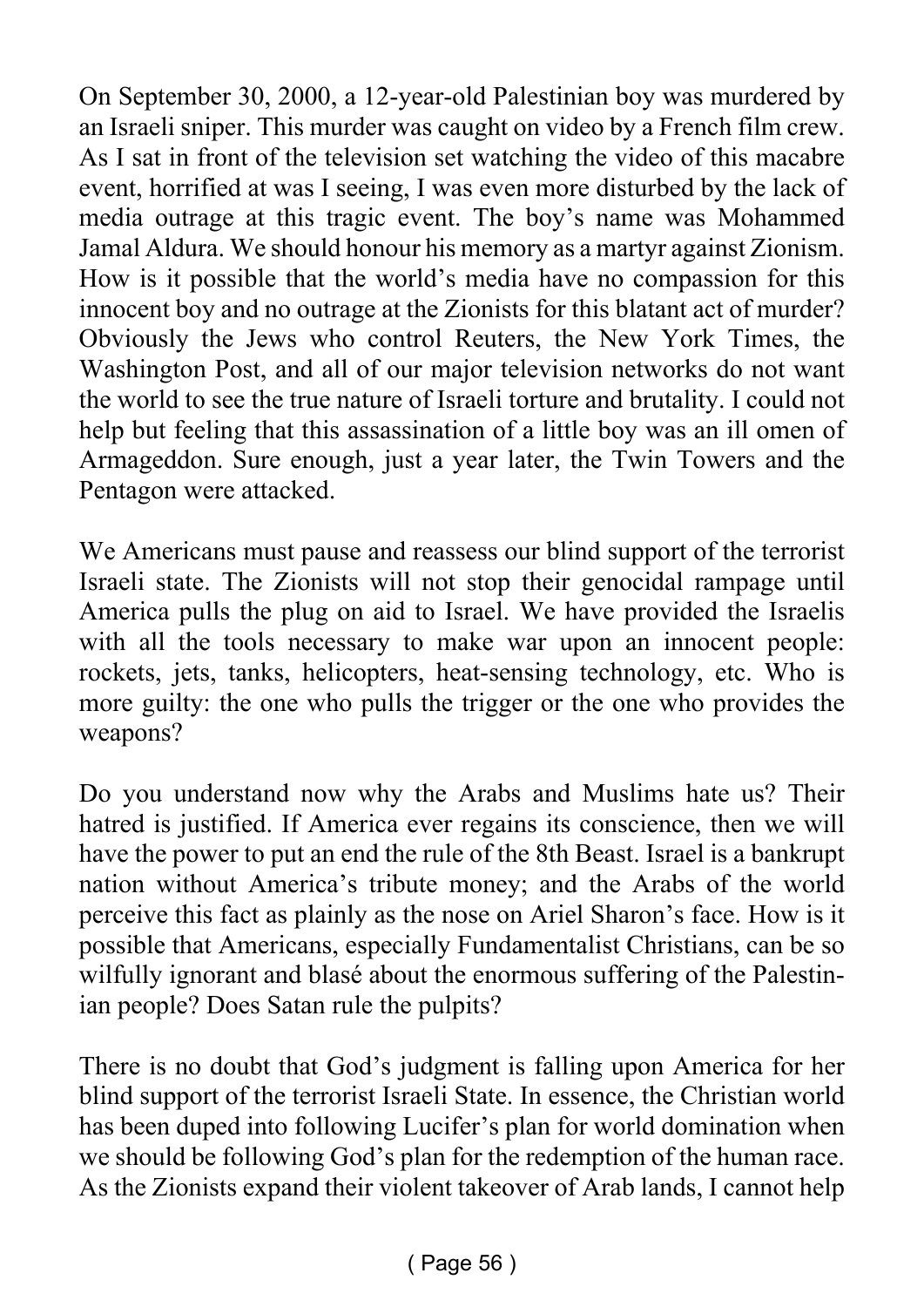but feel that the Judgment Day and the battle of Armageddon are at hand. Pray for America's awakening, but prepare for the worst.

"But when ye shall see the abomination of desolation, spoken of by Daniel the prophet, standing where it ought not (let him that readeth understand), then let them that be in Judea flee to the mountains." – Mark 13:14. **The abomination of desolation is the Israeli State.** It stands where it ought not, Jerusalem. And it is about to meet its fate. Those who think that this prophecy was fulfilled in 70 A.D. are correct. It was fulfilled then. Jerusalem's Christians had fled because they were warned about the coming of the Roman army. 1930 years later, it is about to be fulfilled again, as the Talmudists have again occupied Jerusalem, as part of the last days just before the Day of Judgment.

The rhetoric from all of the talking heads in the Judas press swirls around how we have to beef up security, hire more airport personnel, spend a few more billions, and, in effect, learn to live with terrorism and martial law, as the Israelis do! On the contrary, all we have to do is pull the plug on the Israeli State; and all these proposed measures will be unnecessary, because the cancer will be allowed to shrivel up and die; and the Muslim world will no longer hate us. Normalcy, and peace, blessed peace, would return to our lives.

#### **THE ANTI-CHRIST**

Much debate has gone on in prophetic circles as to who is the anti-Christ. Too much focus has gone into trying to find one super-evil individual, some devil-in-human-form who leads the world to destruction. This is but another deception. The Bible tells us that there are many anti-Christs. "Little children, it is the last time: and as ye have heard that antichrist shall come, even now are there many antichrists; whereby we know that it is the last time."  $-1$  John 2:18. The anti-Christ is a spirit, a spirit which dwells within the human breast, a spirit which people give themselves over to. They do this out of ignorance and pride.

"He is antichrist that denieth the Father and the Son."  $-1$  John 2:22.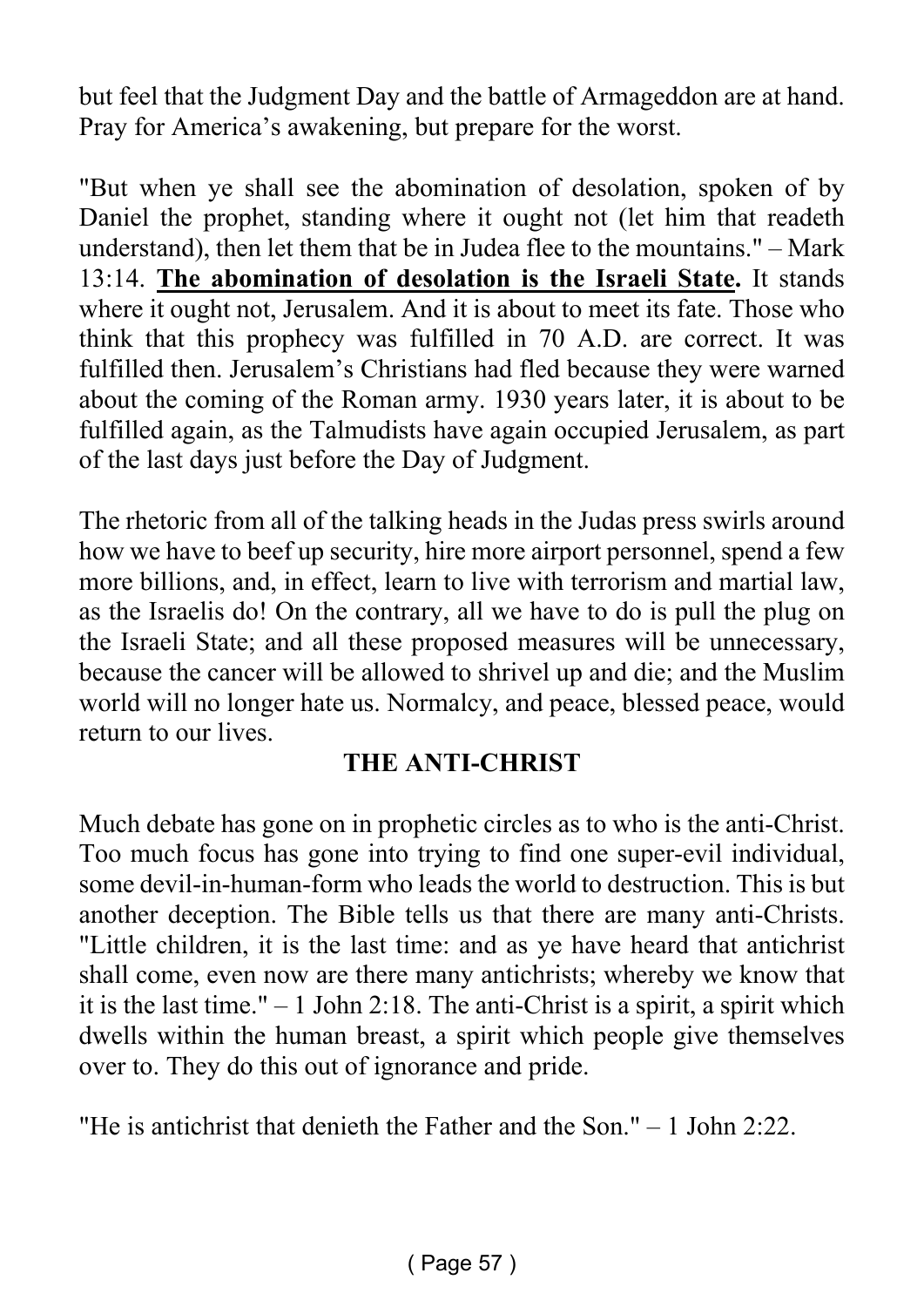There is only one group of people who routinely deny Jesus Christ. These are the Jews. To be a Jew is to deny Christ. This is the one thing they all freely admit. The rabbis insist that Jesus is not the Messiah. Even Hindus and Muslims recognize that Jesus was at least a prophet and great healer. The Jews deny all of this. They will not have Him over them; for to accept Jesus would be to deny their worldly ambitions; and they seem to be pridefully incapable of doing this. Consequently, the Talmudic rabbis and all Zionists, collectively, are the Anti-Christ. They are the ones who, historically and currently, deny Yahweh and Jesus Christ; and they hate what Jesus symbolizes: submission to the authority of a higher power, Yahweh God. Since they refuse to rise above self-worship, they are doomed to perdition, because God can tolerate a cancerous growth in the spiritual body only for so long. God has given them 2000 years to repent. Time's up.

For years, the Jews have been promoting the fiction that they are a blessing to the world, usually quoting Genesis 12:3: "I will bless them that bless thee, and I will curse him that curseth thee: and in thee shall all families of the earth be blessed." But, I would ask you to name one country in the history of planet earth which has ever been blessed by the presence of the Jews. The exact opposite always happens. Wherever the Jews settle, corruption follows. **Everywhere they go, they are such a blessing that they invariably complain about "anti-Semitism"**! They moan and groan about "persecution" while they advance in the theatre, sciences, banking, education, politics and commerce. Surely, they have been blessed by the host nations where they have dwelt; but the Jews never bless them in return! They have always repaid the kindness of their host nations with exploitation and corruption. This is the indisputable fact. They admit this fact every time they bring up their so-called "persecution." Why has this tribe of vagabonds so often suffered "persecution?" What is it about them that always results in "anti-Semitism?"

"Anti-Semitism," they complain, "It follows us wherever we go!" I wonder why. Could it be because the essence of their religion is deception and exploitation with a smile? If you are a blessing indeed, your hosts will love and respect you, not hate you.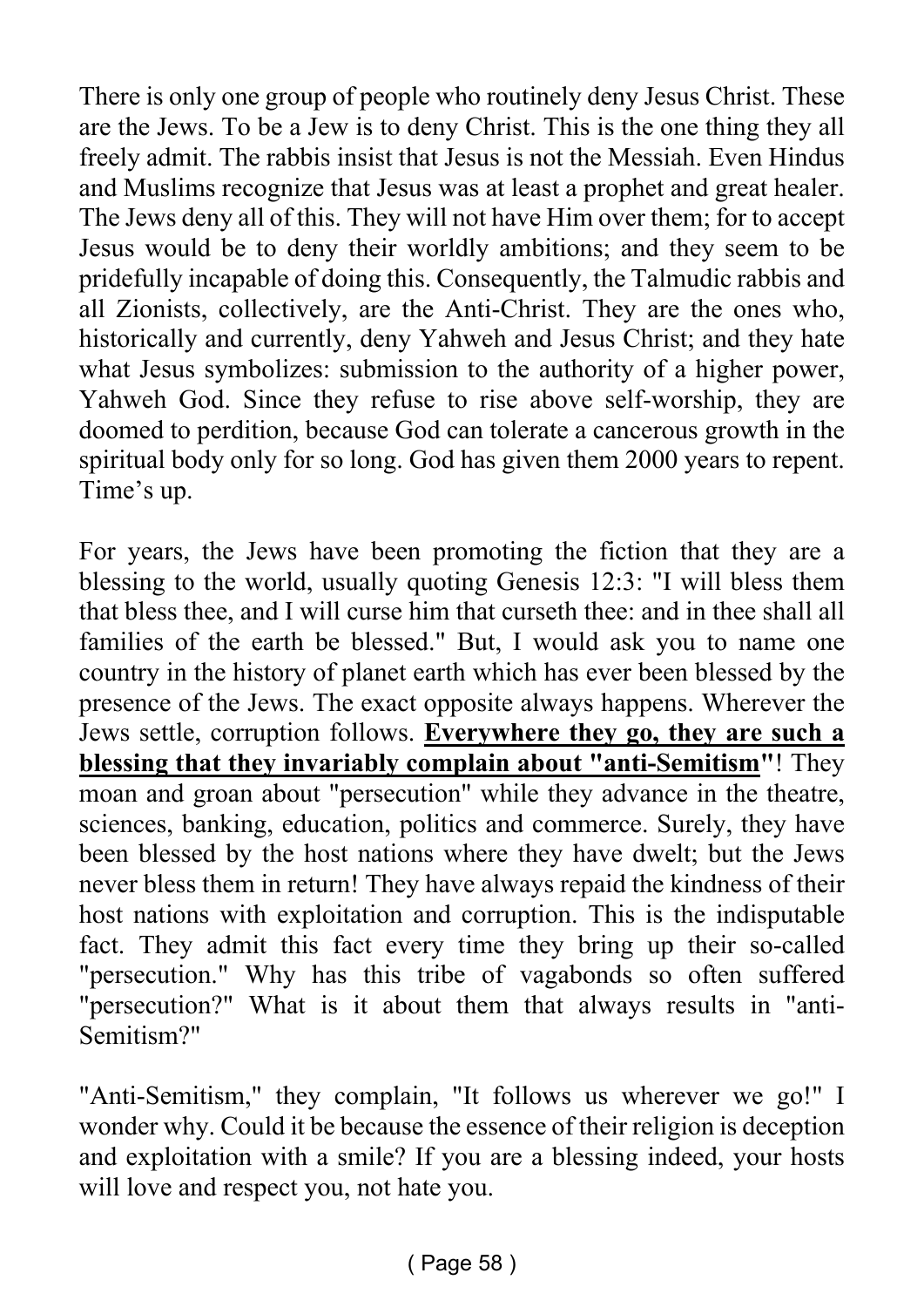It is a contradiction to be a blessing and a curse at the same time. God does not contradict himself. Yahweh is the God of Truth, not lies. Only THE ANTI-CHRIST can promote such a glaringly obvious falsehood. As Jesus said, their father was "a liar from the beginning." And the real shame is that so many "Christian" pastors promote this "blessing" myth, shoulder-to-shoulder with the Anti-Christ. "Behold, I will make of them the synagogue of Satan, which say they are Judahites, and are not, but do lie..." Rev. 3:9. Can the synagogue of Satan be the same as the "Chosen People"? Open your eyes and see the light. Obviously, the vast majority of Christian ministers have to rethink their blind support of the Jews. If they do not, then Churchianity will go down in flames along with the Anti-Christ.

Consider the fact that Anglo-Saxon Israel has in fact been the people of the blessing, who have given the world so much: Wherever the Anglo-Saxons have gone, they have brought with them art, literature, agriculture, the trades, medicine, science, technology, sanitation, literacy and education, and a higher standard of living. Spiritually and intellectually, the Anglo-Saxons have blessed the world with such concepts as jury trials, the Magna Carta, the Declaration of Independence, the Constitution of the United States – not to mention, the GOSPEL. "In thee shall all the families of the earth be blessed." These things have been true blessings to humanity.

Can the Jews even remotely claim to have provided such blessings to humanity? I ask you: Who is True Israel?

The Jews have actually fought against these advances! They were on the side of the British during the Revolutionary War. They were his bankers and advisors! They have always promoted oppressive and exploitative banking practices, such as the Federal Reserve System. What have the Jews brought with them wherever they go? Chauvinism (Talmudism), communism (Bolshevism), usury, monopoly, nepotism, war-profiteering, secrecy, corruption, treason, pornography, treachery, debauchery, and exploitation, to scratch the surface – all of which are Babylon's old tricks. Truly, they are the people of God's curse. Obviously, the Anglo-Saxons have made their share of mistakes; but we can at least say that they have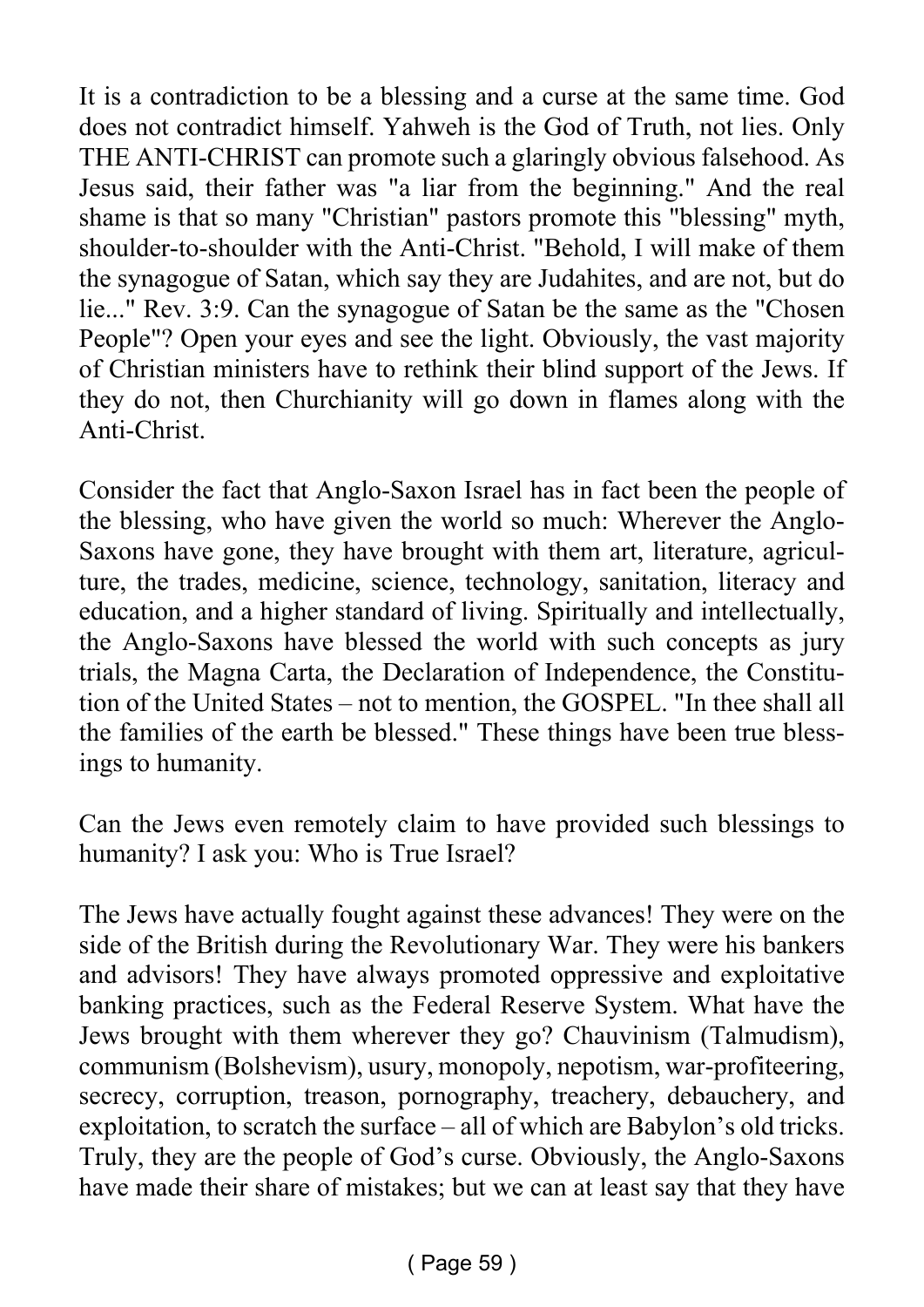done some good along the way. The world, at one time, respected us; until we started supporting Zionism. Now we are hated just as much as the Jews.

"For the indignation of YHWH is upon all nations, and his fury upon all their armies: he hath utterly destroyed them, he hath delivered them to the slaughter; For my sword shall be bathed in heaven: behold, it shall come down upon Idumea [Edom], and upon the people of my curse, for judgment." – Isaiah 34:2-5. Herod was the first Idumean king of Judea. Wasn't it he who slaughtered the innocents in order to try to kill baby Jesus? The Jews have never repudiated this act of Herod.

"And I hated Esau, and laid waste his mountains and his heritage waste for the dragons of the wilderness. Whereas Edom saith, We are impoverished, but we will return and build the desolate places: Thus saith the LORD of hosts, They shall build, but I will throw down; and they shall call them, The border of wickedness, and The people against whom the LORD hath indignation forever." – Malachi 1:3,4. Is not the "border of wickedness" the border of the Israeli State? Is not the Israeli State the attempt by the Zionists to rebuild a "desolate" place?

"Also Edom shall be a desolation: everyone that goeth by it shall be astounded, and shall hiss at all the plagues thereof." – Jer. 49:17. Esau/Edom/Jewry is the abomination of desolation. Wherever Esau goes, he makes the land desolate through usury, political agitation (liberalism, feminism, homosexuality), debauchery (Amnesty International has repeatedly condemned the slave-trade for prostitution going on in the Israeli State), political assassination (even their own, such as the moderate Prime Minister Rabin), and other forms of corruption. Can these possibly be "God's chosen people?" – or have we succumbed to their two millennia of propaganda? Who else could it be that "deceiveth the whole world"?

#### **It is time to face facts.**

"For, behold, the day cometh, that shall burn as an oven; and all the proud, yea, and all that do wickedly, shall be stubble: and the day that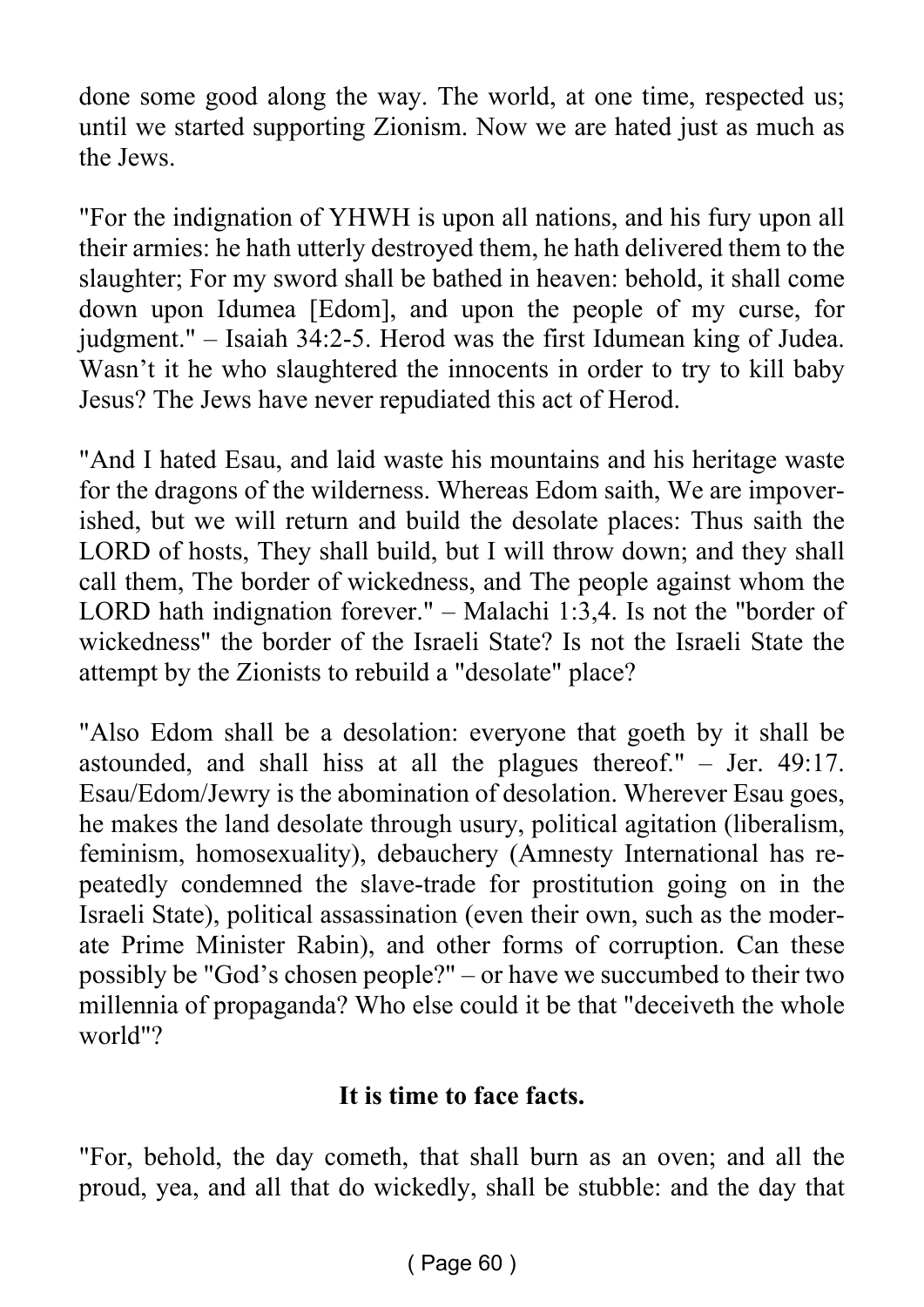cometh shall burn them up, sayeth Yahweh of hosts, that it shall leave them neither root nor branch." – Malachi  $4:1$ .

"Flee out of the midst of Babylon, and deliver every man his soul: be not cut off in her iniquity; for this is the time of the Lord's vengeance; he will render unto her a recompense. Babylon hath been a golden cup in the Lord's hand, that made all the earth drunken: the nations have drunken of her wine; therefore are the nations mad." – Jer. 51:6,7.

We Anglo-Saxon members of the Christian Identity Church have a right to ask of our Fundamentalist brothers and sisters: Are you too drunk to see reality? – that Babylon is in our midst and seducing you and your children with her pleasures? Time to wake up, children, before it's too late. Admit that you have been deceived and come back to true, Biblical Christianity. The climax of history is upon us. Awaken from your amnesia and reclaim your inheritance. It does not belong to the Jews. They are trying to steal it from you by keeping you blinded to your true identity.

#### **THE BATTLE OF ARMAGEDDON**

The Battle of Armageddon began on Sept. 11, 2001. The World Trade Centre and Pentagon attacks are being used by the Zionist International as the excuse to declare war against the Muslim Dominoes. Expect this war to expand. After Afghanistan and Iraq will come Syria, Iran, and all the rest, unless the American people wake up and stop doing the will of the 8th Beast. When the 8th Beast has bankrupted America, due to this very expensive hyper-militarism, then the United Nations will take over military operations. But at that point, the Zionists will have to start dipping into their own pockets in order to pay the mercenaries. The only question is: Will the Zionists run out of money before the last Muslim Domino falls?

When you see the blue helmets of the U.N. soldiers come marching, know who sent them. They are not of God. Certainly when this development comes to pass, very few people will doubt the power of the Beast of Revelation. Now the time has come for us to declare ourselves. Alert your friends and family. Do not allow them to be deceived any longer. Look at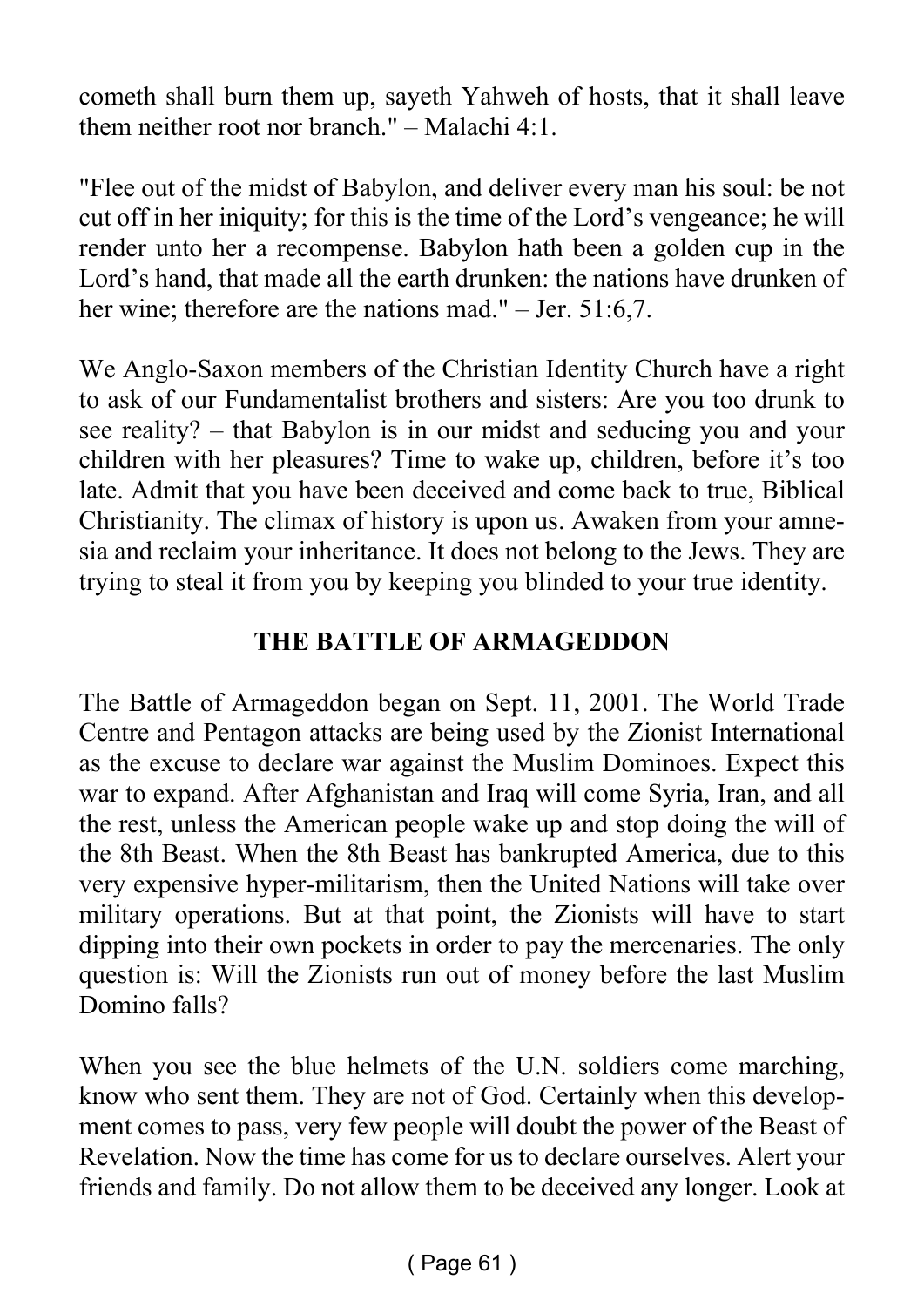how civilization is collapsing before your very eyes as the Money Power loots the treasuries of nations, destroys morality, and institutes dictatorial bureaucracies and corporate armies, all in the name of "peace." Your eyes have been programmed to look at evil and perceive it as good. "And Satan himself is transformed into an angel of light." Wake up and then wake up your brothers and sisters; and return to your true heritage.

For True Israel, there is only one solution to this world's problems: "If my people, which are called by my name, shall humble themselves, and pray, and seek my face, and turn from their wicked ways; then will I hear from heaven, and will forgive their sin, and will heal their land." – II Chronicles 7:14.

Our nation is sick, terribly sick. We have abandoned God and the Bible to atheism, "science," technology, psychologists, psychoactive drugs and the Anti-Christ. We have turned our backs on God's Law, and, like hypocrites, we cry "God bless America." We are now paying the price for our duplicity.

When asked to explain the parable of the wheat and the tares, Jesus has this to say:

"He that soweth the good seed is the Son of Man; The field is the world; the good seed are the children of the kingdom [the House of Israel and those who do not deny Christ – E.J.]; but the tares are the children of the wicked one; The enemy that sowed them is the devil; the harvest is the end of the world; and the reapers are the angels. As therefore the tares are gathered and burned in the fire; so shall it be in the end of this world. The son of Man shall send forth his angels, and they shall gather out of the kingdom all things that offend, and them which do iniquity; And shall cast them into a furnace of fire: there shall be a wailing and a gnashing of teeth. Then shall the righteous shine forth as the sun in the kingdom of their Father. Who hath ears to hear, let him hear." – Matthew 13:37-43.

I hope that this message has given you "ears to hear." Given this prophetic understanding of the times we are living in, it is very important that we understand what God expects of us, because we are headed for the *Great*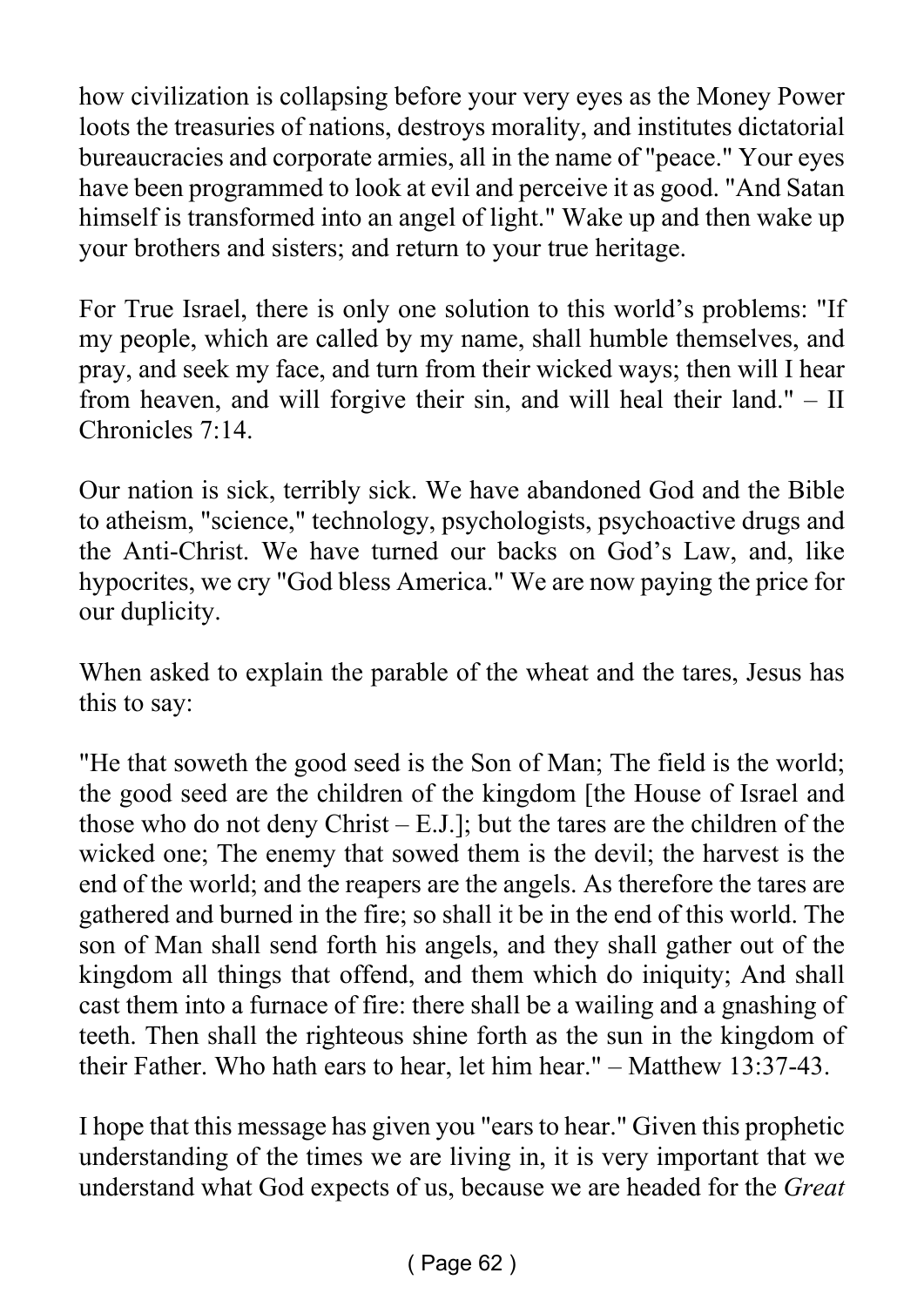*Day of the Lord*. In order to assure ourselves that we are right with God and that we will be spared the "wailing and gnashing of teeth" that Jesus promises will come, we must reestablish biblical Christianity, and that means returning to His Law and His morality. Nothing else will do.

It bears repeating:

"If my people, which are called by my name, shall humble themselves, and pray, and seek my face, and turn from their wicked ways; then will I hear from heaven, and will forgive their sin, and will heal their land." – II Chronicles 7:14.

If you think that modern man is going to get himself out of these troubles by more technology and more socialism, you've got another guess coming. It is man's rebellion against God which created this mess and no more sophisticated rebellion is going to solve our problems. Our problems are spiritual, not technological. Any fool can see that, but the academics and politicians can't see through the haze of their own ambition. Denominational Christianity has erred by turning a blind eye to biblical prophecy and letting the Jews and their "Judeo-Christian" cheerleaders have a monopoly on biblical interpretation. The *Great Apostasy* predicted by Paul is upon us. We have repudiated our biblical heritage and have listened to the modernists who have been telling us that the Bible is no longer relevant. Nothing could be further from the truth. Are you listening, brothers and sisters? The day is coming very soon when we will have to decide whose side we are on.

The choice is clear: Jesus Christ or Babylon.